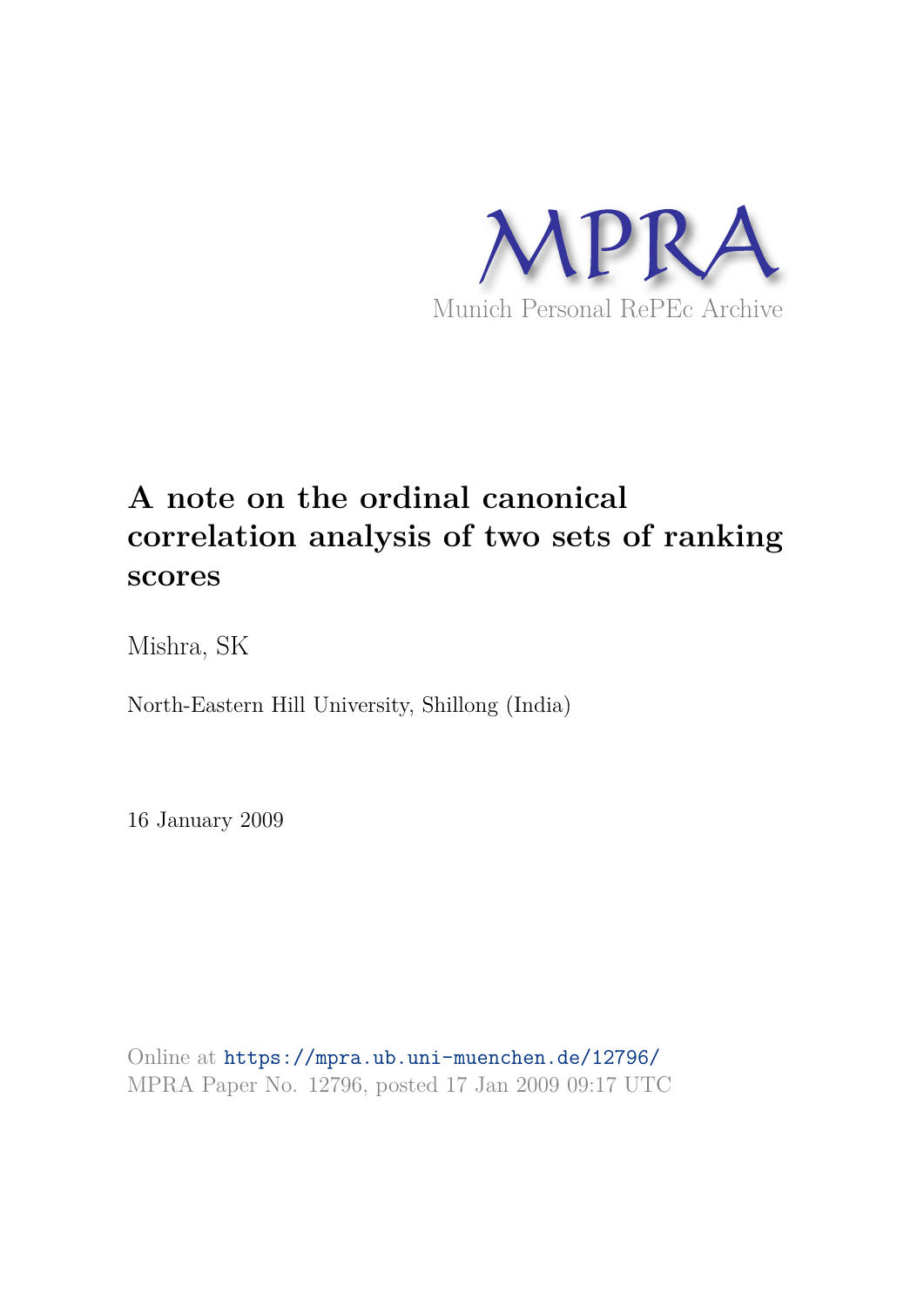## A Note on the Ordinal Canonical Correlation Analysis of Two Sets of Ranking Scores

SK Mishra Department of Economics North-Eastern Hill University Shillong, Meghalaya (India) Contact: mishrasknehu@yahoo.com

### Abstract

In this paper we have proposed a method to conduct the ordinal canonical correlation analysis (OCCA) that yields ordinal canonical variates and the coefficient of correlation between them, which is analogous to (and a generalization of) the rank correlation coefficient of Spearman. The ordinal canonical variates are themselves analogous to the canonical variates obtained by the conventional canonical correlation analysis (CCCA). Our proposed method is suitable to deal with the multivariable ordinal data arrays. Our examples have shown that in finding canonical rank scores and canonical correlation from an ordinal dataset, the CCCA is suboptimal. The OCCA suggested by us outperforms the conventional method. Moreover, our method can take care of any of the five different schemes of rank ordering. It uses the Particle Swarm Optimizer which is one of the recent and prized meta-heuristics for global optimization. The computer program developed by us is fast and accurate. It has worked very well to conduct the OCCA.

Keywords: Ordinal, Canonical correlation, rank order, rankings, scores, standard competition, modified competition, fractional, dense, Repulsive Particle Swarm, global optimization, computer program, FORTRAN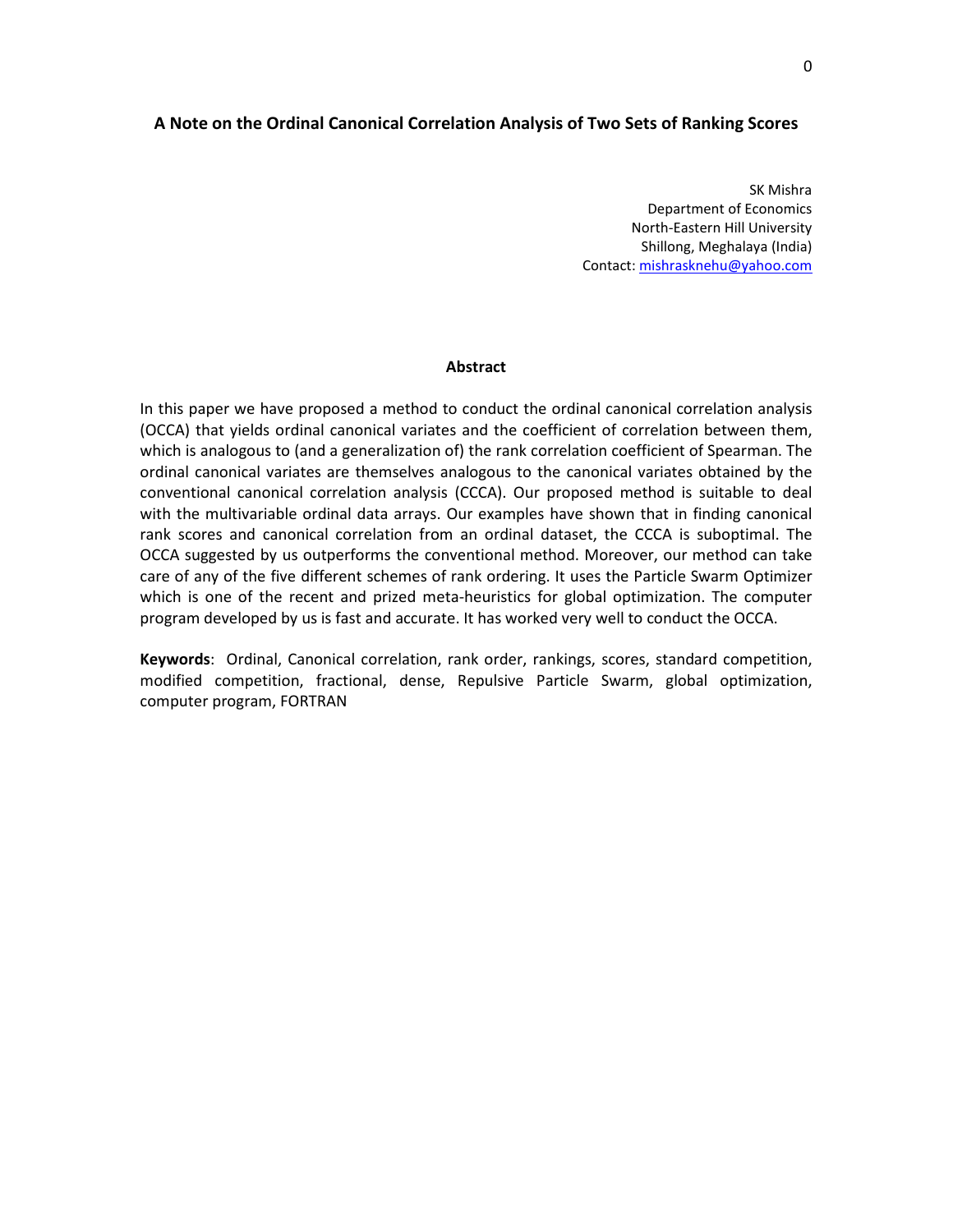#### A Note on the Ordinal Canonical Correlation Analysis of Two Sets of Ranking Scores

SK Mishra Department of Economics North-Eastern Hill University Shillong, Meghalaya (India) Contact: mishrasknehu@yahoo.com

**I. Introduction**: Let us consider a scenario in which thirty players of badminton were rankordered for their skill and acumen by two committees of judges, each committee caring for a certain specified aspect of the game. The first committee had four judges on it while the second committee had five members. Each judge rank-ordered the players according to his own perception of competence in the specified aspect of the game, without any consultation with the fellow judges. The problem is to find the degree of concordance between the two specified aspects of the game as exhibited by the thirty players and adjudicated by the two committees. We will denote the rankings awarded by the four judges (on committee-1) by  $X_1$  making a 30x4 matrix and the rankings awarded by the five judges (on committee-2) by  $X_2$  making a 30x5 matrix. The array of pooled rank scores  $[X_1|X_2]$  may be called X, a 30x9 matrix.

 The problem can be solved in a number of alternative ways, some of which are: (i) finding the best composite scores  $(Y_1)$ and  $Y_2$ ) separately from the ranking scores  $X_1$ and  $X_2$  (assuming independence of  $X_1$  and  $X_2$ ) and then finding  $r(Y_1,Y_2)$  the coefficient of correlation between the two composite scores; (ii) rank-ordering  $Y_1$  and  $Y_2$  to obtain  $Z_1 = \mathfrak{R}(Y_1)$  and  $Z_2 = \mathfrak{R}(Y_2)$ , where  $\mathfrak{R}$ (.) is a suitable rule to obtain the ranking score of (.), and then finding  $r(Z_1,Z_2)$ ; (iii) finding  $Z_1$  and  $Z_2$  that maximize the sum of their squared correlation with  $x_{1j;j=1,4} \in X_1$  and  $x_{2j;j=1,5} \in X_2$ , respectively, and then finding  $r(Z_1,Z_2)$ ; (iv) finding the best composite scores ( $Y_1$  and  $Y_2$ ) jointly from the ranking scores  $X_1$  and  $X_2$  so as to maximize  $r^2(Y_1,Y_2)$ ; (v) finding the best composite scores ( $Y_1$  and  $Y_2$ ) jointly from the ranking scores  $X_1$  and  $X_2$  so as to maximize  $r^2(Y_1,Y_2)$ , to obtain  $Z_1 = \Re(Y_1)$  and  $Z_2 = \Re(Y_2)$  and then finding  $r(Z_1,Z_2)$ ; and (vi) finding the best composite scores ( $Y_1$  and  $Y_2$ ) jointly from the ranking scores  $X_1$  and  $X_2$  so as to maximize  $r^2(Z_1,Z_2)$ , while  $Z_1 = \Re(Y_1)$  and  $Z_2 = \Re(Y_2)$ . The first

| Table-0.Rankings of Thirty                                   |                |                |                          |                |                | <b>Badminton Players</b> |                | bv             | Two            |
|--------------------------------------------------------------|----------------|----------------|--------------------------|----------------|----------------|--------------------------|----------------|----------------|----------------|
| Committees, Each considering a Particular Aspect of the Game |                |                |                          |                |                |                          |                |                |                |
|                                                              |                |                | Rankings by the First    |                |                | Rankings by the Second   |                |                |                |
|                                                              |                |                | <b>Committee Members</b> |                |                | Committee members        |                |                |                |
| Sl.No                                                        | $J_{11}$       | $J_{12}$       | $J_{13}$                 | $J_{14}$       | $J_{21}$       | $J_{22}$                 | $J_{23}$       | $J_{24}$       | $J_{25}$       |
| 1                                                            | 3              | 8              | 9                        | 8              | 14             | 11                       | 11             | 6              | 4              |
| $\overline{2}$                                               | 25             | 20             | 16                       | 22             | 22             | 24                       | 25             | 19             | 19             |
| 3                                                            | 13             | 5              | 4                        | 13             | 9              | 8                        | 8              | $\overline{7}$ | 14             |
| 4                                                            | 4              | 6              | $\overline{2}$           | $\mathbf{1}$   | $\overline{2}$ | $\overline{2}$           | 4              | $\mathbf{1}$   | 3              |
| 5                                                            | 27             | 27             | 27                       | 25             | 25             | 28                       | 24             | 28             | 28             |
| 6                                                            | $\overline{2}$ | 3              | 3                        | 4              | 3              | 3                        | $\overline{2}$ | 5              | 1              |
| $\overline{7}$                                               | 5              | $\overline{a}$ | 5                        | 6              | 8              | $\overline{7}$           | 9              | 3              | 8              |
| 8                                                            | 18             | 16             | 17                       | 17             | 15             | 18                       | 19             | 15             | 17             |
| 9                                                            | 26             | 26             | 25                       | 26             | 30             | 27                       | 22             | 26             | 20             |
| 10                                                           | 28             | 30             | 28                       | 29             | 26             | 30                       | 29             | 30             | 27             |
| 11                                                           | 11             | 18             | 19                       | 21             | 19             | 15                       | 15             | 14             | 23             |
| 12                                                           | 23             | 21             | 22                       | 24             | 20             | 23                       | 20             | 21             | 24             |
| 13                                                           | 16             | 10             | 8                        | 10             | 17             | 16                       | 16             | 12             | 11             |
| 14                                                           | 8              | 9              | 13                       | 7              | 6              | 6                        | 3              | 11             | 13             |
| 15                                                           | $\overline{7}$ | $\overline{7}$ | $\overline{7}$           | $\overline{2}$ | 4              | 5                        | $\overline{7}$ | 4              | 7              |
| 16                                                           | 22             | 23             | 23                       | 20             | 23             | 20                       | 27             | 25             | 25             |
| 17                                                           | 9              | 12             | 12                       | 11             | 5              | 9                        | 14             | 13             | 9              |
| 18                                                           | 20             | 19             | 24                       | 18             | 21             | 22                       | 23             | 24             | 21             |
| 19                                                           | 21             | 25             | 18                       | 23             | 24             | 21                       | 26             | 22             | 22             |
| 20                                                           | 14             | 13             | 14                       | 15             | 13             | 17                       | 10             | 16             | 12             |
| 21                                                           | 29             | 28             | 29                       | 28             | 29             | 26                       | 28             | 29             | 29             |
| 22                                                           | 19             | 22             | 20                       | 16             | 16             | 19                       | 17             | 23             | 18             |
| 23                                                           | 24             | 24             | 26                       | 27             | 28             | 25                       | 21             | 20             | 26             |
| 24                                                           | 10             | 14             | 11                       | 19             | 10             | 12                       | 12             | 17             | 10             |
| 25                                                           | 17             | 15             | 21                       | 12             | 18             | 13                       | 18             | 8              | 16             |
| 26                                                           | 15             | 17             | 15                       | 14             | 12             | 14                       | 6              | 18             | 15             |
| 27                                                           | 6              | 2              | $\mathbf{1}$             | 5              | 7              | 4                        | 5              | 9              | 5              |
| 28                                                           | 30             | 29             | 30                       | 30             | 27             | 29                       | 30             | 27             | 30             |
| 29                                                           | 12             | 11             | 6                        | 9              | 11             | 10                       | 13             | 10             | 6              |
| 30                                                           | 1              | $\mathbf{1}$   | 10                       | 3              | $\mathbf{1}$   | $\mathbf{1}$             | $\mathbf{1}$   | 2              | $\overline{2}$ |

three approaches do not take advantage of joint estimation and thus disregard the information available to them. The last three approaches use the available information and therefore can perform better. Indeed, the numerical exercises on the data given in Table-0 reveal that the coefficients of correlation obtained for the six approaches are: (0.985244), (0.982647),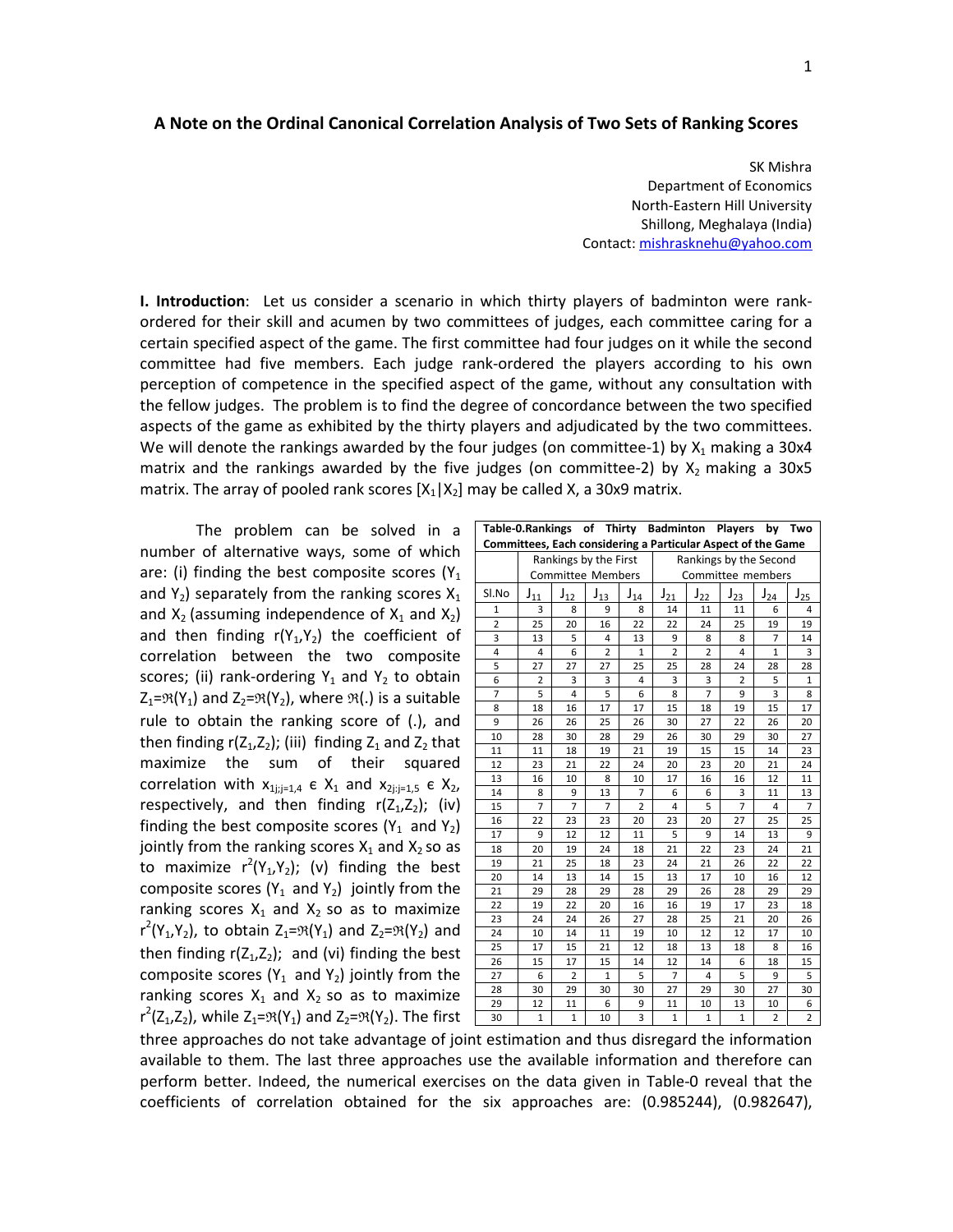(0.982647), (0.991362), (0.989321) and (0.995996) respectively. The fourth approach gives us what is known as the 'canonical correlation' that maximizes  $r^2(Y_1,Y_2)$ :  $Y_1=X_1W_1$ ;  $Y_2=X_2W_2$ . The fifth approach gives r(Z<sub>1</sub>,Z<sub>2</sub>) while Z<sub>1</sub>= $\mathfrak{R}(Y_1)$ , Z<sub>2</sub>= $\mathfrak{R}(Y_2)$ ; Y<sub>1</sub>=X<sub>1</sub>w<sub>1</sub>, Y<sub>2</sub>=X<sub>2</sub>w<sub>2</sub> that maximizes r<sup>2</sup>(Y<sub>1</sub>,Y<sub>2</sub>). It may be noted that since this approach aspires to maximize  $r^2(Y_1,Y_2)$  rather than  $r^2(Z_1,Z_2)$ , it performs poorer than the sixth approach that goes in for maximization of  $r^2(\mathsf{Z}_1,\mathsf{Z}_2)$  and hence outperforms all other approaches. This sixth approach gives us the coefficient that we would call the 'ordinal canonical correlation coefficient'.

Then, the ordinal canonical correlation coefficient,  $r(Z_1,Z_2)$ , is the coefficient of correlation between two ordinal variables  $(Z_1 \text{ and } Z_2)$ , both of them being the composite (ordinal) ranking scores derived from two ordinal multidimensional data sets of ranking scores,  $X_1$  and  $X_2$ , such that r( $Z_1$ , $Z_2$ ) is of the largest magnitude. It may be considered analogous to the conventional coefficient of canonical correlation in which the composite canonical variates  $(Y_1$ and Y<sub>2</sub>) are cardinally measured. It may be noted that while  $X_1$  and  $X_2$  are in themselves the ordinal variables, their transformation to cardinally measured canonical variates is problematic. Therefore, in such conditions, the ordinal coefficient of correlation (an analog of Spearman's rank correlation) would be a more appropriate measure of concordance between two sets of variables (that is, the ranking scores).

II. The Conventional Canonical Correlation Analysis: The conventional canonical correlation analysis (Hotelling, 1936) maximizes the squared (product moment) coefficient of correlation between two composite variates ( $Y_1$  and  $Y_2$ ) obtained as a linear combination of two sets of data,  $X_1$  and  $X_2$ , on  $m_1$  and  $m_2$  variables (respectively) each in n observations [n > max( $m_1$ , m<sub>2</sub>) linearly independent cases]. It is a straightforward (multivariate) generalization of (Karl Pearson's product moment coefficient of) correlation. It is well known that in case of two variables,  $x_1$  and  $x_2$ , we have two lines of regression, the one of  $x_1$  on  $x_2$  (i.e.  $x_1 = a_0 + x_2a_1 + u$ ) and the other of  $x_2$  on  $x_1$  (i.e.  $x_2 = b_0 + x_1b_1 + v$ ), and the product of the two regression coefficients is  $r^2(x_1, x_2) = a_1b_1 = [{(x_2'x_2)}^{-1}x_2'x_1]{(x_1'x_1)}^{-1}x_1'x_2}]$ . If  $x_1$  and  $x_2$  both contain multiple variables, which we will call  $X_1$  and  $X_2$  respectively to highlight that both of them are sets of variables (e.g.  $X_1$ containing *k* number of variables and  $X_2$  containing *l* number of variables, each in  $n > max(k, l)$ observations), then we obtain  $AB = [{(X_2'X_2)}^{-1}X_2'X_1]{(X_1'X_1)}^{-1}X_1'X_2]$ . This AB is diagonalized so as to yield *D*, which is a diagonal matrix containing the eigenvalues  $(\lambda_s)$  of AB in its principal diagonal (and zero elsewhere). This matrix contains  $min(k, l)$  positive elements in its principal diagonal, each being a squared canonical correlation. They canonize  $[X_1, X_2]$  into  $Z = [Y_1, Y_2]$  such that  $(1/n)[Y_1'Y_1]=I$ ,  $(1/n)[Y_2'Y_2]=I$  and  $(1/n)[Y_1'Y_2]=D$ . Here *I* is the identity matrix. The largest element in *D* explains the largest part of standardized co-variation or squared correlation between  $X_1$  and  $X_2$  and so on. Presently we are concerned with the largest squared correlation only.

When the variables in  $X_1$  and  $X_2$  are ordinal, it is mathematically awkward to obtain  $Y_1$ and  $Y_2$  which are the cardinal variables. The conventional canonical correlation analysis does not provide a procedure to obtain ordinal  $Y_1$  and  $Y_2$ . Then what remains with us is the option to rank-order Y<sub>1</sub> and Y<sub>2</sub> and obtain Z<sub>1</sub>= $\mathfrak{R}(Y_1)$  and Z<sub>2</sub>= $\mathfrak{R}(Y_2)$ , where  $\mathfrak{R}(.)$  is a suitable rule to obtain the ranking score of (.). However,  $r^2(Z_1,Z_2)$  does not necessarily preserve (or inherit) the optimality of  $r^2(Y_1, Y_2)$ . This means that there could be an alternative method to obtain  $Z_1^*$  and  $Z_2^*$  both of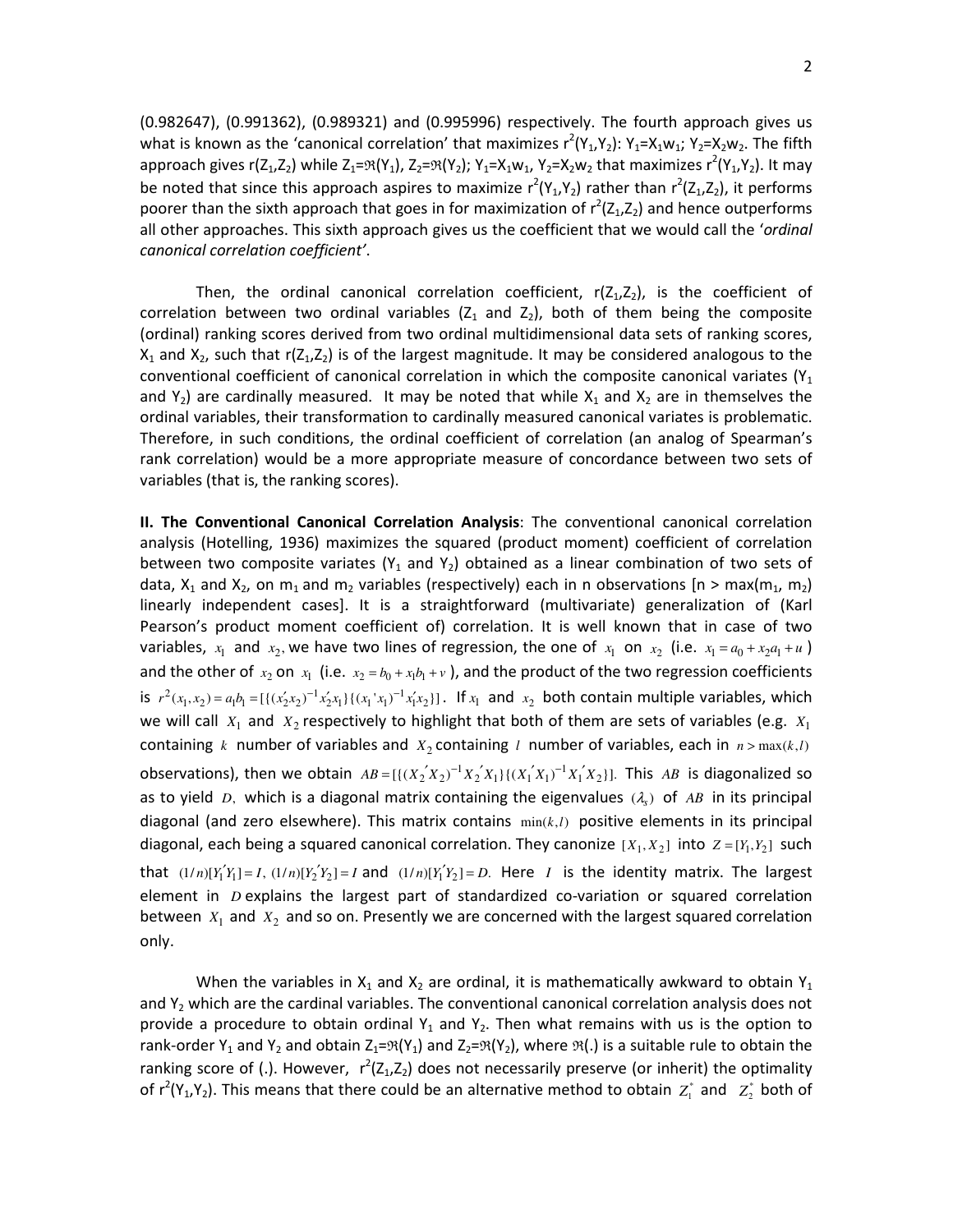which are ordinal and maximize  $r^2(Z_1^*,Z_2^*)$  outperforming the conventional canonical correlation that yields a suboptimal  $r^2(Z_1,Z_2)$ .

III. Ordinal Canonical Correlation Analysis by Constrained Integer Programming: If  $Z_1$  and  $Z_2$  are ordinal variables obtained by the ordinal (1-2-3-4) ranking rule (see Wikipedia on ranking) then, following the formulation analogous to the one suggested by Korhonen (1984), Korhonen and Siljamaki (1998) and Li and Li (2004), the ordinal canonical correlation may be computed. However, if the scheme of rank ordering is standard competition ranking (1-2-2-4 rule), modified competition ranking (1-3-3-4 rule), dense ranking (1-2-2-3 rule) or fractional ranking (1-2.5-2.5-4 rule), the formulation of constraints in the integer programming problem would be extremely difficult or impracticable.

IV. Ordinal Canonical Correlation Analysis by Particle Swarm Optimization: We propose in this paper to solve the problem of obtaining ordinal composite rankings arrays,  $Z_1$  and  $Z_2$ , by an application of the Particle Swarm Optimization (PSO) proposed by Eberhart and Kennedy (1995). We propose to directly optimize  $r^2(Z_1, Z_2)$ :  $Z_1 = \Re(Y_1), Z_2 = \Re(Y_2)$ ;  $Y_1 = X_1w_1$ ,  $Y_2 = X_2w_2$ , with  $w_1$  and  $w_2$ as decision variables and  $\mathfrak{R}(.)$  as the rule of assigning rankings to the individuals. The rule may be that of ordinal, standard competition, modified competition, dense or fractional ranking. The details of the PSO may be obtained on the Wikipedia. Fleischer (2005) gives a lucid description of this approach to global optimization. In particular, we use the Repulsive Particle Swarm (RPS) optimizer (see Wikipedia). This method has been successfully used by the author (Mishra, 2009) for obtaining the leading ordinal principal components from the ordinal datasets.

**V. Some Simulated Examples:** In Table-1.1 we present the simulated dataset  $X=[X_1|X_2]$ , the canonical variates  $(Y_1=X_1V_1$  and  $Y_2=X_2V_2)$  obtained by the conventional canonical correlation analysis (CCCA), the canonical variates  $(4.1 \times 10^{-10} \text{ m/s})$  obtained by the ordinal canonical correlation analysis (OCCA), the composite ranking scores ( $Z_1 = \Re(Y_1)$ ,  $Z_2 = \Re(Y_2)$ ) obtained by the CCCA and the composite ranking scores  $(\zeta_1=\Re(\frac{4}{1}), \zeta_2=\Re(\frac{4}{2})$  obtained by the OCCA. The ordinal ranking (1-2-3-4) rule has been used for rank-ordering  $Y_1$ ,  $Y_2$ ,  $Y_1$  and  $Y_2$ . The weights (v for CCCA and w for OCCA) on different variables ( $X_{11}$  through  $X_{24}$ ) are presented in Table-1.2. For the CCCA,  $r^2(Y_1, Y_2)$  is 0.759435 and  $r^2(Z_1, Z_2)$  is 0.703061. Against these, for the OCCA,  $r^2(Y_1, Y_2)$  is 0.773341 and  $r^2(\zeta_1,\zeta_2)$  is 0.768694. Thus, the OCCA outperforms the CCCA.

In Table-2.1(a) we present another simulated dataset  $X=[X_1|X_2]$ , the canonical variates  $(Y_1=X_1V_1$  and  $Y_2=X_2V_2)$  obtained by the CCCA, the canonical variates  $(\frac{1}{2}+X_1W_1$  and  $\frac{1}{2}=X_2W_2)$ obtained by the OCCA, the composite ranking scores  $(Z_1=\Re(Y_1), Z_2=\Re(Y_2))$  obtained by the CCCA and the composite ranking scores  $(\zeta_1=\Re(\frac{y_1}{2}), \zeta_2=\Re(\frac{y_2}{2})$  obtained by the OCCA. The ordinal ranking (1-2-3-4) rule has been used for rank-ordering  $Y_1$ ,  $Y_2$ ,  $Y_1$  and  $Y_2$ . The weights (v for CCCA and w for OCCA) on different variables  $(X_{11}$  through  $X_{26}$ ) are presented in Table-2.2(a). For the CCCA  $r^2(Y_1,Y_2)$  is 0.727651 and  $r^2(Z_1,Z_2)$  is 0.711292. Against these, for the OCCA,  $r^2(\frac{1}{2},\frac{1}{2})$  is 0.78319 and  $r^2(\zeta_1,\zeta_2)$  is 0.79307. Thus, the OCCA outperforms the CCCA.

It may be noted that this dataset has three ties: the couples of individuals (#3, #4), (#12, #13) and (#29, #30) have the same ranking scores in  $X_1$ . Thus, the overall rankings based on  $X_1$ . will be different for different ranking schemes (standard competitive, modified competitive, dense, ordinal and fractional ranking rules).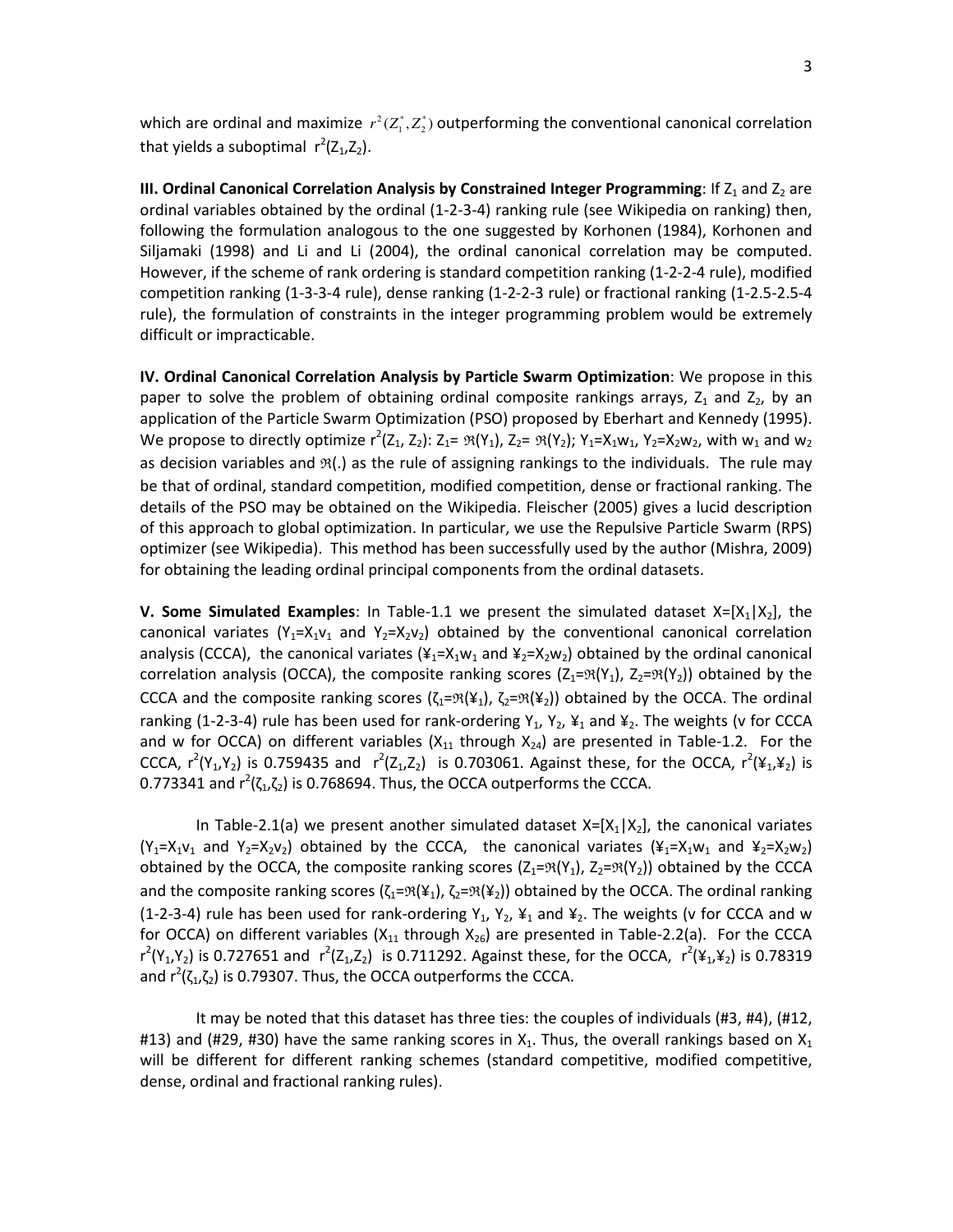In Table-2.1(b) we present (for the dataset in Table-2.1(a)) in two panels the canonical variates (Y<sub>1</sub>=X<sub>1</sub>v<sub>1</sub> and Y<sub>2</sub>=X<sub>2</sub>v<sub>2</sub>) obtained by the CCCA, the canonical variates (¥<sub>1</sub>=X<sub>1</sub>w<sub>1</sub> and  $\frac{f_2}{g_2} = X_2w_2$ ) obtained by the OCCA, the composite ranking scores  $(Z_1=\mathfrak{R}(Y_1), Z_2=\mathfrak{R}(Y_2))$  obtained by the CCCA and the composite ranking scores  $(\zeta_1=\Re(\frac{1}{2}), \zeta_2=\Re(\frac{1}{2}))$  obtained by the OCCA. Two different ranking rules (standard competition, 1-2-2-4 and modified competition, 1-3-3-4 rules) have been used for rank-ordering  $Y_1$ ,  $Y_2$ ,  $Y_1$  and  $Y_2$ . The weights (v for CCCA and w for OCCA) on different variables  $(X_{11}$  through  $X_{26}$ ) are presented in Table-2.2(b). When the standard competition ranking rule is used, the CCCA  $r^2(Y_1,Y_2)$  is 0.727651 and  $r^2(Z_1,Z_2)$  is 0.71018. Against these, for the OCCA,  $r^2(\frac{1}{4},\frac{1}{2})$  is 0.83919 and  $r^2(\zeta_1,\zeta_2)$  is 0.790452. Once again, the OCCA outperforms the CCCA. When the modified competition ranking rule is used, the CCCA  $r^2(Y_1,Y_2)$  is 0.72765 and  $r^2(Z_1,Z_2)$  is 0.710437. Against these, for the OCCA correlation  $r^2(\frac{1}{2},\frac{1}{2})$  is 0.835028 and  $r^2(\zeta_1,\zeta_2)$  is 0.790459. In this instance too (when the modified competition ranking rule is used), the OCCA outperforms the CCCA.

The results regarding some other schemes of ranking are presented in Table-2.1(c) and 2.2(c). When the dense (1-2-2-3) ranking rule is used, the CCCA  $r^2(Y_1,Y_2)$  is 0.727651 and  $r^2(Z_1,Z_2)$ is 0.704068. Against these, for the OCCA,  $r^2(\frac{1}{4},\frac{1}{4})$  is 0.774216 and  $r^2(\zeta_1,\zeta_2)$  is 0.799843. Once again, the OCCA outperforms the CCCA. When the fractional ranking rule is used, the CCCA  $r^2(Y_1,Y_2)$  is 0.727653 and  $r^2(Z_1,Z_2)$  is 0.710641. Against these, for the OCCA,  $r^2(\frac{1}{2},\frac{1}{2})$  is 0.780932 and  $r^2(\zeta_1,\zeta_2)$  is 0.781356. In this instance too (when fractional ranking rule is used), the OCCA outperforms the CCCA.

VI. A Computer Program for Ordinal Canonical Correlation Analysis: We have developed a computer program (in FORTRAN) for obtaining the results of the ordinal canonical correlation analysis reported in this paper. This program consists of a main program, ORDCANON, and other thirteen subroutines. The subroutine RPS is the central program for the Repulsive Particle Swarm Optimization. It uses LSRCH, NEIGHBOR, RANDOM, FUNC and FSELECT for searching the optimal value. GINI is used to measure the degree of diversity in the population on termination of the optimization program. DORANK obtains rank-ordering according to different schemes on the choice of a parameter, NRL. The subroutines CORD, CORLN, CORA, CORREL and DOCORA are meant for computation of the correlation coefficient. In particular, CORA and DOCORA obtain Bradley's absolute correlation (Bradley, 1985; not discussed or illustrated in this paper), while CORLN and CORREL compute Karl Pearson's coefficient of correlation. CORD obtains the canonical variates and coordinates the rank-ordering as well as the correlation programs and returns the values of decision variables and objective function to FUNC.

The user has to specify two parameters (NOB=  $n = no$ . of observations or cases and MVAR = m = no. of variables) in the main program (ORDCANON) as well as CORD. The parameter NRL, which chooses the rank-ordering scheme, is specified in the DORANK subroutine. The RPS also has a number of parameters, which need not normally be changed. However, comments have been given at different places how to change them if required. These parameters relate to tuning of the search algorithm and modifying the dimensions, if required so.

VII. Concluding Remarks: In this paper we have proposed a method to conduct the ordinal canonical correlation analysis that yields ordinal canonical variates and the coefficient of correlation between them, which is analogous to (and a generalization of) the rank correlation coefficient of Spearman. The ordinal canonical variates are themselves analogous to the canonical variates obtained by the conventional canonical correlation analysis. Our proposed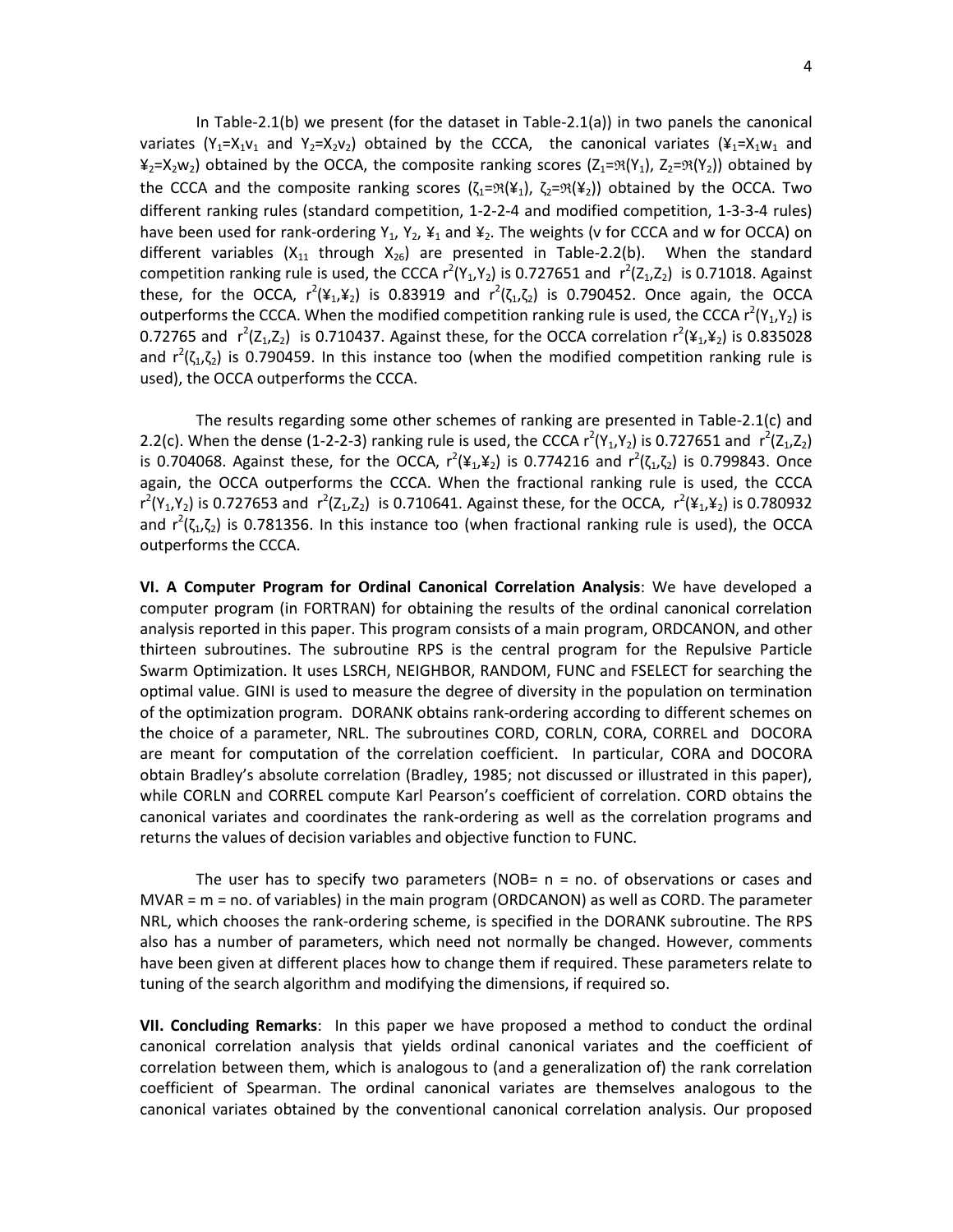method is suitable to deal with the multivariable ordinal data arrays. Our examples have shown that in finding canonical rank scores and canonical correlation from an ordinal dataset, the conventional canonical correlation analysis is suboptimal. The ordinal canonical correlation analysis suggested by us outperforms the conventional method. Moreover, our method can take care of any of the five different schemes of rank ordering. It uses the Particle Swarm Optimizer which is one of the recent and prized meta-heuristics for global optimization. The computer program developed by us is fast and accurate. It has worked very well to conduct the ordinal canonical correlation analysis.

#### References

Bradley, C. (1985) "The Absolute Correlation", The Mathematical Gazette, 69(447): 12-17.

Eberhart R.C. and Kennedy J. (1995): "A New Optimizer using Particle Swarm Theory", Proceedings Sixth Symposium on Micro Machine and Human Science: 39–43. IEEE Service Center, Piscataway, NJ.

Fleischer, M. (2005): "Foundations of Swarm Intelligence: From Principles to Practice", Swarming Network Enabled C4ISR, arXiv:nlin.AO/0502003 v1.

Hotelling, H. (1936) "Relations Between Two Sets of Variates", Biometrica, 28: 321-377.

Korhonen, P. (1984) Ordinal Principal Component Analysis, HSE Working Papers, Helsinki School of Economics, Helsinki, Finland.

Korhonen, P. and Siljamaki, A. (1998) Ordinal Principal Component Analysis. Theory and an Application", Computational Statistics & Data Analysis, 26(4): 411-424.

Li, J. and Li, Y. (2004) Multivariate Mathematical Morphology based on Principal Component Analysis: Initial Results in Building Extraction", http://www.cartesia.org/geodoc/isprs2004/comm7/papers/223.pdf

Mishra, S. K. (2009) "The Most Representative Composite Rank Ordering of Multi-Attribute Objects by the Particle Swarm Optimization", Available at SSRN: http://ssrn.com/abstract=1326386

Wikipedia (2008-a) "Ranking", available at Wikipedia http://en.wikipedia.org/wiki/Rank\_order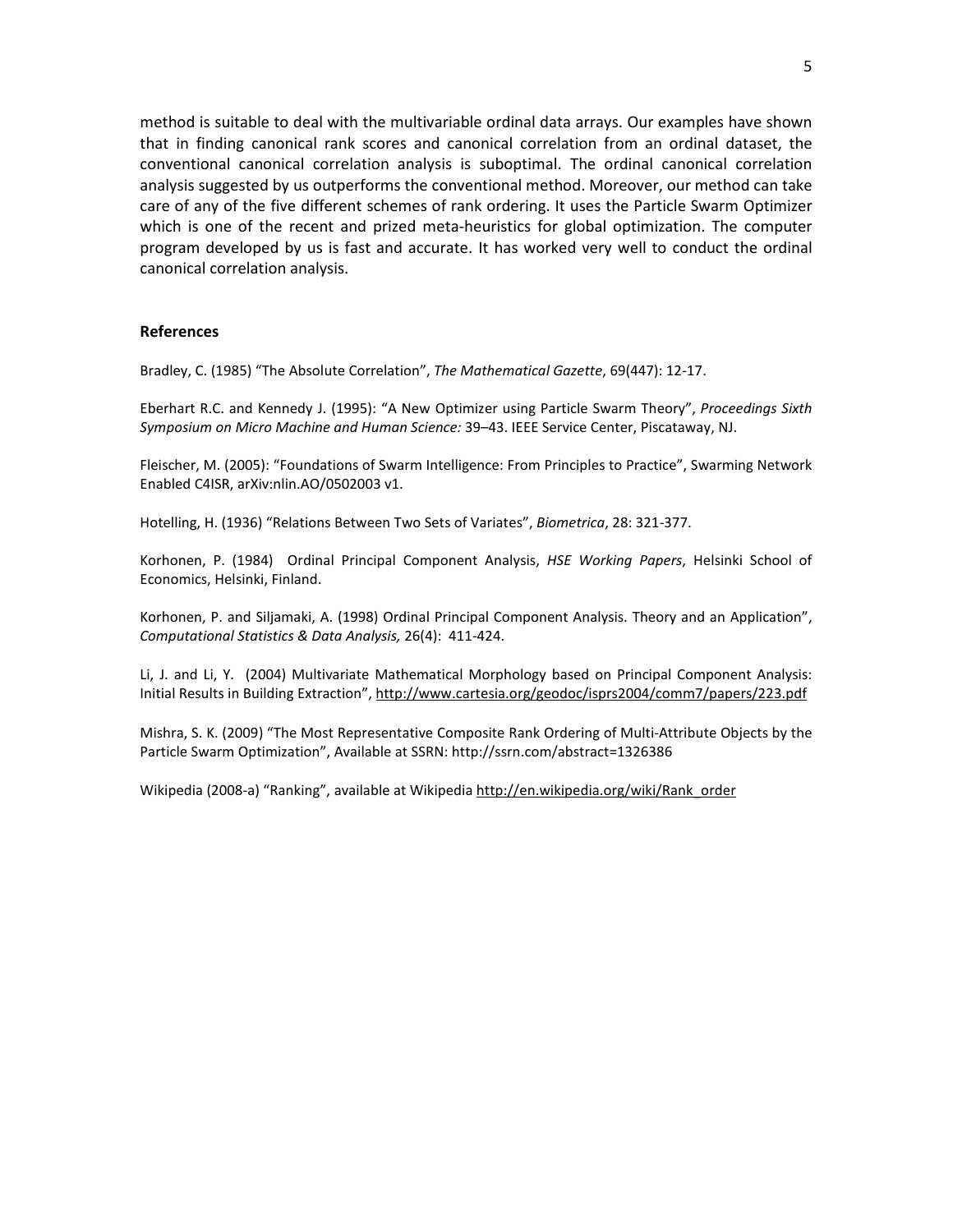|                    |                |                |                                |                |                |                |                |                                                                          |                | Table-1.1: Simulated Data Set for Canonical Correlation Analysis: Conventional vs Ordinal - (Example-1) |                                       |                |                |                           |                                      |                |                |
|--------------------|----------------|----------------|--------------------------------|----------------|----------------|----------------|----------------|--------------------------------------------------------------------------|----------------|---------------------------------------------------------------------------------------------------------|---------------------------------------|----------------|----------------|---------------------------|--------------------------------------|----------------|----------------|
|                    |                |                |                                |                |                |                |                | Dataset of Ordinal Ranking: X <sub>1</sub> [30,5], X <sub>2</sub> [30,4] |                |                                                                                                         | <b>Conventional Canonical Correln</b> |                |                |                           | <b>Ordinal Canonical Correlation</b> |                |                |
|                    |                |                | <b>Ordinal Variables Set-1</b> |                |                |                |                | <b>Ordinal Variables Set-2</b>                                           |                | <b>Canonical Variates</b>                                                                               |                                       |                | Rankings       | <b>Canonical Variates</b> |                                      |                | Rankings       |
| SI <sub>No</sub> . | $X_{11}$       | $X_{12}$       | $X_{13}$                       | $X_{14}$       | $X_{15}$       | $X_{21}$       | $X_{22}$       | $X_{23}$                                                                 | $X_{24}$       | $Y_1$                                                                                                   | Y <sub>2</sub>                        | $Z_1$          | Z <sub>2</sub> | $\mathbf{Y}_1$            | $\frac{1}{2}$                        | $\zeta_1$      | $\zeta_2$      |
| $\mathbf{1}$       | 6              | $\overline{2}$ | 3                              | $\mathbf{1}$   | 17             | 16             | 12             | 19                                                                       | 11             | 4.76670                                                                                                 | 15.46251                              | 3              | 12             | 6.10938                   | 14.68026                             | $\overline{2}$ | 10             |
| $\overline{2}$     | $\overline{2}$ | 18             | 5                              | 8              | $\overline{7}$ | $\overline{2}$ | 6              | 22                                                                       | 8              | 8.20955                                                                                                 | 9.38513                               | 6              | 5              | 9.54035                   | 7.25369                              | 5              | 5              |
| 3                  | 22             | 12             | 17                             | 9              | 27             | 9              | 21             | 8                                                                        | 12             | 13.35808                                                                                                | 17.27114                              | 15             | 13             | 18.95964                  | 17.89666                             | 16             | 15             |
| $\overline{4}$     | 26             | 23             | 13                             | 25             | 30             | 29             | 19             | 20                                                                       | 21             | 22.47362                                                                                                | 26.37883                              | 25             | 23             | 26.79523                  | 26.42061                             | 24             | 23             |
| 5                  | $\overline{3}$ | 6              | $\overline{2}$                 | 14             | 9              | 17             | 11             | 14                                                                       | 16             | 10.61049                                                                                                | 17.86988                              | 9              | 16             | 10.56237                  | 17.58613                             | 6              | 13             |
| 6                  | 29             | 20             | 14                             | 24             | 24             | 12             | 26             | 28                                                                       | 30             | 20.05824                                                                                                | 32.38621                              | 21             | 28             | 25.75121                  | 30.98147                             | 21             | 26             |
| $\overline{7}$     | 23             | 26             | 10                             | 27             | 29             | 13             | 22             | 26                                                                       | 23             | 23.28528                                                                                                | 26.61762                              | 27             | 24             | 26.31755                  | 25.33733                             | 22             | 21             |
| 8                  | 28             | 28             | 28                             | 22             | 21             | 21             | 28             | 30                                                                       | 22             | 21.86111                                                                                                | 29.88751                              | 24             | 25             | 31.21551                  | 28.91349                             | 27             | 25             |
| 9                  | 9              | 8              | 8                              | 12             | 13             | $\overline{4}$ | $\overline{7}$ | 15                                                                       | 14             | 11.10433                                                                                                | 13.12832                              | 12             | 8              | 12.48180                  | 11.87593                             | 8              | $\overline{7}$ |
| 10                 | 16             | 4              | 20                             | 23             | 8              | 14             | 17             | 13                                                                       | 26             | 17.59774                                                                                                | 25.61613                              | 18             | 21             | 22.57954                  | 25.52915                             | 18             | 22             |
| 11                 | 27             | 25             | 30                             | 19             | 26             | 15             | 8              | $\overline{4}$                                                           | 19             | 21.78132                                                                                                | 17.38091                              | 23             | 15             | 30.19972                  | 17.91865                             | 26             | 16             |
| 12                 | 14             | 19             | 19                             | $\overline{7}$ | 11             | 26             | 25             | $\overline{2}$                                                           | 6              | 10.17343                                                                                                | 17.33471                              | 8              | 14             | 17.46078                  | 19.78599                             | 13             | 18             |
| 13                 | 18             | 27             | 27                             | 30             | 23             | 28             | 27             | 27                                                                       | 29             | 27.96003                                                                                                | 34.67873                              | 30             | 30             | 34.94031                  | 34.25203                             | 30             | 30             |
| 14                 | 19             | 9              | 24                             | 10             | 12             | 23             | 9              | 12                                                                       | 17             | 11.96302                                                                                                | 18.54930                              | 13             | 17             | 19.59914                  | 18.66177                             | 17             | 17             |
| 15                 | 25             | $\overline{7}$ | 4                              | 13             | 5              | 10             | 4              | 25                                                                       | $\overline{2}$ | 6.63456                                                                                                 | 6.55750                               | 5              | 4              | 9.07812                   | 4.43795                              | $\overline{7}$ | $\overline{2}$ |
| 16                 | 1              | $\mathbf{1}$   | 1                              | 5              | 3              | $\mathbf{1}$   | 13             | $\overline{7}$                                                           | $\mathbf{1}$   | 3.73966                                                                                                 | 6.19434                               | $\overline{2}$ | 3              | 3.63201                   | 6.19775                              | $\mathbf{1}$   | 4              |
| 17                 | 5              | 13             | 16                             | 3              | 15             | 20             | 14             | 21                                                                       | 18             | 9.05792                                                                                                 | 21.31282                              | $\overline{7}$ | 20             | 14.58903                  | 20.53819                             | 10             | 19             |
| 18                 | 13             | 15             | 9                              | 20             | 16             | 24             | 18             | 18                                                                       | $\overline{4}$ | 16.51748                                                                                                | 14.62106                              | 17             | 10             | 18.11849                  | 14.78012                             | 15             | 11             |
| 19                 | 24             | 3              | 23                             | 21             | 25             | 6              | 30             | 29                                                                       | $\overline{7}$ | 20.20942                                                                                                | 18.90851                              | 22             | 18             | 24.85693                  | 17.59310                             | 20             | 14             |
| 20                 | 17             | 29             | 18                             | 26             | 19             | 25             | 29             | 17                                                                       | 28             | 22.96789                                                                                                | 33.42606                              | 26             | 29             | 28.91541                  | 34.10874                             | 25             | 29             |
| 21                 | 15             | 22             | 12                             | 15             | 6              | 19             | 5              | 6                                                                        | 15             | 12.00524                                                                                                | 14.66210                              | 14             | 11             | 16.59385                  | 15.04450                             | 12             | 12             |
| 22                 | $\overline{7}$ | 5              | 11                             | 6              | $\overline{2}$ | 5              | $\overline{3}$ | $\mathbf{1}$                                                             | 5              | 5.70188                                                                                                 | 5.07206                               | $\overline{4}$ | $\overline{2}$ | 8.48668                   | 5.32391                              | $\overline{4}$ | $\overline{3}$ |
| 23                 | 8              | 21             | 15                             | 11             | 18             | 11             | $\overline{2}$ | 5                                                                        | 13             | 14.22496                                                                                                | 10.93191                              | 16             | 6              | 17.42150                  | 10.87844                             | 14             | 6              |
| 24                 | 11             | 10             | 21                             | 16             | 22             | 22             | 10             | 16                                                                       | 20             | 18.32167                                                                                                | 20.94321                              | 19             | 19             | 23.04441                  | 20.57709                             | 19             | 20             |
| 25                 | 30             | 24             | 25                             | 29             | 20             | 30             | 24             | 24                                                                       | 25             | 24.43786                                                                                                | 31.18817                              | 28             | 26             | 32.41155                  | 31.07194                             | 29             | 27             |
| 26                 | 20             | 30             | 22                             | 28             | 28             | 27             | 23             | 23                                                                       | 27             | 26.87835                                                                                                | 31.46096                              | 29             | 27             | 32.99932                  | 31.22719                             | 28             | 28             |
| 27                 | $\overline{4}$ | 16             | 26                             | $\overline{4}$ | 10             | $\overline{3}$ | 15             | $\overline{3}$                                                           | 9              | 10.89577                                                                                                | 11.79539                              | 11             | 7              | 17.39686                  | 12.37365                             | 11             | 8              |
| 28                 | 21             | 17             | 29                             | 18             | 14             | 18             | 20             | 11                                                                       | 24             | 18.33108                                                                                                | 25.97915                              | 20             | 22             | 27.24893                  | 26.51493                             | 23             | 24             |
| 29                 | 12             | 14             | 6                              | $\overline{2}$ | $\overline{4}$ | 8              | $\mathbf{1}$   | 10                                                                       | 3              | 2.70122                                                                                                 | 4.40220                               | $\mathbf{1}$   | $\mathbf{1}$   | 5.95886                   | 3.69263                              | 3              | $\mathbf{1}$   |
| 30                 | 10             | 11             | $\overline{7}$                 | 17             | $\mathbf{1}$   | $\overline{7}$ | 16             | 9                                                                        | 10             | 10.80839                                                                                                | 13.96415                              | 10             | 9              | 12.67738                  | 14.10951                             | 9              | 9              |

|                           | Table-1.2: Weights on Variables for Construction of Canonical Variates [Y1, Y2 and $\frac{1}{4}$ , $\frac{1}{4}$ ] – (Example-1) |          |                                |          |          |                                 |          |             |          |  |  |
|---------------------------|----------------------------------------------------------------------------------------------------------------------------------|----------|--------------------------------|----------|----------|---------------------------------|----------|-------------|----------|--|--|
| Variables                 |                                                                                                                                  |          | First Set of Variables $(X_1)$ |          |          | Second Set of Variables $(X_2)$ |          |             |          |  |  |
|                           | $X_{11}$                                                                                                                         | $X_{12}$ | $X_{13}$                       | $X_{14}$ | $X_{15}$ | $X_{21}$                        | $X_{22}$ | $X_{23}$    | $X_{24}$ |  |  |
| Weights (v for Y)         | $-0.132450$                                                                                                                      | 0.060239 | 0.219398                       | 0.569803 | 0.247819 | 0.163968                        | 0.369060 | 0.088763    | 0.611256 |  |  |
| Weights (w for $\angle$ ) | 0.122675                                                                                                                         | 0.126949 | 0.422850                       | 0.414331 | 0.173285 | 0.213664                        | 0.427263 | $-0.024279$ | 0.599615 |  |  |

|                    |              |                |              |                |                                                                          |                         |                |                |                | Table-2.1(a): Simulated Data Set for Canonical Correlation Analysis: Conventional vs Ordinal – (Example-2) |                                       |                |                |                           |                                      |                |                |
|--------------------|--------------|----------------|--------------|----------------|--------------------------------------------------------------------------|-------------------------|----------------|----------------|----------------|------------------------------------------------------------------------------------------------------------|---------------------------------------|----------------|----------------|---------------------------|--------------------------------------|----------------|----------------|
|                    |              |                |              |                | Dataset of Ordinal Ranking: X <sub>1</sub> [30,3], X <sub>2</sub> [30,6] |                         |                |                |                |                                                                                                            | <b>Conventional Canonical Correln</b> |                |                |                           | <b>Ordinal Canonical Correlation</b> |                |                |
|                    |              | Ord Var Set-1  |              |                |                                                                          | Ordinal Variables Set-2 |                |                |                | <b>Canonical Variates</b>                                                                                  |                                       |                | Rankings       | <b>Canonical Variates</b> |                                      |                | Rankings       |
| SI <sub>No</sub> . | $X_{11}$     | $X_{12}$       | $X_{13}$     | $X_{21}$       | $X_{22}$                                                                 | $X_{23}$                | $X_{24}$       | $X_{25}$       | $X_{26}$       | $Y_1$                                                                                                      | Y <sub>2</sub>                        | $Z_1$          | Z <sub>2</sub> | $\mathbf{Y}_1$            | $\mathbf{y}_2$                       | $\zeta_1$      | $\zeta_2$      |
| $\mathbf{1}$       | 12           | $\mathbf{1}$   | 3            | 6              | $\overline{2}$                                                           | $\overline{7}$          | $\overline{2}$ | $\overline{7}$ | 10             | 5.56743                                                                                                    | 8.26115                               | 5              | 6              | 2.93062                   | 9.64908                              | 3              | 6              |
| $\overline{2}$     | 8            | 10             | 10           | 13             | 3                                                                        | $\overline{4}$          | 3              | 3              | 17             | 8.60885                                                                                                    | 6.28686                               | 8              | 3              | 8.64823                   | 10.18923                             | 9              | 8              |
| 3                  | 13           | 15             | 12           | 17             | 25                                                                       | 10                      | 20             | 25             | 29             | 12.91567                                                                                                   | 24.37481                              | 15             | 20             | 13.99462                  | 27.65074                             | 13             | 18             |
| 4                  | 13           | 15             | 12           | 17             | 25                                                                       | 10                      | 20             | 25             | 16             | 12.91567                                                                                                   | 23.37397                              | 14             | 17             | 13.39738                  | 25.09363                             | 12             | 16             |
| 5                  | 22           | 23             | 29           | 29             | 23                                                                       | 27                      | 18             | 23             | 25             | 22.01740                                                                                                   | 34.92023                              | 25             | 28             | 24.59520                  | 40.30905                             | 26             | 29             |
| 6                  | 30           | 27             | 26           | 30             | 13                                                                       | 23                      | 27             | 29             | 30             | 26.44517<br>30.62335                                                                                       |                                       | 30             | 25             | 24.70628                  | 35.73747                             | 29             | 27             |
| 7                  | 11           | 9              | 9            | 26             | 16                                                                       | 22                      | 30             | 27             | 19             | 9.25563<br>29.34996                                                                                        |                                       | 9              | 22             | 11.90437                  | 32.75253                             | 10             | 21             |
| 8                  | 14           | 16             | 13           | 11             | 15                                                                       | 16                      | 6              | 15             | 22             | 13.85591                                                                                                   | 21.94492                              | 16             | 14             | 13.42606                  | 24.80406                             | 14             | 14             |
| 9                  | 9            | 6              | $\mathbf{1}$ | 3              | 7                                                                        | 3                       | 16             | 13             | 6              | 6.17440                                                                                                    | 8.08058                               | 6              | 5              | 3.36901                   | 7.58854                              | $\overline{4}$ | 3              |
| 10                 | 28           | 13             | 16           | 28             | 21                                                                       | 21                      | 22             | 14             | 23             | 18.56872                                                                                                   | 27.47321                              | 22             | 21             | 15.77477                  | 33.54191                             | 21             | 23             |
| 11                 | 25           | 26             | 22           | 23             | 27                                                                       | 15                      | 19             | 8              | 15             | 23.52356                                                                                                   | 23.08959                              | 28             | 16             | 21.22057                  | 28.14989                             | 27             | 20             |
| 12                 | 3            | $\overline{2}$ | 6            | 15             | $\overline{4}$                                                           | $\mathbf{1}$            | $\mathbf{1}$   | $\mathbf{1}$   | $\overline{7}$ | 2.80304                                                                                                    | 3.41229                               | $\mathbf{1}$   | $\overline{2}$ | 2.87502                   | 6.69095                              | $\mathbf{1}$   | $\overline{2}$ |
| 13                 | 3            | $\overline{2}$ | 6            | 15             | $\overline{4}$                                                           | $\mathbf{1}$            | $\mathbf{1}$   | $\mathbf{1}$   | 3              | 2.80304                                                                                                    | 3.10434                               | $\overline{2}$ | $\mathbf{1}$   | 2.57640                   | 5.90414                              | $\overline{2}$ | $\mathbf{1}$   |
| 14                 | $\mathbf{1}$ | 3              | 20           | $\overline{2}$ | 10                                                                       | 8                       | 9              | $\overline{2}$ | $\mathbf{1}$   | 4.26193                                                                                                    | 9.29777                               | 3              | $\overline{7}$ | 8.32832                   | 9.70169                              | 6              | $\overline{7}$ |
| 15                 | 21           | 18             | 17           | 27             | 29                                                                       | 29                      | 24             | 16             | 27             | 17.98305                                                                                                   | 36.37321                              | 20             | 30             | 19.96881                  | 42.70603                             | 22             | 30             |
| 16                 | 10           | 8              | 8            | 10             | 18                                                                       | 9                       | $\overline{7}$ | 10             | 14             | 8.31539                                                                                                    | 16.19411                              | 7              | 10             | 7.99362                   | 18.51297                             | $\overline{7}$ | 10             |
| 17                 | 4            | 5              | 11           | 5              | $\mathbf{1}$                                                             | 6                       | $\overline{4}$ | 9              | 5              | 5.09315                                                                                                    | 7.30465                               | 4              | 4              | 5.86301                   | 7.61435                              | 5              | $\overline{4}$ |
| 18                 | 29           | 20             | 7            | 24             | 17                                                                       | 25                      | 12             | 20             | 12             | 20.66659                                                                                                   | 29.67092                              | 23             | 23             | 15.75391                  | 32.99602                             | 23             | 22             |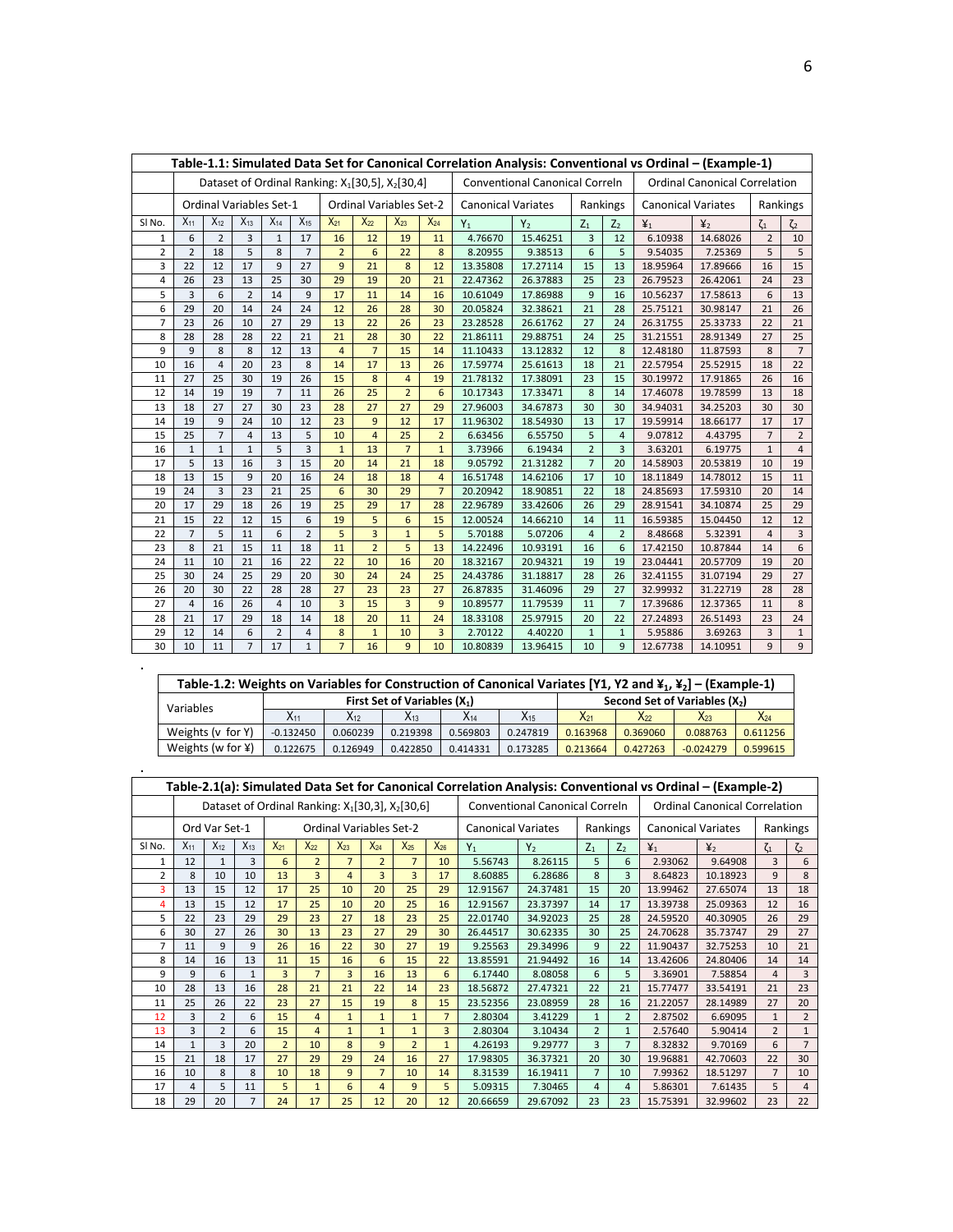| 19 | 20 | 28 | 24 | 22 | 28 | 17 | 25 | 24 | 26 | 22.62676 | 29.72480 | 26 | 24 | 23.66690 | 33.76221 | 25 | 24 |
|----|----|----|----|----|----|----|----|----|----|----------|----------|----|----|----------|----------|----|----|
| 20 | 6  | 21 | 27 | 25 | 26 | 12 | 28 | 19 | 18 | 14.58239 | 23.74624 | 17 | 19 | 20.35714 | 27.89038 | 17 | 19 |
| 21 | 18 | 4  | 15 | 18 | 8  | 18 | 15 |    | 9  | 10.76148 | 17.31617 | 11 | 13 | 8.90846  | 21.09445 | 11 | 12 |
| 22 | 27 | 29 | 28 | 19 | 24 | 30 | 23 | 18 | 20 | 26.34188 | 35.05868 | 29 | 29 | 26.25676 | 38.90305 | 30 | 28 |
| 23 | 17 | 19 | 18 | 16 | 22 | 13 | 10 | 22 | 11 | 16.93952 | 23.40787 | 18 | 18 | 16.11543 | 24.83417 | 18 | 15 |
| 24 | 15 |    | 4  | 4  | 9  |    | 14 | 21 |    | 9.36131  | 9.99752  | 10 | 8  | 5.10514  | 8.10706  | 8  |    |
| 25 | 16 | 24 | 14 | 8  | 14 | 20 | 26 | 12 | 21 | 18.07709 | 22.84247 | 21 | 15 | 17.53396 | 25.47672 | 20 | 17 |
| 26 | 23 | 12 | 23 | 9  | 11 |    | 13 | 17 | 4  | 17.09311 | 12.02022 | 19 | 9  | 13.02001 | 11.83955 | 19 | 9  |
| 27 | 26 | 17 | 30 | 14 | 20 | 26 | 17 | 26 | 24 | 21.26369 | 33.37791 | 24 | 27 | 21.73915 | 35.66802 | 24 | 26 |
| 28 | 24 | 25 | 25 | 12 | 19 | 24 | 21 | 28 | 28 | 23.10914 | 32.34754 | 27 | 26 | 23.11367 | 34.44265 | 28 | 25 |
| 29 |    | 22 | 21 | 20 | 12 | 14 |    | 6  | 8  | 12.61868 | 16.46741 | 12 | 11 | 16.79872 | 20.33217 | 15 | 11 |
| 30 |    | 22 | 21 | 20 | 12 | 14 |    | b  | 13 | 12.61868 | 16.85235 | 13 | 12 | 17.39596 | 21.31567 | 16 | 13 |

|                           | Table-2.2(a): Weights on Variables for Construction of Canonical Variates [Y1, Y2 and $\frac{1}{4}$ , $\frac{1}{4}$ , $\frac{1}{4}$ = (Example-2) |                                |          |                                 |          |          |            |          |          |  |  |  |  |
|---------------------------|---------------------------------------------------------------------------------------------------------------------------------------------------|--------------------------------|----------|---------------------------------|----------|----------|------------|----------|----------|--|--|--|--|
| Variables                 |                                                                                                                                                   | First Set of Variables $(X_1)$ |          | Second Set of Variables $(X_2)$ |          |          |            |          |          |  |  |  |  |
|                           | $X_{11}$                                                                                                                                          | $X_{12}$                       | $X_{13}$ | $X_{21}$                        | $X_{22}$ | $X_{23}$ | $X_{24}$   | $X_{25}$ | $X_{26}$ |  |  |  |  |
| Weights (v for Y)         | 0.39675                                                                                                                                           | 0.41203                        | 0.13145  | 0.03963                         | 0.33921  | 0.67897  | $-0.02408$ | 0.26721  | 0.07699  |  |  |  |  |
| Weights (w for $\angle$ ) | 0.29862                                                                                                                                           | 0.36944                        | 0.25648  | 0.20761                         | 0.35009  | 0.69753  | $-0.02791$ | 0.12991  | 0.19670  |  |  |  |  |

|                | Table-2.1(b): Canonical Correlation Analysis: Conventional vs Ordinal – using 1-2-2-4 and 1-3-3-4 Ranking Rules |                                       |                 |                |                                                          |                                      |                |                |                           |                                                          |                |                |                           |                                      |                |                |
|----------------|-----------------------------------------------------------------------------------------------------------------|---------------------------------------|-----------------|----------------|----------------------------------------------------------|--------------------------------------|----------------|----------------|---------------------------|----------------------------------------------------------|----------------|----------------|---------------------------|--------------------------------------|----------------|----------------|
|                |                                                                                                                 |                                       |                 |                | Panel-1: Ranking by 1-2-2-4 or Standard Competition Rule |                                      |                |                |                           | Panel-2: Ranking by 1-3-3-4 or Modified Competition Rule |                |                |                           |                                      |                |                |
|                |                                                                                                                 | <b>Conventional Canonical Correln</b> |                 |                |                                                          | <b>Ordinal Canonical Correlation</b> |                |                |                           | <b>Conventional Canonical Correln</b>                    |                |                |                           | <b>Ordinal Canonical Correlation</b> |                |                |
| <b>SI</b>      | <b>Canonical Variates</b>                                                                                       |                                       |                 | Rankings       | <b>Canonical Variates</b>                                |                                      |                | Rankings       | <b>Canonical Variates</b> |                                                          |                | Rankings       | <b>Canonical Variates</b> |                                      |                | Rankings       |
| No.            | $Y_1$                                                                                                           | Y <sub>2</sub>                        | $Z_1$           | $Z_2$          | $\mathbf{Y}_1$                                           | $\frac{1}{2}$                        | $\zeta_1$      | $\zeta_2$      | $Y_1$                     | Y <sub>2</sub>                                           | $Z_1$          | $Z_2$          | $\mathbf{Y}_1$            | $\frac{1}{2}$                        | $\zeta_1$      | $\zeta_2$      |
| $\mathbf{1}$   | 7.6276                                                                                                          | 6.0657                                | 5               | 6              | 3.5098                                                   | 9.0598                               | 5              | 6              | 6.6936                    | 7.2298                                                   | 5              | 6              | 3.2442                    | 9.4008                               | 5              | 6              |
| $\overline{2}$ | 11.7960                                                                                                         | 4.6173                                | 8               | $\overline{3}$ | 9.2485                                                   | 9.9121                               | 8              | 8              | 10.3497                   | 5.5009                                                   | 8              | $\overline{3}$ | 8.6769                    | 10.1471                              | 8              | 8              |
| 3              | 17.6971                                                                                                         | 17.8976                               | 14              | 20             | 15.8573                                                  | 26.8126                              | 14             | 18             | 15.5274                   | 21.3312                                                  | 15             | 20             | 14.8573                   | 27.2997                              | 15             | 18             |
| $\overline{4}$ | 17.6971                                                                                                         | 17.1623                               | 14              | 17             | 15.0078                                                  | 24.1966                              | 14             | 16             | 15.5274                   | 20.4556                                                  | 15             | 17             | 14.0738                   | 24.8426                              | 15             | 16             |
| 5              | 30.1686                                                                                                         | 25.6403                               | 25              | 28             | 26.9024                                                  | 38.3411                              | 25             | 29             | 26.4697                   | 30.5608                                                  | 25             | 28             | 25.1274                   | 39.7063                              | 25             | 29             |
| 6              | 36.2348                                                                                                         | 22.4856                               | 30              | 25             | 27.0767                                                  | 33.8264                              | 30             | 27             | 31.7929                   | 26.8013                                                  | 30             | 25             | 25.3737                   | 35.2521                              | 30             | 27             |
| $\overline{7}$ | 12.6819                                                                                                         | 21.5502                               | 9               | 22             | 14.1857                                                  | 31.0047                              | 10             | 21             | 11.1273                   | 25.6877                                                  | 9              | 22             | 13.2159                   | 32.3728                              | 10             | 21             |
| 8              | 18.9854                                                                                                         | 16.1127                               | 16              | 14             | 14.7432                                                  | 23.6390                              | 16             | 14             | 16.6577                   | 19.2050                                                  | 16             | 14             | 13.8444                   | 24.2221                              | 16             | 14             |
| 9              | 8.4596                                                                                                          | 5.9328                                | 6               | 5              | 4.2691                                                   | 7.2703                               | 6              | $\overline{4}$ | 7.4230                    | 7.0731                                                   | 6              | 5              | 4.0448                    | 7.5088                               | 6              | $\overline{4}$ |
| 10             | 25.4417                                                                                                         | 20.1732                               | 22              | 21             | 17.9394                                                  | 32.2253                              | 22             | 23             | 22.3241                   | 24.0438                                                  | 22             | 21             | 16.7253                   | 33.2700                              | 22             | 23             |
| 11             | 32.2318                                                                                                         | 16.9546                               | 28              | 16             | 22.9541                                                  | 27.4188                              | 28             | 20             | 28.2804                   | 20.2068                                                  | 28             | 16             | 21.5682                   | 28.0702                              | 28             | 20             |
| 12             | 3.8409                                                                                                          | 2.5068                                | $\mathbf{1}$    | $\overline{2}$ | 2.7717                                                   | 6.5917                               | $\mathbf{1}$   | $\overline{2}$ | 3.3699                    | 2.9847                                                   | $\overline{2}$ | $\overline{2}$ | 2.5704                    | 6.8464                               | $\overline{2}$ | $\overline{2}$ |
| 13             | 3.8409                                                                                                          | 2.2806                                | $\mathbf{1}$    | $\mathbf{1}$   | 2.3469                                                   | 5.7868                               | $\mathbf{1}$   | $\mathbf{1}$   | 3.3699                    | 2.7153                                                   | $\overline{2}$ | $\mathbf{1}$   | 2.1786                    | 6.0903                               | $\overline{2}$ | $\mathbf{1}$   |
| 14             | 5.8408                                                                                                          | 6.8265                                | $\overline{3}$  | $\overline{7}$ | 7.9251                                                   | 9.3501                               | 3              | $\overline{7}$ | 5.1238                    | 8.1382                                                   | 3              | 7              | 7.2882                    | 9.5670                               | $\overline{3}$ | $\overline{7}$ |
| 15             | 24.6400                                                                                                         | 26.7074                               | 20              | 30             | 23.0859                                                  | 40.9763                              | 21             | 30             | 21.6196                   | 31.8333                                                  | 20             | 30             | 21.5608                   | 42.1522                              | 21             | 30             |
| 16             | 11.3936                                                                                                         | 11.8907                               | $7\overline{ }$ | 10             | 8.9280                                                   | 17.9444                              | $\overline{7}$ | 10             | 9.9970                    | 14.1717                                                  | 7              | 10             | 8.3520                    | 18.2487                              | $\overline{7}$ | 10             |
| 17             | 6.9790                                                                                                          | 5.3631                                | $\overline{4}$  | $\overline{4}$ | 5.3276                                                   | 7.0196                               | $\overline{4}$ | 3              | 6.1231                    | 6.3931                                                   | $\overline{4}$ | $\overline{4}$ | 4.9642                    | 7.4133                               | $\overline{4}$ | 3              |
| 18             | 28.3158                                                                                                         | 21.7854                               | 23              | 23             | 18.6013                                                  | 31.0821                              | 23             | 22             | 24.8459                   | 25.9671                                                  | 23             | 23             | 17.5000                   | 32.4457                              | 23             | 22             |
| 19             | 31.0037                                                                                                         | 21.8258                               | 26              | 24             | 25.8233                                                  | 32.5619                              | 26             | 24             | 27.2020                   | 26.0141                                                  | 26             | 24             | 24.2439                   | 33.3829                              | 26             | 24             |
| 20             | 19.9824                                                                                                         | 17.4367                               | 17              | 19             | 21.4845                                                  | 27.0978                              | 17             | 19             | 17.5308                   | 20.7819                                                  | 17             | 19             | 20.1009                   | 27.8614                              | 17             | 19             |
| 21             | 14.7447                                                                                                         | 12.7148                               | 11              | 13             | 9.5058                                                   | 20.0059                              | 11             | 12             | 12.9381                   | 15.1557                                                  | 11             | 13             | 8.7839                    | 20.9012                              | 11             | 12             |
| 22             | 36.0937                                                                                                         | 25.7412                               | 29              | 29             | 28.6715                                                  | 37.0028                              | 29             | 28             | 31.6686                   | 30.6840                                                  | 29             | 29             | 26.8740                   | 38.2117                              | 29             | 28             |
| 23             | 23.2106                                                                                                         | 17.1868                               | 18              | 18             | 17.2991                                                  | 23.6882                              | 18             | 15             | 20.3649                   | 20.4848                                                  | 18             | 18             | 16.2382                   | 24.4515                              | 18             | 15             |
| 24             | 12.8260                                                                                                         | 7.3398                                | 10              | 8              | 5.6550                                                   | 7.5923                               | 9              | 5              | 11.2545                   | 8.7501                                                   | 10             | 8              | 5.3300                    | 7.9757                               | 9              | 5              |
| 25             | 24.7694                                                                                                         | 16.7716                               | 21              | 15             | 19.3815                                                  | 24.3587                              | 20             | 17             | 21.7323                   | 19.9939                                                  | 21             | 15             | 18.2668                   | 24.9998                              | 20             | 17             |
| 26             | 23.4206                                                                                                         | 8.8255                                | 19              | 9              | 12.9116                                                  | 11.2487                              | 19             | 9              | 20.5500                   | 10.5199                                                  | 19             | 9              | 12.0426                   | 11.7283                              | 19             | 9              |
| 27             | 29.1354                                                                                                         | 24.5065                               | 24              | 27             | 23.4342                                                  | 33.7197                              | 24             | 26             | 25.5639                   | 29.2124                                                  | 24             | 27             | 21.8135                   | 34.8112                              | 24             | 26             |
| 28             | 31.6642                                                                                                         | 23.7500                               | 27              | 26             | 25.2451                                                  | 32.6180                              | 27             | 25             | 27.7822                   | 28.3110                                                  | 27             | 26             | 23.6512                   | 33.5979                              | 27             | 25             |
| 29             | 17.2918                                                                                                         | 12.0918                               | 12              | 11             | 17.3551                                                  | 19.3900                              | 12             | 11             | 15.1698                   | 14.4108                                                  | 13             | 11             | 16.3338                   | 20.1671                              | 13             | 11             |
| 30             | 17.2918                                                                                                         | 12.3746                               | 12              | 12             | 18.2046                                                  | 20.3962                              | 12             | 13             | 15.1698                   | 14.7476                                                  | 13             | 12             | 17.1174                   | 21.1121                              | 13             | 13             |

|                 | $\bullet$                                                                                                               |                                                                    |                                |          |                                           |          |          |            |          |          |  |  |  |
|-----------------|-------------------------------------------------------------------------------------------------------------------------|--------------------------------------------------------------------|--------------------------------|----------|-------------------------------------------|----------|----------|------------|----------|----------|--|--|--|
|                 | Table-2.2(b): Weights on Variables for Construction of Canonical Variates [Y1, Y2 and $\mathbf{Y}_1$ , $\mathbf{Y}_2$ ] |                                                                    |                                |          |                                           |          |          |            |          |          |  |  |  |
|                 |                                                                                                                         | Using 1-2-2-4 and 1-3-3-4 Ranking Rules (for Dataset in Table-2.1) |                                |          |                                           |          |          |            |          |          |  |  |  |
| Ranking         | Variables as in                                                                                                         |                                                                    | First Set of Variables $(X_1)$ |          | Second Set of Variables (X <sub>2</sub> ) |          |          |            |          |          |  |  |  |
| Rule            | $Table-2.1(a)$                                                                                                          | $X_{11}$                                                           | $X_{12}$                       | $X_{13}$ | $X_{21}$                                  | $X_{22}$ | $X_{23}$ | $X_{24}$   | $X_{25}$ | $X_{26}$ |  |  |  |
| $1 - 2 - 2 - 4$ | Weights (v for Y)                                                                                                       | 0.54354                                                            | 0.56460                        | 0.18017  | 0.02918                                   | 0.24907  | 0.49847  | $-0.01767$ | 0.19614  | 0.05656  |  |  |  |
| Rule            | Weights (w for ¥)                                                                                                       | 0.42479                                                            | 0.39699                        | 0.18803  | 0.20113                                   | 0.36199  | 0.63581  | $-0.01781$ | 0.10025  | 0.20123  |  |  |  |
| $1 - 3 - 3 - 4$ | Weights (v for Y)                                                                                                       | 0.47701                                                            | 0.49531                        | 0.15805  | 0.03459                                   | 0.29680  | 0.59431  | $-0.02095$ | 0.23383  | 0.06735  |  |  |  |
| Rule            | Weights (w for ¥)                                                                                                       | 0.39179                                                            | 0.38467                        | 0.16958  | 0.22373                                   | 0.34952  | 0.66922  | $-0.01693$ | 0.11694  | 0.18901  |  |  |  |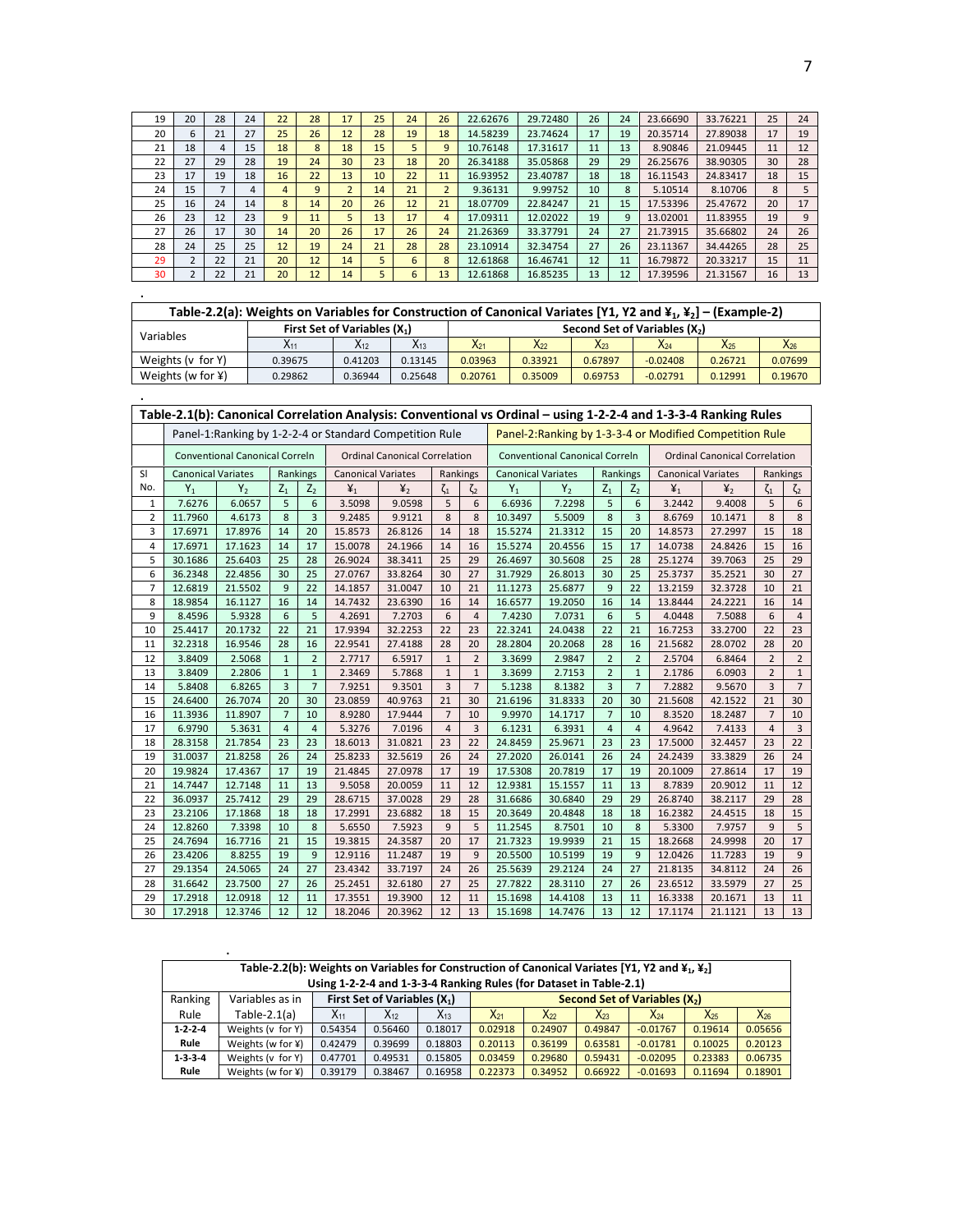|                | Table-2.1(c): Canonical Correlation Analysis: Conventional vs Ordinal - using 1-2-2-3 and 1-2.5-2.5-4 Ranking Rules |                                |                |                |                                                   |                                      |                |                |                           |                                                 |                |                |                           |                                      |                |                |
|----------------|---------------------------------------------------------------------------------------------------------------------|--------------------------------|----------------|----------------|---------------------------------------------------|--------------------------------------|----------------|----------------|---------------------------|-------------------------------------------------|----------------|----------------|---------------------------|--------------------------------------|----------------|----------------|
|                |                                                                                                                     |                                |                |                | Panel-1: Ranking by 1-2-2-3 or Dense Ranking Rule |                                      |                |                |                           | Panel-2: Ranking by 1-2.5-2.5-4 Fractional Rule |                |                |                           |                                      |                |                |
|                |                                                                                                                     | Conventional Canonical Correln |                |                |                                                   | <b>Ordinal Canonical Correlation</b> |                |                |                           | <b>Conventional Canonical Correln</b>           |                |                |                           | <b>Ordinal Canonical Correlation</b> |                |                |
| <b>SI</b>      | <b>Canonical Variates</b>                                                                                           |                                |                | Rankings       | <b>Canonical Variates</b>                         |                                      |                | Rankings       | <b>Canonical Variates</b> |                                                 | Rankings       |                | <b>Canonical Variates</b> |                                      | Rankings       |                |
| No.            | $Y_1$                                                                                                               | $Y_2$                          | $Z_1$          | $Z_2$          | $\mathbf{\underline{Y}}_1$                        | $\frac{1}{2}$                        | $\zeta_1$      | $\zeta_2$      | $Y_1$                     | $Y_2$                                           | $Z_1$          | $Z_2$          | $\ddot{x}_1$              | $\mathbf{Y}_2$                       | $\zeta_1$      | $\zeta_2$      |
| $\mathbf{1}$   | 6.2161                                                                                                              | 7.7083                         | 4              | 6              | 2.6979                                            | 6.7817                               | $\overline{2}$ | 6              | 3.0253                    | 9.6713                                          | 5              | 6              | 1.9110                    | 8.5044                               | 3              | 6              |
| 2              | 9.6123                                                                                                              | 5.8677                         | $\overline{7}$ | 3              | 8.2084                                            | 7.0625                               | 8              | $\overline{7}$ | 4.6774                    | 7.3605                                          | 8              | 3              | 5.2552                    | 7.2823                               | 9              | $\overline{4}$ |
| 3              | 14.4210                                                                                                             | 22.7453                        | 12             | 20             | 13.3203                                           | 22.6741                              | 11             | 17             | 7.0176                    | 28.5388                                         | 14.5           | 20             | 9.4776                    | 26.4785                              | 12.5           | 17             |
| 4              | 14.4210                                                                                                             | 21.8098                        | 12             | 17             | 12.7911                                           | 19.8683                              | 11             | 15             | 7.0176                    | 27.3702                                         | 14.5           | 17             | 9.2883                    | 24.7449                              | 12.5           | 16             |
| 5              | 24.5839                                                                                                             | 32.5827                        | 22             | 28             | 23.4521                                           | 31.5439                              | 22             | 28             | 11.9626                   | 40.8868                                         | 25             | 28             | 16.6221                   | 38.2450                              | 25             | 28             |
| 6              | 29.5273                                                                                                             | 28.5739                        | 27             | 25             | 23.0101                                           | 25.5320                              | 26             | 23             | 14.3687                   | 35.8587                                         | 30             | 25             | 16.5256                   | 32.4041                              | 29             | 24             |
| $\overline{7}$ | 10.3344                                                                                                             | 27.3850                        | 8              | 22             | 10.7479                                           | 24.5981                              | 9              | 19             | 5.0290                    | 34.3696                                         | 9              | 22             | 8.0241                    | 31.5176                              | 10             | 21             |
| 8              | 15.4708                                                                                                             | 20.4766                        | 13             | 14             | 13.6914                                           | 20.5121                              | 12             | 16             | 7.5284                    | 25.6899                                         | 16             | 14             | 9.3594                    | 23.9940                              | 14             | 14             |
| 9              | 6.8937                                                                                                              | 7.5400                         | 5              | 5              | 3.9499                                            | 6.4301                               | 3              | 5              | 3.3550                    | 9.4634                                          | 6              | 5              | 2.8323                    | 8.5043                               | $\overline{4}$ | 5              |
| 10             | 20.7327                                                                                                             | 25.6354                        | 19             | 21             | 15.3254                                           | 27.7675                              | 17             | 24             | 10.0894                   | 32.1691                                         | 22             | 21             | 10.6897                   | 31.8762                              | 20             | 23             |
| 11             | 26.2652                                                                                                             | 21.5454                        | 25             | 16             | 21.3978                                           | 25.5067                              | 24             | 22             | 12.7813                   | 27.0366                                         | 28             | 16             | 14.8306                   | 28.0222                              | 27             | 20             |
| 12             | 3.1299                                                                                                              | 3.1846                         | $\mathbf{1}$   | $\overline{2}$ | 2.7499                                            | 3.3513                               | $\mathbf{1}$   | $\overline{2}$ | 1.5229                    | 3.9979                                          | 1.5            | $\overline{2}$ | 1.9287                    | 3.7263                               | 1.5            | $\overline{2}$ |
| 13             | 3.1299                                                                                                              | 2.8967                         | $\mathbf{1}$   | $\mathbf{1}$   | 2.4853                                            | 2.4880                               | $1\,$          | $\mathbf{1}$   | 1.5229                    | 3.6383                                          | 1.5            | $\mathbf{1}$   | 1.7394                    | 3.1928                               | 1.5            | $\mathbf{1}$   |
| 14             | 4.7595                                                                                                              | 8.6754                         | $\overline{2}$ | 7              | 8.3234                                            | 10.6558                              | 5              | 9              | 2.3151                    | 10.8860                                         | 3              | $\overline{7}$ | 5.6285                    | 11.7373                              | 6              | 8              |
| 15             | 20.0789                                                                                                             | 33.9397                        | 17             | 30             | 19.1416                                           | 37.5738                              | 18             | 30             | 9.7710                    | 42.5866                                         | 20             | 30             | 13.6135                   | 42.6157                              | 21             | 30             |
| 16             | 9.2845                                                                                                              | 15.1110                        | 6              | 10             | 7.9955                                            | 16.3211                              | $\overline{7}$ | 11             | 4.5181                    | 18.9592                                         | $\overline{7}$ | 10             | 5.4916                    | 18.3867                              | $\overline{7}$ | 10             |
| 17             | 5.6871                                                                                                              | 6.8151                         | 3              | $\overline{4}$ | 5.3961                                            | 4.5922                               | 4              | 3              | 2.7671                    | 8.5531                                          | $\overline{4}$ | $\overline{4}$ | 3.7926                    | 6.8997                               | 5              | 3              |
| 18             | 23.0745                                                                                                             | 27.6830                        | 20             | 23             | 14.9186                                           | 24.6245                              | 20             | 20             | 11.2295                   | 34.7419                                         | 23             | 23             | 11.0470                   | 31.5591                              | 23             | 22             |
| 19             | 25.2640                                                                                                             | 27.7366                        | 23             | 24             | 23.4628                                           | 28.4030                              | 23             | 25             | 12.2938                   | 34.8043                                         | 26             | 24             | 16.6768                   | 33.2472                              | 26             | 25             |
| 20             | 16.2827                                                                                                             | 22.1581                        | 14             | 19             | 19.5350                                           | 23.2410                              | 16             | 18             | 7.9225                    | 27.8086                                         | 17             | 19             | 13.8292                   | 27.1434                              | 18             | 18             |
| 21             | 12.0159                                                                                                             | 16.1569                        | 10             | 13             | 8.5932                                            | 17.5683                              | 10             | 13             | 5.8472                    | 20.2768                                         | 11             | 13             | 6.0493                    | 20.5538                              | 11             | 13             |
| 22             | 29.4121                                                                                                             | 32.7119                        | 26             | 29             | 25.8689                                           | 34.4148                              | 27             | 29             | 14.3124                   | 41.0469                                         | 29             | 29             | 18.3718                   | 40.2991                              | 30             | 29             |
| 23             | 18.9139                                                                                                             | 21.8402                        | 15             | 18             | 15.5438                                           | 18.7640                              | 15             | 14             | 9.2038                    | 27.4083                                         | 18             | 18             | 11.2233                   | 24.1583                              | 19             | 15             |
| 24             | 10.4521                                                                                                             | 9.3273                         | 9              | 8              | 4.7956                                            | 4.6449                               | 6              | $\overline{4}$ | 5.0867                    | 11.7094                                         | 10             | 8              | 3.9860                    | 8.5934                               | 8              | 7              |
| 25             | 20.1838                                                                                                             | 21.3150                        | 18             | 15             | 18.4377                                           | 24.9438                              | 19             | 21             | 9.8219                    | 26.7430                                         | 21             | 15             | 12.7660                   | 27.7241                              | 22             | 19             |
| 26             | 19.0856                                                                                                             | 11.2150                        | 16             | 9              | 12.3553                                           | 8.1244                               | 14             | 8              | 9.2873                    | 14.0774                                         | 19             | 9              | 8.8902                    | 11.7500                              | 17             | $9\,$          |
| 27             | 23.7424                                                                                                             | 31.1433                        | 21             | 27             | 21.0354                                           | 29.4759                              | 21             | 27             | 11.5532                   | 39.0771                                         | 24             | 27             | 14.8724                   | 36.0938                              | 24             | 27             |
| 28             | 25.8026                                                                                                             | 30.1826                        | 24             | 26             | 22.7700                                           | 28.8172                              | 25             | 26             | 12.5560                   | 37.8705                                         | 27             | 26             | 16.1673                   | 35.0344                              | 28             | 26             |
| 29             | 14.0899                                                                                                             | 15.3647                        | 11             | 11             | 16.3923                                           | 15.3731                              | 13             | 10             | 6.8555                    | 19.2826                                         | 12.5           | 11             | 11.8153                   | 18.4322                              | 15.5           | 11             |
| 30             | 14.0899                                                                                                             | 15.7245                        | 11             | 12             | 16.9215                                           | 16.4523                              | 13             | 12             | 6.8555                    | 19.7321                                         | 12.5           | 12             | 12.0046                   | 19.0990                              | 15.5           | 12             |

|                     | Table-2.2(c): Weights on Variables for Construction of Canonical Variates [Y1, Y2 and $\mathbf{Y}_1$ , $\mathbf{Y}_2$ ]<br>Using 1-2-2-3 and 1-2.5-2.5-4 Ranking Rules (for Dataset in Table-2.1) |          |                                |          |            |          |          |                                           |            |          |
|---------------------|---------------------------------------------------------------------------------------------------------------------------------------------------------------------------------------------------|----------|--------------------------------|----------|------------|----------|----------|-------------------------------------------|------------|----------|
| Ranking             | Variables as in                                                                                                                                                                                   |          | First Set of Variables $(X_1)$ |          |            |          |          | Second Set of Variables (X <sub>2</sub> ) |            |          |
| Rule                | $Table-2.1(a)$                                                                                                                                                                                    | $X_{11}$ | $X_{12}$                       | $X_{13}$ | $X_{21}$   | $X_{22}$ | $X_{23}$ | $X_{24}$                                  | $X_{25}$   | $X_{26}$ |
| $1 - 2 - 2 - 3$     | Weights (v for Y)                                                                                                                                                                                 | 0.44297  | 0.46003                        | 0.14682  | 0.03696    | 0.31654  | 0.63343  | $-0.02242$                                | 0.24922    | 0.07197  |
| Rule                | Weights (w for $\angle$ )                                                                                                                                                                         | 0.26459  | 0.39826                        | 0.23737  | $-0.04295$ | 0.46198  | 0.65507  | 0.10026                                   | $-0.11841$ | 0.21583  |
| $1 - 2.5 - 2.5 - 4$ | Weights (v for Y)                                                                                                                                                                                 | 0.21560  | 0.22387                        | 0.07140  | 0.04671    | 0.39708  | 0.79477  | $-0.02801$                                | 0.31294    | 0.08989  |
| Rule                | Weights (w for $\angle$ )                                                                                                                                                                         | 0.18934  | 0.28717                        | 0.16262  | 0.00408    | 0.44708  | 0.79115  | 0.07020                                   | 0.08198    | 0.13335  |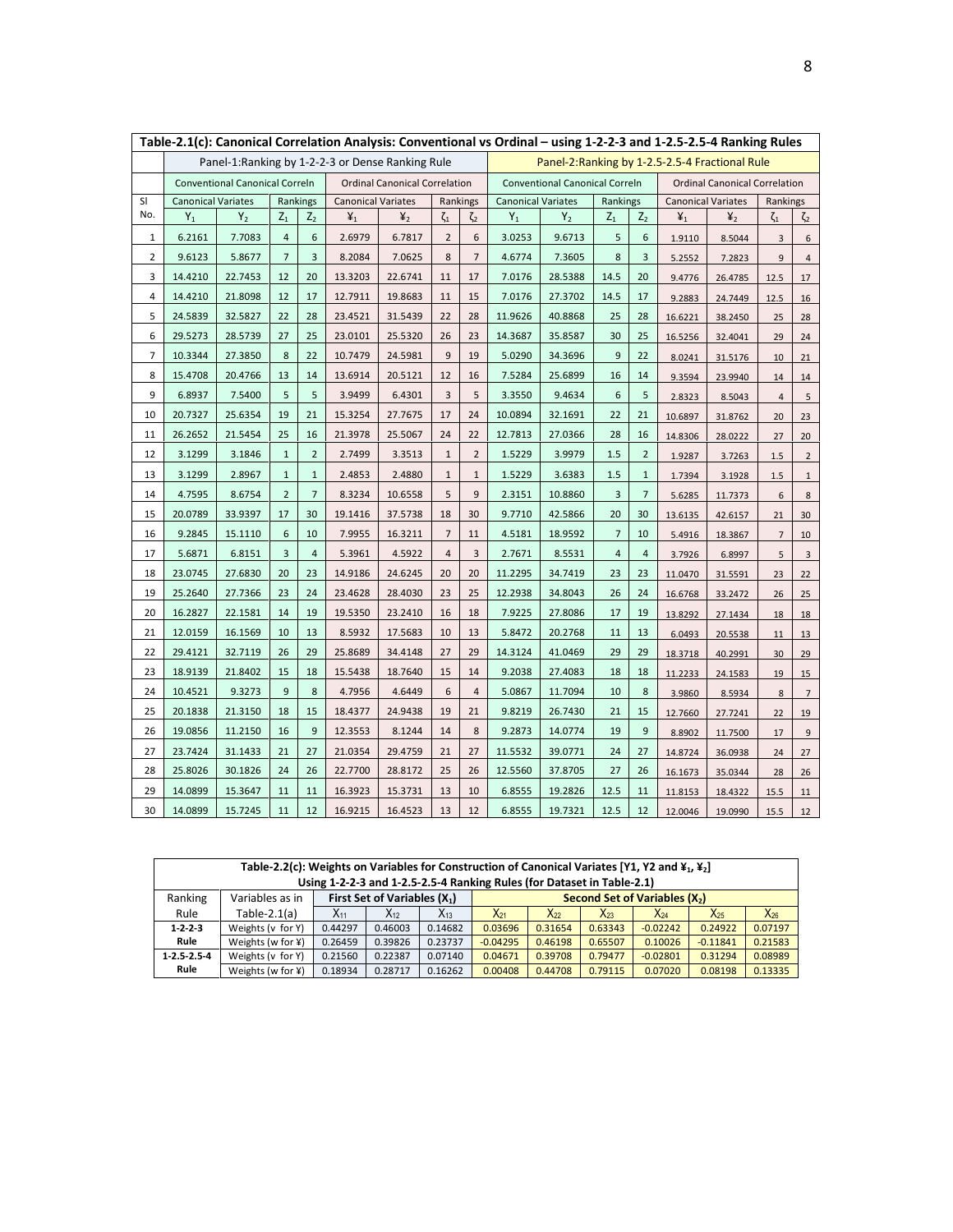1: *C |---------------- MAIN PROGRAM : ORDCANON ---*<br>2: *C PROVIDES TO USE REPULSIVE PARTICLE SWARM METHOL* 2: *C PROVIDES TO USE REPULSIVE PARTICLE SWARM METHOD TO* 3: *C OBTAIN THE LARGEST CANONICAL CORRELATION & COMPOSITE VARIATE RANKS* 4: *C PRODUCT MOMENT AS WELL AS ABSOLUTE CORRELATION (BRADLEY, 1985) MAY* 5: *C BE USED. PROGRAM BY SK MISHRA, DEPT. OF ECONOMICS, NORTH-EASTERN* 6: *C HILL UNIVERSITY, SHILLONG (INDIA)* 7: *C -----------------------------------------------------------------* 8: *C ADJUST THE PARAMETERS SUITABLY* 9: *C IN THIS MAIN PROGRAM AND IN THE SOBROUTINE CORD* 10: *C WHEN THE PROGRAM ASKS FOR ANY OTHER PARAMETERS, FEED THEM SUITABLY* 11: *C -----------------------------------------------------------------* 12: **PROGRAM** ORDCANON 13: **PARAMETER**(NOB=30,MVAR=9)*!CHANGE THE PARAMETERS HERE AS NEEDED.* 14: *C -----------------------------------------------------------------* 15: *C NOB=NO. OF CASES AND MVAR=NO. OF VARIABLES IN ALL M= (M1+M2)* 16: *C NOB AND MVAR TO BE ADJUSTED IN SUBROUTINE CORD(M,X,F) ALSO.* 17: *C SET NRL TO DESIRED VALUE IN SUBROUTINE DORANK FOR RANKING SCHEME* 18: *C -----------------------------------------------------------------* 19: **IMPLICIT DOUBLE PRECISION** (A-H, 0-Z)<br>20: **COMMON** /KEE/KE.NECALL.ETIT / EUNCTION 20: **COMMON** /KFF/KF, NFCALL, FTIT *! FUNCTION CODE, NO. OF CALLS & TITLE*<br>21: **CHARACTER** \*30 METHOD(1) **CHARACTER** \*30 METHOD(1) 22: **CHARACTER** \*70 FTIT 23: **CHARACTER** \*40 INFILE, OUTFILE<br>24: **COMMON** / CANON/MONE, MTWO **COMMON** / CANON/MONE, MTWO 25: **COMMON** /CORDAT/CDAT(NOB, MVAR), QIND1(NOB), QIND2(NOB), R(1), NORM, NCOR<br>26: **COMMON** /XBASE/XBAS 26: **COMMON** /XBASE/XBAS 27: **COMMON** /RNDM/IU,IV *! RANDOM NUMBER GENERATION (IU = 4-DIGIT SEED)* 28: **COMMON** /GETRANK/MRNK<br>29: **INTEGER** IU.IV 29: **INTEGER** IU, IV<br>30: **DIMENSION** XX( 30: **DIMENSION** XX(3,50),KKF(3),MM(3),FMINN(3),XBAS(1000,50) 31: **DIMENSION** ZDAT(NOB,MVAR+1),FRANK1(NOB),FRANK2(NOB),RMAT(2,2)<br>32: **DIMENSION** X(50)! X IS THE DECISION VARIABLE X IN F(X) TO MIN 32: **DIMENSION** X(50)*! X IS THE DECISION VARIABLE X IN F(X) TO MINIMIZE*<br>33: *C*  $M = DIMENSION OF THE PROBLEM, KF(=1) = TEST FUNCTION CODE AND$ 33: *C*  $M = DIMENSION OF THE PROBLEM, KF(=1) = TEST FUNCTION CODE AND 34: C FMIN IS THE MIN VALUE OF F(X) OBTAINED FROM RPS$ 34: *C FMIN IS THE MIN VALUE OF F(X) OBTAINED FROM RPS* 35: **WRITE**(\*,\*)'===================== WARNING ===========<br>36: **WRITE**(\*,\*)'ADJUST PARAMETERS IN SUBROUTINES RPS IF NEEDED 36: **WRITE**(\*,\*)'ADJUST PARAMETERS IN SUBROUTINES RPS IF NEEDED ' 37: *C ------------------ OPTIMIZATION BY RPS METHOD -------------------* 38: NORM=2*!WORKS WITH THE EUCLIDEAN NORM (IDENTICAL RESULTS IF NORM=1)* 39: NOPT=1 *! ONLY ONE FUNCTION IS OPTIMIZED* 40: **WRITE**(\*,\*)'=================================================== ' 41: METHOD(1)=' : REPULSIVE PARTICLE SWARM OPTIMIZATION' 42: *C INITIALIZE. THIS XBAS WILL BE USED TO INITIALIZE THE POPULATION.* 43: **WRITE**(\*,\*)' ' 44: **WRITE**(\*,\*)'---------- FEED RANDOM NUMBER SEED, AND NCOR ---------' 45: **WRITE** $(*, *)$  ''<br>46: **WRITE** $(*, *)$  'FEE 46: **WRITE**(\*,\*)'FEED SEED [ANY 4-DIGIT NUMBER] AND NCOR[0,1]' 47: **WRITE**(\*,\*)'NCOR(0)=PRODUCT MOMENT; NCOR(1)=ABSOLUTE CORRELATION' 48: **WRITE**(\*,\*)' ' 49: 1 **READ**(\*,\*) IU, NCOR<br>50: **IF**(NCOR.LT.0.OR.NO 50: **IF**(NCOR**.LT.**0**.OR.**NCOR**.GT.**1) **THEN** 51: **WRITE**(\*,\*)'SORRY. NCOR TAKES ON[0,1] ONLY. FEED SEED & NCOR AGAIN' 52: **GOTO** 1 53: **ENDIF** 54: **WRITE**(\*,\*)'WANT RANK SCORE OPTIMIZATION? YES(1); NO(OTHER THAN 1)'<br>55: **READ**(\*,\*) MRNK 55: **READ**(\*,\*) MRNK<br>56: **WRITE**(\*,\*)'INPU 56: **WRITE**(\*,\*)'INPUT FILE TO READ DATA:YOUR DATA MUST BE IN THIS FILE' 57: **WRITE**(\*,\*)'CASES (NOB) IN ROWS ; VARIABLES (MVAR) IN COLUMNS' 58: **READ**(\*,\*) INFILE<br>59: **WRITE**(\*,\*)'SPECII 59: **WRITE**(\*,\*)'SPECIFY THE OUTPUT FILE TO STORE THE RESULTS'<br>60: **READ(\*.\*)** OUTFILE 60: **READ**(\*,\*) OUTFILE 61: **OPEN**(9, FILE=OUTFILE)<br>62: **OPEN**(7, FILE=INFILE) 62: **OPEN**(7,FILE=INFILE) 63: **DO** I=1,NOB 64: **READ**(7, \*), CDA, (CDAT(I, J), J=1, MVAR)<br>65: **ENDDO** 65: **ENDDO** 66: **CLOSE**(7) 67: **DO** I=1,NOB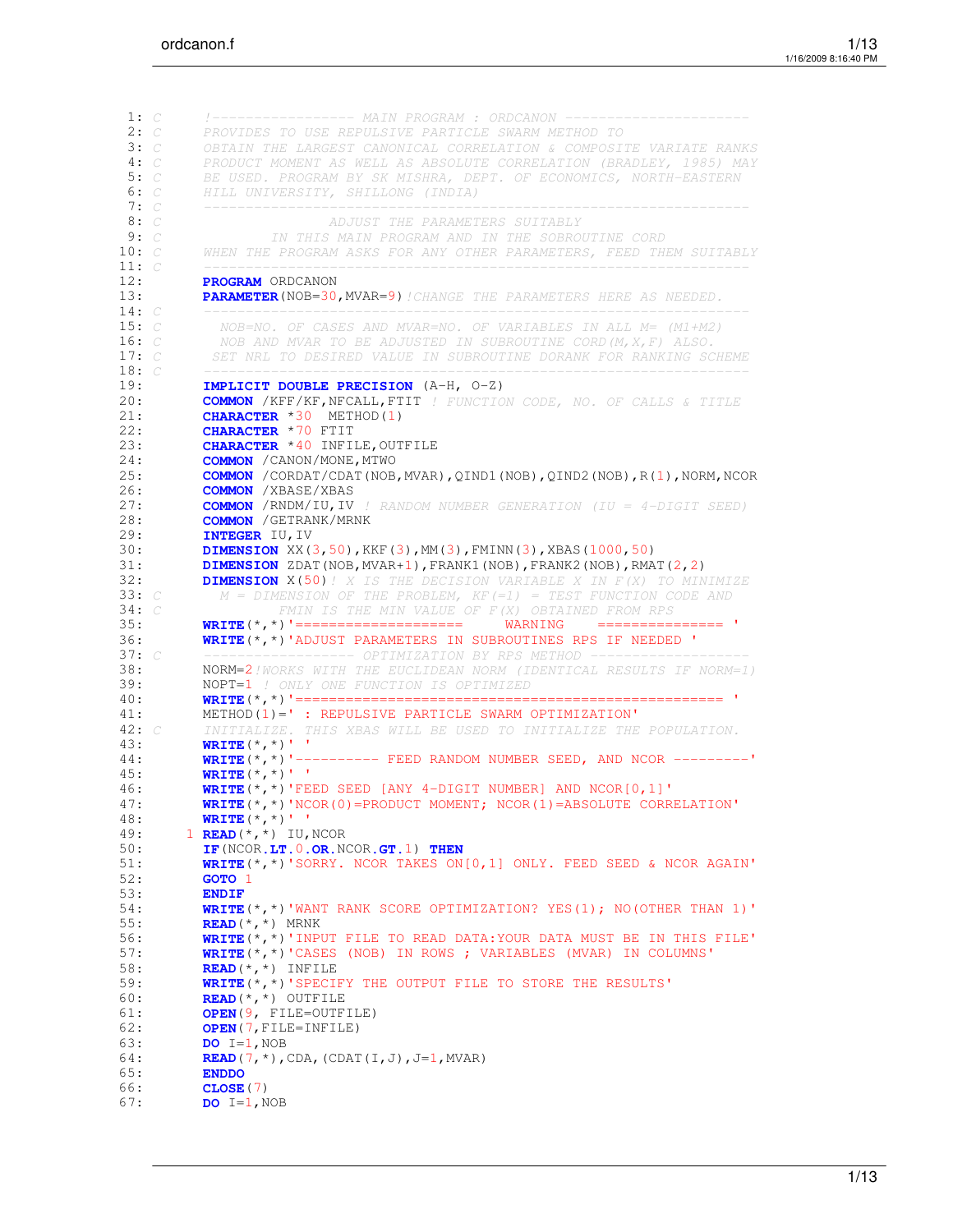| 68:          | $DO$ $J=1$ , MVAR                                                                        |
|--------------|------------------------------------------------------------------------------------------|
| 69:          | $ZDAT(I,J+1)=CDAT(I,J)$                                                                  |
| 70:          |                                                                                          |
|              | <b>ENDDO</b>                                                                             |
| 71:          | <b>ENDDO</b>                                                                             |
| 72:          | <b>WRITE</b> $(*,*)$ 'DATA HAS BEEN READ. WOULD YOU UNITIZE VARIABLES? [YES=1            |
| 73:          | & ELSE NO UNITIZATION]'                                                                  |
| 74:          | <b>WRITE</b> $(*$ , $*$ ) 'UNITIZE MEANS TRANSFORMATION FROM $X(I,J)$ TO UNITIZED X'     |
| 75:          | <b>WRITE</b> $(*, *)$ $[ X (I, J) - MIN(X (., J)) ] / [MAX (X (., J)) - MIN(X (., J)) ]$ |
| 76:          | <b>READ</b> $(* , * )$ NUN                                                               |
| 77:          | $IF$ (NUN.EQ.1) THEN                                                                     |
| 78:          | $DO$ $J=1$ , MVAR                                                                        |
|              |                                                                                          |
| 79:          | CMIN=CDAT $(1, J)$                                                                       |
| 80:          | $CMAX = CDAT(1, J)$                                                                      |
| 81:          | $DO I=2, NOB$                                                                            |
| 82:          | IF $(CMIN.GT.CDAT(I,J))$ CMIN=CDAT $(I,J)$                                               |
| 83:          | IF $(CMAX, LT.CDAT(I,J))$ $CMAX=CDAT(I,J)$                                               |
| 84:          | <b>ENDDO</b>                                                                             |
| 85:          | $DO I=1, NOB$                                                                            |
| 86:          | $CDAT(I,J) = (CDAT(I,J) - CMIN) / (CMAX - CMIN)$                                         |
| 87:          | <b>ENDDO</b>                                                                             |
|              |                                                                                          |
| 88:          | <b>ENDDO</b>                                                                             |
| 89:          | <b>ENDIF</b>                                                                             |
| 90: $C$      |                                                                                          |
| 91: C        | THIS XBAS WILL BE USED AS INITIAL X                                                      |
| 92:          | <b>DO</b> I=1,1000                                                                       |
| 93:          | <b>DO</b> $J=1, 50$                                                                      |
| 94:          | <b>CALL</b> RANDOM (RAND)                                                                |
| 95:          | <b>XBAS(I, J)=RAND</b> ! RANDOM NUMBER BETWEEN (0, 1)                                    |
|              |                                                                                          |
| 96:          | <b>ENDDO</b>                                                                             |
| 97:          | <b>ENDDO</b>                                                                             |
| 98: $C$      |                                                                                          |
| 99:          |                                                                                          |
| 100: C       |                                                                                          |
|              |                                                                                          |
| 101:         | $K = 1$                                                                                  |
|              |                                                                                          |
| 102:         | <b>WRITE</b> (*,*) 'PARTICLE SWARM PROGRAM TO OBTAIN CANONICAL CORRELATION'              |
| 103:         | <b>CALL RPS (M, X, FMINRPS, Q1)</b> ! CALLS RPS AND RETURNS OPTIMAL X AND FMIN           |
| 104:         | <b>WRITE</b> (*,*)'RPS BRINGS THE FOLLOWING VALUES TO THE MAIN PROGRAM'                  |
| 105:         | <b>WRITE</b> $(*, *)$ (X(JOPT), JOPT=1, M), ' OPTIMUM FUNCTION=', FMINRPS                |
| 106:         | $IF(KF.EQ.1)$ THEN                                                                       |
| 107:         | <b>WRITE (9, *) 'REPULSIVE PARTICLE SWARM OPTIMIZATION RESULTS'</b>                      |
| 108:         | <b>WRITE</b> (9,*)'THE LARGEST CANONICAL R BETWEEN THE SETS OF VARIABLES'                |
| 109:         |                                                                                          |
|              | <b>WRITE</b> $(9,*)'$ ABS $(R) = ',$ DABS $(R(1))$ , $';$ SQUARE $(R) = ', R(1) * * 2$   |
| 110:         | IF (NCOR.EQ.0) THEN                                                                      |
| 111:         | <b>WRITE</b> (*,*)'NOTE: THESE ARE KARL PEARSON TYPE CORRELATION (NCOR=0)'               |
| 112:         | <b>WRITE (9, *) '</b> NOTE: THESE ARE KARL PEARSON TYPE CORRELATION (NCOR=0)'            |
| 113:         | <b>ELSE</b>                                                                              |
| 114:         | WRITE (*,*) 'NOTE: THESE ARE BRADLEY TYPE CORRELATION (NCOR=1) '                         |
| 115:         | WRITE (9,*) 'NOTE: THESE ARE BRADLEY TYPE CORRELATION (NCOR=1)'                          |
| 116:         | <b>ENDIF</b>                                                                             |
| 117:         | <b>WRITE</b> $({}^{\star}, {}^{\star})$ '                                                |
|              |                                                                                          |
| 118:         | <b>WRITE</b> $(9, \star)$ '                                                              |
| 119:         |                                                                                          |
| 120:         | $DO$ $II=1$ , $NOB$                                                                      |
| 121:         | $FRANK1 (II) = QIND1 (II)$                                                               |
| 122:         | $FRANK2(II)=QIND2(II)$                                                                   |
| 123:         | <b>ENDDO</b>                                                                             |
| 124:         | <b>ENDIF</b>                                                                             |
| 125:         | FMIN=FMINRPS                                                                             |
|              | ___________                                                                              |
| 126: C       |                                                                                          |
| 127:         | $DO$ $J=1$ , M                                                                           |
| 128:         | $XX(K, J) = X(J)$                                                                        |
| 129:         | <b>ENDDO</b>                                                                             |
| 130:         | $KKF(K)=KF$                                                                              |
| 131:         | $MM(K) = M$                                                                              |
| 132:         | $FMINN(K) = FMIN$                                                                        |
|              |                                                                                          |
| 133:<br>134: | <b>WRITE</b> $(*, *)$ ''<br>WRITE $(*, *)$ ' '                                           |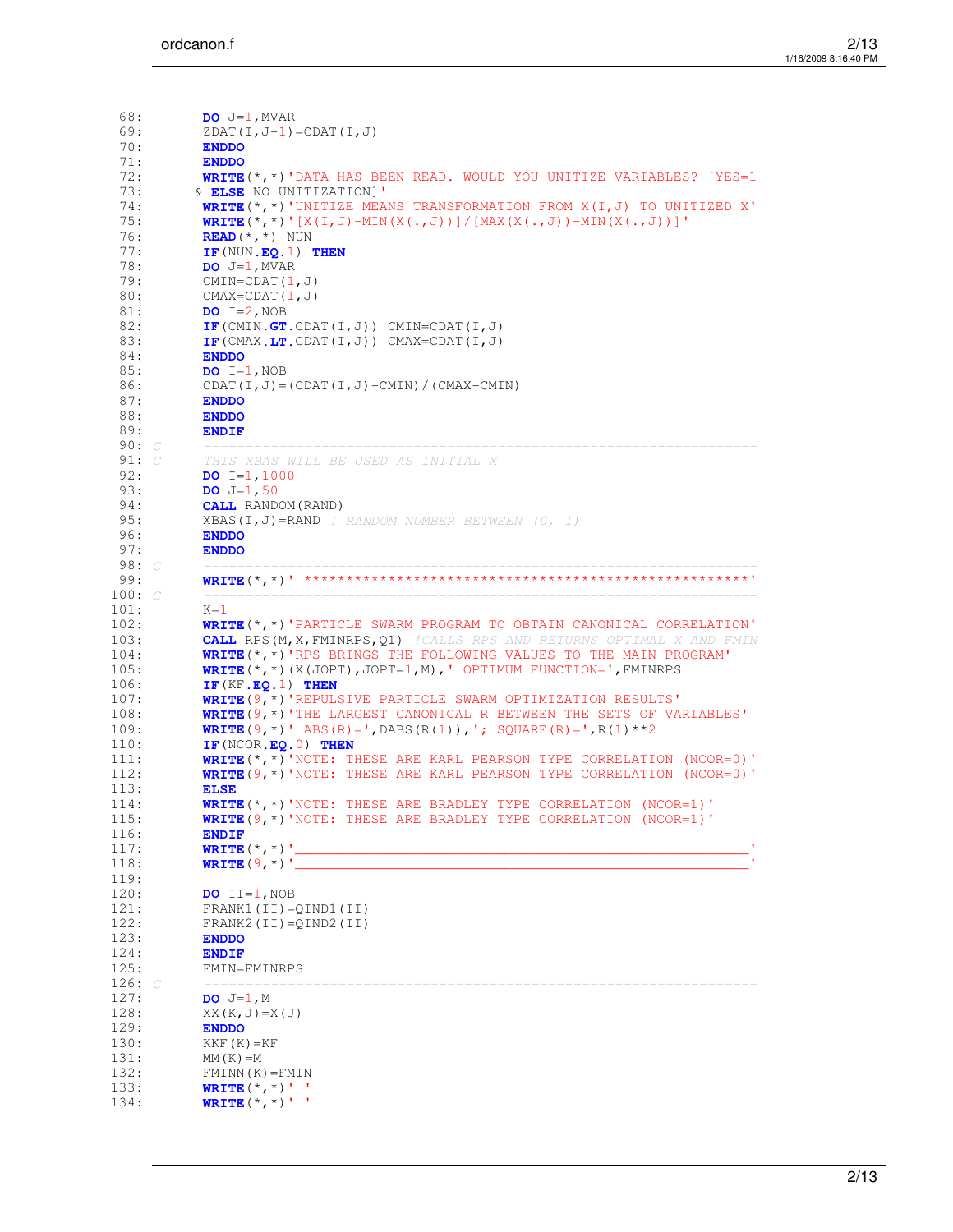| 135:         | <b>WRITE</b> $(*, *)$ '--------------------- FINAL RESULTS===================                      |
|--------------|----------------------------------------------------------------------------------------------------|
| 136:         | <b>WRITE</b> $(*, *)$ 'FUNCT CODE=', KKF(K), ' FMIN=', FMINN(K), ' : DIM=', MM(K)                  |
| 137:         | <b>WRITE</b> $(*$ , $*$ ) 'OPTIMAL DECISION VARIABLES : ', METHOD $(K)$                            |
| 138:         | <b>WRITE</b> (*,*)'FOR THE FIRST SET OF VARIABLES WEIGHTS ARE AS FOLLOWS'                          |
| 139:         | <b>WRITE</b> (9,*)'FOR THE FIRST SET OF VARIABLES WEIGHTS ARE AS FOLLOWS'                          |
| 140:         | <b>WRITE</b> $(9, *)(XX(K, J), J=1, MOME)$                                                         |
| 141:         | WRITE $(*, *)$ $(XX(K, J), J=1, MOME)$                                                             |
| 142:         | <b>WRITE</b> (*,*) 'FOR THE SECOND SET OF VARIABLES WEIGHTS ARE AS FOLLOWS'                        |
|              |                                                                                                    |
| 143:         | <b>WRITE (9, *) 'FOR THE SECOND SET OF VARIABLES WEIGHTS ARE AS FOLLOWS'</b>                       |
| 144:         | <b>WRITE</b> $(9, *)(XX(K, J), J=MONE+1, M)$                                                       |
| 145:         | <b>WRITE</b> $(*$ , $*)$ $(XX(K, J)$ , J=MONE+1, M)                                                |
| 146:         |                                                                                                    |
| 147:         | <b>WRITE</b> (*,*) 'OPTIMIZATION PROGRAM ENDED'                                                    |
| 148:         |                                                                                                    |
| 149:         | <b>WRITE</b> (*,*) 'MEASURE OF EQUALITY/INEQUALITY'                                                |
| 150:         | <b>WRITE</b> $(*$ , *) 'RPS: BEFORE AND AFTER OPTIMIZATION = ', Q0, Q1                             |
| 151:         | WRITE $(*, *)$ '                                                                                   |
| 152:         | <b>WRITE</b> $(*$ , $*$ ) 'RESULTS STORED IN FILE= ', OUTFILE                                      |
| 153:         | <b>WRITE</b> (*,*)'OPEN BY MSWORD OR EDIT OR ANY OTHER EDITOR'                                     |
| 154:         | <b>WRITE</b> $(*, *)$ ' '                                                                          |
| 155:         | <b>WRITE</b> (*,*) 'NOTE: VECTORS OF CORRELATIONS & INDEX (BOTH TOGETHER) ARE                      |
| 156:         | & IDETERMINATE FOR SIGN & MAY BE MULTIPLED BY $(-1)$ IF NEEDED'                                    |
| 157:         | <b>WRITE</b> $(*,*)$ 'THAT IS IF R(J) IS TRANSFORMED TO $-R(J)$ FOR ALL J THEN                     |
| 158:         | TRANSFORMED TO -INDEX(I) FOR ALL I'<br>& THE INDEX (I) TOO IS                                      |
| 159:         | <b>WRITE</b> $(9, *)^{1}$                                                                          |
| 160:         | <b>WRITE</b> (9,*)'NOTE: VECTORS OF CORRELATIONS AND INDEX (BOTH TOGETHER)                         |
|              | & ARE IDETERMINATE FOR SIGN AND MAY BE MULTIPLED BY $(-1)$ IF NEEDED'                              |
| 161:         |                                                                                                    |
| 162:         | <b>WRITE</b> (9,*)'THAT IS IF R(J) IS TRANSFORMED TO $-R(J)$ FOR ALL J THEN                        |
| 163:         | & THE INDEX(I) TOO IS TRANSFORMED TO -INDEX(I) FOR ALL I'                                          |
| 164:         | <b>CALL</b> DORANK (FRANK1, NOB)                                                                   |
| 165:         | <b>CALL</b> DORANK (FRANK2, NOB)                                                                   |
| 166:         | $DO I=1, NOB$                                                                                      |
| 167:         | $ZDAT(I, 1) = FRANK1(I)$                                                                           |
| 168:         | $ZDAT$ (I, 2) = FRANK2(I)                                                                          |
| 169:         | <b>ENDDO</b>                                                                                       |
| 170:         | $IF(NCOR.EQ.0)$ THEN                                                                               |
| 171:         | CALL CORREL (ZDAT, NOB, 2, RMAT)                                                                   |
| 172:         | <b>ELSE</b>                                                                                        |
| 173:         | CALL DOCORA (ZDAT, NOB, 2, RMAT)                                                                   |
| 174:         | <b>ENDIF</b>                                                                                       |
| 175:         |                                                                                                    |
| 176:         |                                                                                                    |
| 177:         | <b>WRITE</b> (9,*)'1ST 2 ARE CANONICAL SCORES AND LAST 2 ARE THEIR RANK'                           |
| 178:         | <b>WRITE</b> (*,*)'1ST 2 ARE CANONICAL SCORES AND LAST 2 ARE THEIR RANK'                           |
| 179:         |                                                                                                    |
| 180:         |                                                                                                    |
| 181:         | $DO I=1, NOB$                                                                                      |
| 182:         | $IF$ (MRNK.EQ.1) THEN                                                                              |
| 183:         | $OIND1(I)=0.D0$                                                                                    |
| 184:         | $QIND2(I)=0.DD$                                                                                    |
|              |                                                                                                    |
| 185:         | $DO$ $J=1$ , MONE                                                                                  |
| 186:         | $QIND1 (I) = QIND1 (I) + ZDAT (I, J+1) * XX (NOPT, J)$                                             |
| 187:         | <b>ENDDO</b>                                                                                       |
| 188:         | $DO$ $J=MONE+1$ , MVAR                                                                             |
| 189:         | $QIND2(I) = QIND2(I) + ZDAT(I, J+1) * XX(NOPT, J)$                                                 |
| 190:         | <b>ENDDO</b>                                                                                       |
| 191:         | <b>ENDIF</b>                                                                                       |
| 192:         | <b>WRITE</b> (9,2) I, QIND1(I), QIND2(I), (ZDAT(I, J), J=1, 2)                                     |
| 193:         | <b>WRITE</b> $(*$ , 2) I, QIND1(I), QIND2(I), (ZDAT(I, J), J=1, 2)                                 |
| 194:         | <b>ENDDO</b>                                                                                       |
| 195:         | 2 FORMAT (15, 2F15.6, 2F10.3)                                                                      |
| 196:         | <b>WRITE</b> (9, *) 'SQUARE OF CANONICAL CORRELATION =', RMAT(1, 2) ** 2                           |
| 197:         |                                                                                                    |
| 198:         | <b>WRITE</b> $(*, *)$ 'SQUARE OF CANONICAL CORRELATION =', RMAT $(1, 2)$ **2                       |
|              | <b>WRITE</b> $(9,*)$ 'ABSOLUTE OF CANONICAL CORRELATION =', DABS (RMAT $(1,2)$ )                   |
| 199:         |                                                                                                    |
|              | <b>WRITE</b> $(*$ , *) 'ABSOLUTE OF CANONICAL CORRELATION =', DABS (RMAT $(1, 2)$ )                |
| 200:<br>201: | $IF(NCOR.EQ.0)$ THEN<br><b>WRITE</b> (*,*)'NOTE: THESE ARE KARL PEARSON TYPE CORRELATION (NCOR=0)' |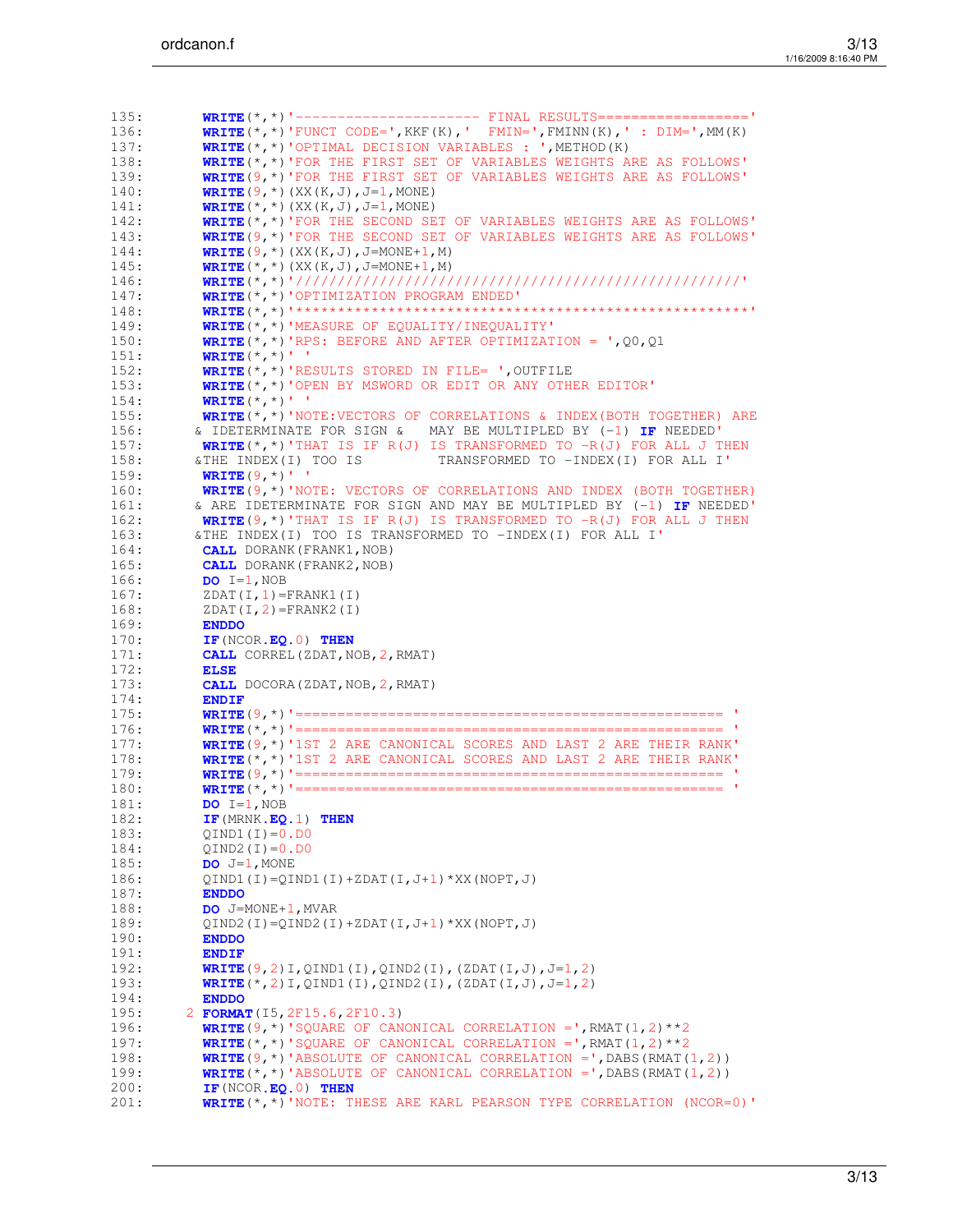| 202:             | <b>WRITE (9, *) '</b> NOTE: THESE ARE KARL PEARSON TYPE CORRELATION (NCOR=0)'                                                              |
|------------------|--------------------------------------------------------------------------------------------------------------------------------------------|
| 203:<br>204:     | <b>ELSE</b><br><b>WRITE</b> $(*,*)$ 'NOTE: THESE ARE BRADLEY TYPE CORRELATION (NCOR=1)'                                                    |
| 205:             | <b>WRITE</b> $(9,*)$ 'NOTE: THESE ARE BRADLEY TYPE CORRELATION (NCOR=1)'                                                                   |
| 206:             | <b>ENDIF</b>                                                                                                                               |
| 207:<br>208:     | CLOSE(9)<br>$WRITE$ (*,*) 'THE JOB IS OVER'                                                                                                |
| 209:             | <b>END</b>                                                                                                                                 |
| 210: C           |                                                                                                                                            |
| 211:             | <b>SUBROUTINE</b> RPS (M, ABEST, FBEST, G1)                                                                                                |
| 212: C<br>213: C | PROGRAM TO FIND GLOBAL MINIMUM BY REPULSIVE PARTICLE SWARM METHOD<br>WRITTEN BY SK MISHRA, DEPT. OF ECONOMICS, NEHU, SHILLONG (INDIA)      |
| 214: C           |                                                                                                                                            |
| 215:             | <b>PARAMETER</b> $(N=50, NN=10, MX=100, NSTEP=7, ITRN=10000, NSIGMA=1, ITOP=1)$                                                            |
| 216:<br>217: C   | PARAMETER (NPRN=50) ! DISPLAYS RESULTS AT EVERY 500 TH ITERATION<br>PARAMETER (N=50, NN=25, MX=100, NSTEP=9, ITRN=10000, NSIGMA=1, ITOP=3) |
| 218: C           | PARAMETER $(N=100, NN=15, MX=100, NSTEP=9,ITRN=10000, NSIGMA=1,ITOP=3)$                                                                    |
| 219: C           | IN CERTAIN CASES THE ONE OR THE OTHER SPECIFICATION WORKS BETTER                                                                           |
| 220: C           | DIFFERENT SPECIFICATIONS OF PARAMETERS MAY SUIT DIFFERENT TYPES                                                                            |
| 221: C<br>222: C | OF FUNCTIONS OR DIMENSIONS - ONE HAS TO DO SOME TRIAL AND ERROR                                                                            |
| 223: C           | N = POPULATION SIZE. IN MOST OF THE CASES N=30 IS OK. ITS VALUE                                                                            |
| 224: C           | MAY BE INCREASED TO 50 OR 100 TOO. THE PARAMETER NN IS THE SIZE OF                                                                         |
| 225: C           | RANDOMLY CHOSEN NEIGHBOURS. 15 TO 25 (BUT SUFFICIENTLY LESS THAN                                                                           |
| 226: C<br>227: C | N) IS A GOOD CHOICE. MX IS THE MAXIMAL SIZE OF DECISION VARIABLES.<br>IN F(X1, X2, , XM) M SHOULD BE LESS THAN OR EQUAL TO MX. ITRN IS     |
| 228: C           | THE NO. OF ITERATIONS. IT MAY DEPEND ON THE PROBLEM. 200 (AT LEAST)                                                                        |
| 229: C           | TO 500 ITERATIONS MAY BE GOOD ENOUGH. BUT FOR FUNCTIONS LIKE                                                                               |
| 230: C           | ROSENBROCKOR GRIEWANK OF LARGE SIZE (SAY M=30) IT IS NEEDED THAT                                                                           |
| 231: C<br>232: C | ITRN IS LARGE. SAY 5000 OR EVEN 10000.<br>SIGMA INTRODUCES PERTURBATION & HELPS THE SEARCH JUMP OUT OF LOCAL                               |
| 233: C           | OPTIMA. FOR EXAMPLE : RASTRIGIN FUNCTION OF DMENSION 30 OR LARGER                                                                          |
| 234: C           | NSTEP DOES LOCAL SEARCH BY TUNNELLING AND WORKS WELL BETWEEN 5 AND                                                                         |
| 235: C           | 15, WHICH IS MUCH ON THE HIGHER SIDE.                                                                                                      |
| 236: C           | ITOP <=1 (RING); ITOP=2 (RING AND RANDOM); ITOP=>3 (RANDOM)                                                                                |
| 237: C<br>238: C | NSIGMA=0 (NO CHAOTIC PERTURBATION); NSIGMA=1 (CHAOTIC PERTURBATION)<br>NOTE THAT NSIGMA=1 NEED NOT ALWAYS WORK BETTER (OR WORSE)           |
| 239: C           | SUBROUTINE FUNC () DEFINES OR CALLS THE FUNCTION TO BE OPTIMIZED.                                                                          |
| 240:             | IMPLICIT DOUBLE PRECISION (A-H, O-Z)                                                                                                       |
| 241:             | <b>COMMON</b> / RNDM/IU, IV                                                                                                                |
| 242:<br>243:     | <b>COMMON</b> / KFF/KF, NFCALL, FTIT<br>INTEGER IU, IV                                                                                     |
| 244:             | <b>CHARACTER *70 FTIT</b>                                                                                                                  |
| 245:             | <b>DIMENSION</b> $X(N, MX)$ , $V(N,MX)$ , $A(MX)$ , $VI(MX)$ , $TIT(50)$ , $ABEST(*)$                                                      |
| 246:             | <b>DIMENSION</b> XX(N, MX), $F(N)$ , V1(MX), V2(MX), V3(MX), V4(MX), BST(MX)                                                               |
| 247: C<br>248: C | A1 A2 AND A3 ARE CONSTANTS AND W IS THE INERTIA WEIGHT.<br>OCCASIONALLY, TINKERING WITH THESE VALUES, ESPECIALLY A3, MAY BE                |
| 249: C           | NEEDED.                                                                                                                                    |
| 250:             | DATA A1, A2, A3, W, SIGMA /.5D00, .5D00, .0005D00, .5D00, 1.D-03/                                                                          |
| 251:             | EPSILON=1.D-12 / ACCURACY NEEDED FOR TERMINATON<br>--CHOOSING THE TEST FUNCTION ------------------<br>____________                         |
| 252: C<br>253:   | CALL FSELECT (KF, M, FTIT)                                                                                                                 |
| 254: C           |                                                                                                                                            |
| 255:             | FFMIN=1.D30                                                                                                                                |
| 256:             | LCOUNT=0                                                                                                                                   |
| 257:<br>258:     | NFCALL=0<br><b>WRITE</b> (*,*)'4-DIGITS SEED FOR RANDOM NUMBER GENERATION'                                                                 |
| 259:             | <b>READ</b> $(* , * )$ IU                                                                                                                  |
| 260:             | DATA FMIN $/1.0E30/$                                                                                                                       |
| 261: C           | GENERATE N-SIZE POPULATION OF M-TUPLE PARAMETERS X(I, J) RANDOMLY                                                                          |
| 262:<br>263:     | $DO I=1, N$<br>DO J=1,M                                                                                                                    |
| 264:             | <b>CALL</b> RANDOM (RAND)                                                                                                                  |
| 265:             | $X(I,J) =$ RAND                                                                                                                            |
| $266:$ $\subset$ | WE GENERATE RANDOM(-5,5). HERE MULTIPLIER IS 10. TINKERING IN SOME                                                                         |
| 267: C<br>268:   | CASES MAY BE NEEDED                                                                                                                        |
|                  | <b>ENDDO</b>                                                                                                                               |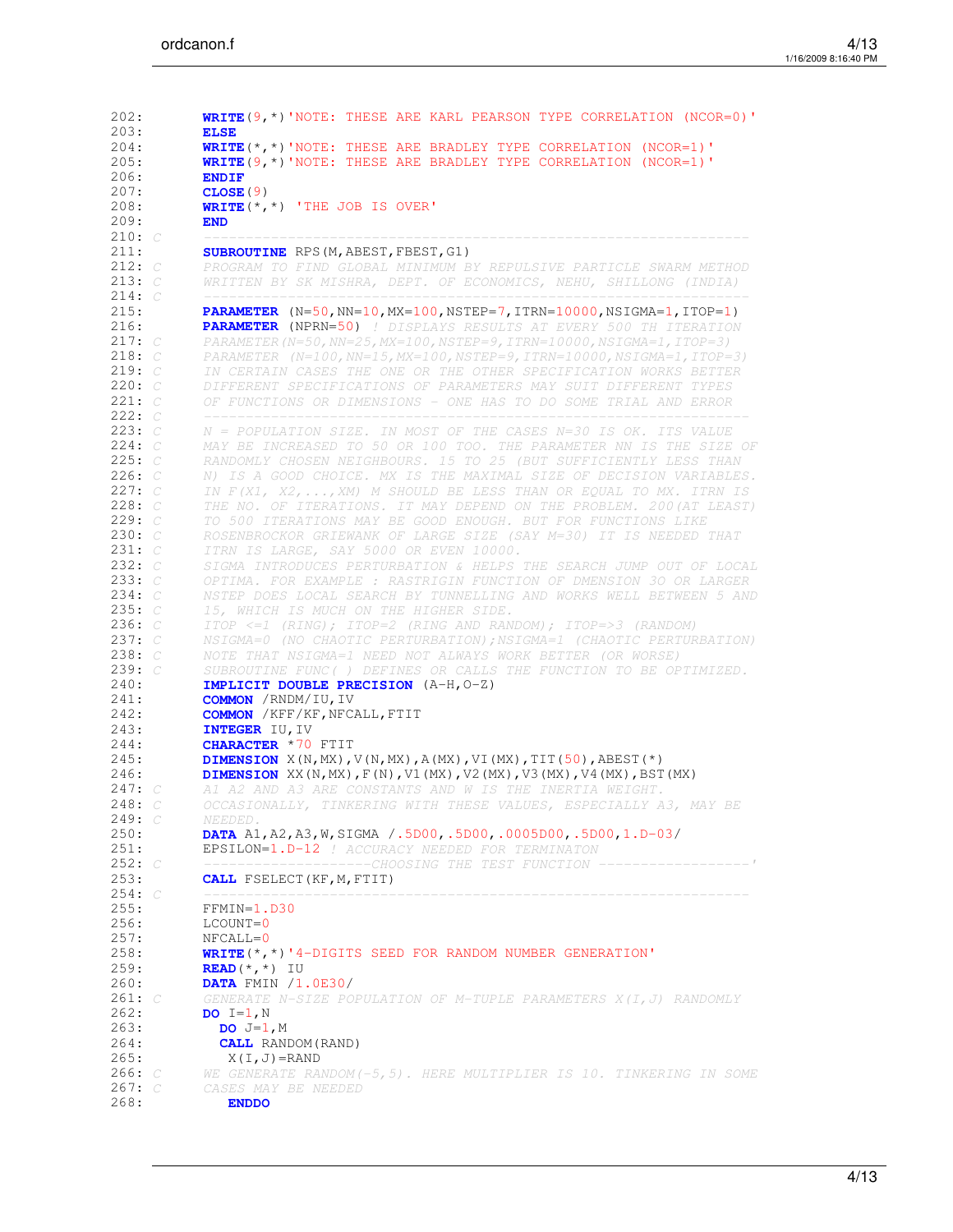| 269:         |     | $F(I)=1.0D30$                                                                        |
|--------------|-----|--------------------------------------------------------------------------------------|
| 270:         |     | <b>ENDDO</b>                                                                         |
| 271: C       |     | INITIALISE VELOCITIES V(I) FOR EACH INDIVIDUAL IN THE POPULATION                     |
| 272:         |     | $DO I=1, N$                                                                          |
| 273:         |     | $DO$ $J=1,M$                                                                         |
| 274:         |     | <b>CALL</b> RANDOM (RAND)                                                            |
| 275:         |     | $V(I, J) = (RAND-0.5D+00)$                                                           |
| 276: C       |     | $V(I, J) =$ RAND                                                                     |
| 277:         |     | <b>ENDDO</b>                                                                         |
| 278:         |     | <b>ENDDO</b>                                                                         |
| 279:         |     | DO 100 ITER=1, ITRN                                                                  |
| 280: C       |     | WRITE $(*, *)$ 'ITERATION=', ITER                                                    |
| 281: C       |     |                                                                                      |
|              |     | LET EACH INDIVIDUAL SEARCH FOR THE BEST IN ITS NEIGHBOURHOOD                         |
| 282:         |     | $DO I=1, N$                                                                          |
| 283:         |     | $DO J=1, M$                                                                          |
| 284:         |     | $A(J) = X(I, J)$                                                                     |
| 285:         |     | $VI(J) = V(I,J)$                                                                     |
| 286:         |     | <b>ENDDO</b>                                                                         |
| 287:         |     | CALL LSRCH(A, M, VI, NSTEP, FI)                                                      |
| 288:         |     | $IF(FI, LT.F(I))$ THEN                                                               |
| 289:         |     | $F(I) = FI$                                                                          |
| 290:         |     | $DO IN=1, M$                                                                         |
| 291:         |     | $BST$ (IN) = A(IN)                                                                   |
| 292:         |     | <b>ENDDO</b>                                                                         |
| 293:         | C   | F(I) CONTAINS THE LOCAL BEST VALUE OF FUNCTION FOR ITH INDIVIDUAL                    |
| 294: C       |     | $XX(I,J)$ is the M-TUPLE VALUE OF X ASSOCIATED WITH LOCAL BEST $F(I)$                |
| 295:         |     | $DO$ $J=1$ , M                                                                       |
| 296:         |     | $XX(I,J) = A(J)$                                                                     |
| 297:         |     | <b>ENDDO</b>                                                                         |
| 298:         |     | <b>ENDIF</b>                                                                         |
| 299:         |     | <b>ENDDO</b>                                                                         |
| 300:         | - C | NOW LET EVERY INDIVIDUAL RANDOMLY COSULT NN (< <n) and<="" colleagues="" th=""></n)> |
| 301: $C$     |     | FIND THE BEST AMONG THEM                                                             |
| 302:         |     | $DO I=1, N$                                                                          |
| 303: $C$     |     |                                                                                      |
| 304:         |     |                                                                                      |
|              |     | $IF$ (ITOP. $GE.3$ ) THEN                                                            |
| 305: C       |     |                                                                                      |
| 306: $C$     |     | CHOOSE NN COLLEAGUES RANDOMLY AND FIND THE BEST AMONG THEM                           |
| 307:         |     | $BEST=1.0D30$                                                                        |
| 308:         |     | $DO$ $II=1$ , NN                                                                     |
| 309:         |     | <b>CALL</b> RANDOM(RAND)                                                             |
| 310:         |     | $NF=INT (RAND*N)+1$                                                                  |
| 311:         |     | $IF$ (BEST. $GT$ . F (NF)) THEN                                                      |
| 312:         |     | BEST=F(NF)                                                                           |
| 313:         |     | NFBEST=NF                                                                            |
| 314:         |     | <b>ENDIF</b>                                                                         |
| 315:         |     | <b>ENDDO</b>                                                                         |
| 316:         |     | <b>ENDIF</b>                                                                         |
| $317: C -$   |     |                                                                                      |
| 318:         |     | $IF$ (ITOP.EQ.2) THEN                                                                |
| 319: C       |     |                                                                                      |
| 320: C       |     | REOUIRES THAT THE SUBROUTINE NEIGHBOR IS TURNED ALIVE                                |
| 321:         |     | BEST=1.0D30                                                                          |
| 322:         |     | <b>CALL</b> NEIGHBOR $(I, N, I1, I3)$                                                |
| 323:         |     | $DO$ II=1, NN                                                                        |
| 324:         |     | $IF$ (II.EQ.1) NF=I1                                                                 |
| 325:         |     | $IF(II.EQ.2) NF=I$                                                                   |
| 326:         |     | $IF (II.EQ.3) NF=I3$                                                                 |
| 327:         |     | $IF$ (II.GT.3) THEN                                                                  |
| 328:         |     | <b>CALL</b> RANDOM (RAND)                                                            |
| 329:         |     | $NF=INT (RAND*N)+1$                                                                  |
| 330:         |     | <b>ENDIF</b>                                                                         |
| 331:         |     | $IF$ (BEST.GT.F(NF)) THEN                                                            |
|              |     |                                                                                      |
| 332:         |     | BEST=F(NF)                                                                           |
| 333:         |     | NFBEST=NF                                                                            |
|              |     |                                                                                      |
| 334:<br>335: |     | <b>ENDIF</b><br><b>ENDDO</b>                                                         |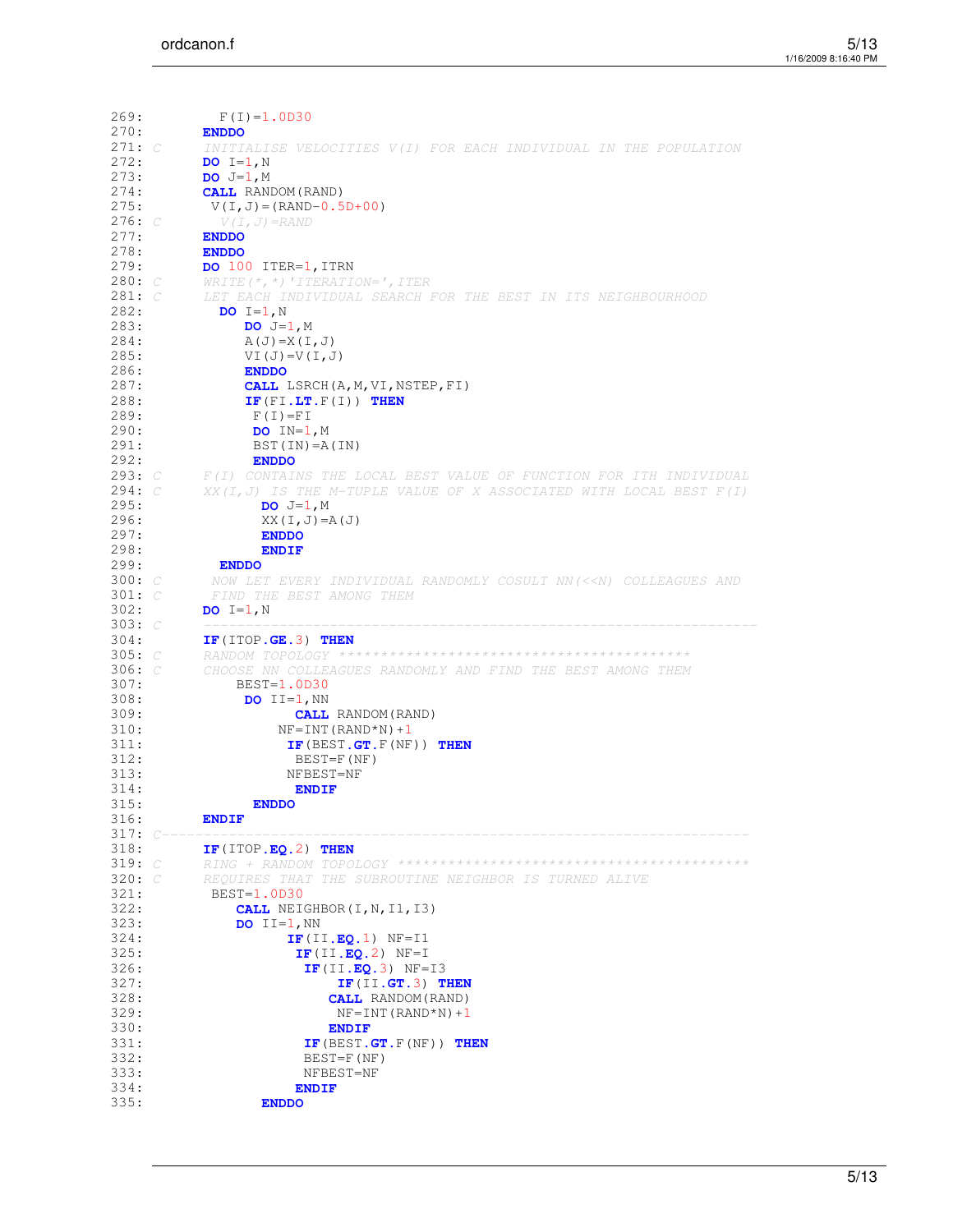336: **ENDIF** 337: *C---------------------------------------------------------------------* 338: **IF**(ITOP**.LE.**1) **THEN** 339: *C RING TOPOLOGY \*\*\*\*\*\*\*\*\*\*\*\*\*\*\*\*\*\*\*\*\*\*\*\*\*\*\*\*\*\*\*\*\*\*\*\*\*\*\*\*\*\*\*\*\*\*\*\*\*\** 340: *C REQUIRES THAT THE SUBROUTINE NEIGHBOR IS TURNED ALIVE* 341: BEST=1.0D30 342: **CALL** NEIGHBOR(I, N, I1, I3) 343: **DO** II=1,3 344: **IF** (II**.NE.**I) **THEN** 345: **IF**(II.**EQ**.1) NF=I1<br>346: **IF**(II.**EQ**.3) NF=I 346: **IF**(II**.EQ.**3) NF=I3 347: **IF**(BEST**.GT.**F(NF)) **THEN** 348: BEST=F(NF) 349: NFBEST=NF<br>350: **ENDIF** 350: **ENDIF** 351: **ENDIF** 352: **ENDDO** 353: **ENDIF** 354: *C---------------------------------------------------------------------* 355: *C IN THE LIGHT OF HIS OWN AND HIS BEST COLLEAGUES EXPERIENCE, THE* 356: *C INDIVIDUAL I WILL MODIFY HIS MOVE AS PER THE FOLLOWING CRITERION* 357: *C FIRST, ADJUSTMENT BASED ON ONES OWN EXPERIENCE* 358: *C AND OWN BEST EXPERIENCE IN THE PAST (XX(I))*  $D^o$  J=1, M 360: **CALL** RANDOM(RAND)<br>361:  $V1 (J) = A1 * RAND * (XX)$ V1(J)=A1\*RAND\*(XX(I,J)-X(I,J)) 362: 363: *C THEN BASED ON THE OTHER COLLEAGUES BEST EXPERIENCE WITH WEIGHT W* 364: *C HERE W IS CALLED AN INERTIA WEIGHT 0.01< W < 0.7* 365: *C A2 IS THE CONSTANT NEAR BUT LESS THAN UNITY* 366: **CALL** RANDOM(RAND)<br>367:  $V2 (J) = V (I, J)$ V2 $(J)$ =V $(I,J)$ 368: **IF**(F(NFBEST)**.LT.**F(I)) **THEN**  $369: V2(J) = A2*W*RAND* (XX(NFBEST, J) - X(I, J))$ 370: **ENDIF**<br>371: *C* THEN SOME 371: *C THEN SOME RANDOMNESS AND A CONSTANT A3 CLOSE TO BUT LESS THAN UNITY* 372: **CALL** RANDOM(RAND) 373: RND1=RAND 374: **CALL** RANDOM(RAND)<br>375:  $V3(J) = A3 * RAND * W *$ 375:  $V3(J) = A3*RAND*W*RND1$ <br>376: C<br> $V3(J) = A3*RAND*W$ 376: *C V3(J)=A3\*RAND\*W* 377: *C THEN ON PAST VELOCITY WITH INERTIA WEIGHT W* V4 $(J)$  =W\*V $(I, J)$ 379: *C FINALLY A SUM OF THEM*  $V(I,J) = V1(J) + V2(J) + V3(J) + V4(J)$ 381: **ENDDO** 382: **ENDDO** 383: *C CHANGE X* 384: **DO** I=1, N<br>385: **DO** J=1, M 385: **DO** J=1,M RANDS=0.D00 387: *C ------------------------------------------------------------------* 388: **IF**(NSIGMA**.EQ.**1) **THEN** 389: **CALL** RANDOM(RAND) *! FOR CHAOTIC PERTURBATION* 390: **IF**(DABS(RAND-.5D00)**.LT.**SIGMA) RANDS=RAND-0.5D00 391: *C SIGMA CONDITIONED RANDS INTRODUCES CHAOTIC ELEMENT IN TO LOCATION* 392: *C IN SOME CASES THIS PERTURBATION HAS WORKED VERY EFFECTIVELY WITH* 393: *C PARAMETER (N=100,NN=15,MX=100,NSTEP=9,ITRN=100000,NSIGMA=1,ITOP=2)* 394: **ENDIF** 395: *C -----------------------------------------------------------------* 396:  $X(I,J)=X(I,J)+V(I,J)*(1.D00+RANDS)$ <br>397: **ENDDO** 397: **ENDDO** 398: **ENDDO** 399: **DO** I=1, N<br>400: **IF** (F(I 400: **IF**(F(I)**.LT.**FMIN) **THEN**  $FMIN=F(I)$ 402: II=I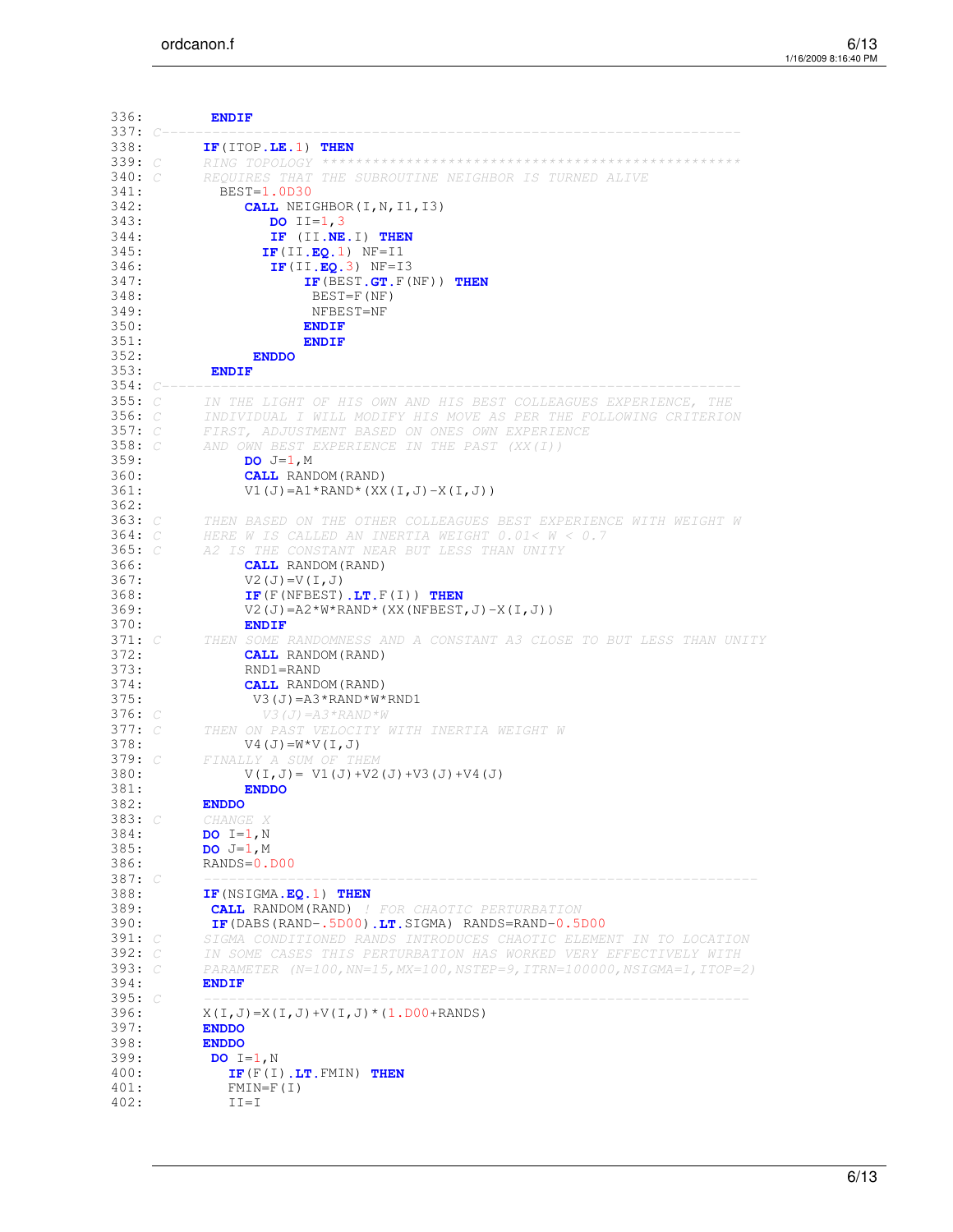| 403:           |  | $DO$ $J=1$ , M                                                                                                |
|----------------|--|---------------------------------------------------------------------------------------------------------------|
| 404:           |  | $BST(J)=XX(II,J)$                                                                                             |
| 405:           |  | <b>ENDDO</b>                                                                                                  |
| 406:           |  | <b>ENDIF</b>                                                                                                  |
| 407:<br>408:   |  | <b>ENDDO</b>                                                                                                  |
| 409:           |  | IF (LCOUNT.EO.NPRN) THEN                                                                                      |
| 410:           |  | LCOUNT=0                                                                                                      |
| 411:           |  | <b>WRITE</b> (*,*)'OPTIMAL SOLUTION UPTO THIS (FUNCTION CALLS=',NFCALL,')'                                    |
| 412:           |  | <b>WRITE</b> $(*$ , *) 'X = ', (BST(J), J=1, M), ' MIN F = ', FMIN                                            |
| 413: C         |  | WRITE $(*, *)$ 'NO. OF FUNCTION CALLS = ', NFCALL                                                             |
| 414:           |  | $DO$ $J=1$ , M                                                                                                |
| 415:           |  | $ABEST(J)=BST(J)$                                                                                             |
| 416:           |  | <b>ENDDO</b>                                                                                                  |
| 417:           |  | IF (DABS (FFMIN-FMIN). LT. EPSILON) GOTO 999                                                                  |
| 418:           |  | FFMIN-FMIN                                                                                                    |
| 419:           |  | <b>ENDIF</b>                                                                                                  |
| 420:<br>421:   |  | LCOUNT=LCOUNT+1<br>100 CONTINUE                                                                               |
| 422:           |  | 999 WRITE $(*, *)$ '-------------------------------                                                           |
| 423:           |  | $DO I=1, N$                                                                                                   |
| 424:           |  | IF (F(I) . LT. FBEST) THEN                                                                                    |
| 425:           |  | $FBEST=F(I)$                                                                                                  |
| 426:           |  | $DO J=1, M$                                                                                                   |
| 427:           |  | ABEST $(J)$ =XX $(I, J)$                                                                                      |
| 428:           |  | <b>ENDDO</b>                                                                                                  |
| 429:           |  | <b>ENDIF</b>                                                                                                  |
| 430:           |  | <b>ENDDO</b>                                                                                                  |
| 431:<br>432:   |  | <b>CALL</b> FUNC (ABEST, M, FBEST)                                                                            |
| 433:           |  | <b>CALL</b> $GINI(F, N, G1)$<br><b>WRITE</b> $(*, *)$ 'FINAL X = ', (BST(J), J=1, M), ' FINAL MIN F = ', FMIN |
| 434:           |  | WRITE (*,*) 'COMPUTATION OVER: FOR ', FTIT                                                                    |
| 435:           |  | WRITE $(*$ , $*)$ 'NO. OF VARIABLES=', M, ' END.'                                                             |
| 436:           |  | <b>RETURN</b>                                                                                                 |
| 437:           |  | <b>END</b>                                                                                                    |
| 438: C         |  |                                                                                                               |
| 439:           |  | <b>SUBROUTINE</b> LSRCH(A, M, VI, NSTEP, FI)                                                                  |
| 440:           |  | IMPLICIT DOUBLE PRECISION (A-H, O-Z)                                                                          |
| 441:           |  | <b>CHARACTER *70 FTIT</b>                                                                                     |
| 442:<br>443:   |  | <b>COMMON</b> / KFF/KF, NFCALL, FTIT<br><b>COMMON</b> / RNDM/IU, IV                                           |
| 444:           |  | INTEGER IU, IV                                                                                                |
| 445:           |  | <b>DIMENSION</b> $A(*)$ , $B(100)$ , $VI(*)$                                                                  |
| 446:           |  | AMN=1.0D30                                                                                                    |
| 447:           |  | $DO$ $J=1$ , $NSTER$                                                                                          |
| 448:           |  | $DO$ $JJ=1$ , M                                                                                               |
| 449:           |  | $B(JJ) = A(JJ) + (J - (NSTEP/2) - 1) * VI (JJ)$                                                               |
| 450:           |  | <b>ENDDO</b>                                                                                                  |
| 451:<br>452:   |  | <b>CALL</b> FUNC $(B, M, FI)$<br>IF (FI.LT.AMN) THEN                                                          |
| 453:           |  | AMN=FI                                                                                                        |
| 454:           |  | $DO$ $JJ=1$ , M                                                                                               |
| 455:           |  | $A(JJ) = B(JJ)$                                                                                               |
| 456:           |  | <b>ENDDO</b>                                                                                                  |
| 457:           |  | <b>ENDIF</b>                                                                                                  |
| 458:           |  | <b>ENDDO</b>                                                                                                  |
| 459:           |  | $F I = AMN$                                                                                                   |
| 460:           |  | <b>RETURN</b>                                                                                                 |
| 461:<br>462: C |  | <b>END</b>                                                                                                    |
| 463: C         |  | THIS SUBROUTINE IS NEEDED IF THE NEIGHBOURHOOD HAS RING TOPOLOGY                                              |
| 464: C         |  | EITHER PURE OR HYBRIDIZED                                                                                     |
| 465:           |  | <b>SUBROUTINE</b> NEIGHBOR(I, N, J, K)                                                                        |
| 466:           |  | IF $(I-1, GE, 1$ . AND. I.LT. N) THEN                                                                         |
| 467:           |  | $J = I - 1$                                                                                                   |
| 468:           |  | $K = I + 1$                                                                                                   |
| 469:           |  | <b>ELSE</b>                                                                                                   |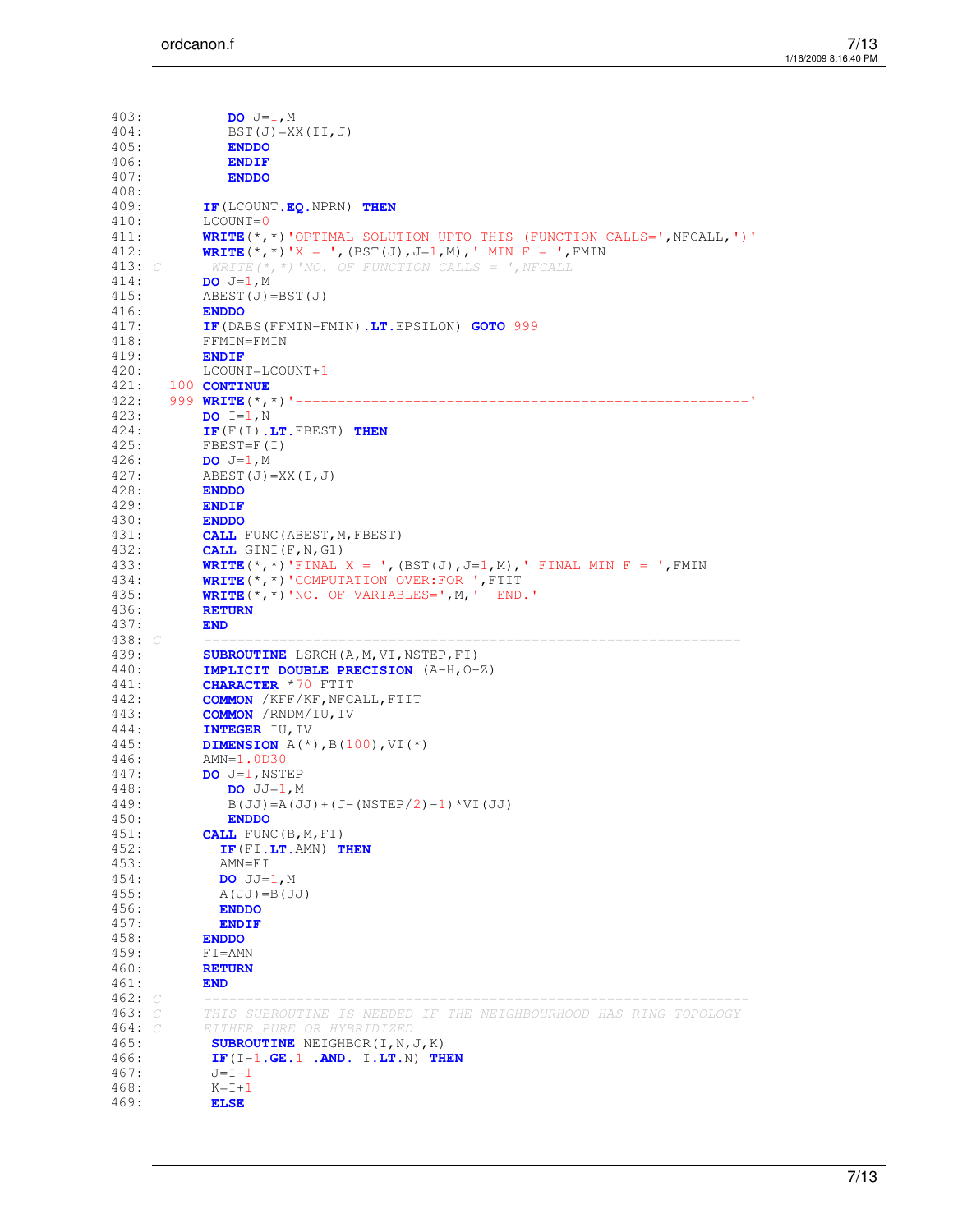| 470:     | $IF(I-1, LT, 1)$ THEN                                                        |
|----------|------------------------------------------------------------------------------|
| 471:     | $J=N-I+1$                                                                    |
| 472:     | $K = I + 1$                                                                  |
| 473:     | <b>ENDIF</b>                                                                 |
| 474:     | $IF(I.EQ.N)$ THEN                                                            |
| 475:     | $J = I - 1$                                                                  |
| 476:     | $K = 1$                                                                      |
| 477:     | <b>ENDIF</b>                                                                 |
| 478:     | <b>ENDIF</b>                                                                 |
| 479:     | <b>RETURN</b>                                                                |
| 480:     | <b>END</b>                                                                   |
| 481: C   |                                                                              |
| 482: C   | RANDOM NUMBER GENERATOR (UNIFORM BETWEEN 0 AND 1 - BOTH EXCLUSIVE)           |
| 483:     | <b>SUBROUTINE</b> RANDOM (RAND1)                                             |
| 484:     | <b>DOUBLE PRECISION</b> RAND1                                                |
| 485:     | <b>COMMON</b> / RNDM/IU, IV                                                  |
| 486:     | INTEGER IU, IV                                                               |
| 487:     | $IV = IU * 65539$                                                            |
| 488:     | $IF$ (IV.LT.0) THEN                                                          |
| 489:     | IV=IV+2147483647+1                                                           |
| 490:     | <b>ENDIF</b>                                                                 |
| 491:     | RAND=IV                                                                      |
| 492:     | $IU=IV$                                                                      |
| 493:     | RAND=RAND*0.4656613E-09                                                      |
| 494:     | RAND1= DBLE(RAND)                                                            |
| 495:     | <b>RETURN</b>                                                                |
| 496:     | <b>END</b>                                                                   |
| 497: $C$ |                                                                              |
| 498:     | <b>SUBROUTINE</b> GINI (F, N, G)                                             |
| 499:     | PARAMETER (K=1) !K=1 GINI COEFFICENT; K=2 COEFFICIENT OF VARIATION           |
| 500: $C$ | THIS PROGRAM COMPUTES MEASURE OF INEQUALITY                                  |
| 501: $C$ | IF K =1 GET THE GINI COEFFICIENT. IF K=2 GET COEFF OF VARIATIONE             |
| 502:     | IMPLICIT DOUBLE PRECISION (A-H, O-Z)                                         |
| 503:     | <b>DIMENSION</b> $F$ (*)                                                     |
| 504:     | $S=0.$ DO                                                                    |
| 505:     | $DO I=1, N$                                                                  |
| 506:     | $S=S+F(I)$                                                                   |
| 507:     | <b>ENDDO</b>                                                                 |
| 508:     | $S = S/N$                                                                    |
| 509:     | $H=0.DD00$                                                                   |
| 510:     | <b>DO</b> $I=1, N-1$                                                         |
| 511:     | DO $J=I+1$ , N                                                               |
| 512:     | $H=H+ (DABS (F (I) -F (J)))**K$                                              |
| 513:     | <b>ENDDO</b>                                                                 |
| 514:     | <b>ENDDO</b>                                                                 |
| 515:     | $H=(H/(N**2))**(1.D0/K)$ ! FOR K=1 H IS MEAN DEVIATION;                      |
| 516: $C$ | FOR K=2 H IS STANDARD DEVIATION                                              |
| 517:     | <b>WRITE</b> $(*, *)$ 'MEASURES OF DISPERSION AND CENTRAL TENDENCY = ', G, S |
| 518:     | G=DEXP(-H)! G IS THE MEASURE OF EQUALITY (NOT GINI OR CV)                    |
| 519: $C$ | $G=H/DABS(S)$ !IF S NOT ZERO, K=1 THEN $G=GINI$ , K=2 $G=COEFF$ VARIATION    |
| 520:     | <b>RETURN</b>                                                                |
| 521:     | <b>END</b>                                                                   |
| 522: $C$ |                                                                              |
| 523:     | <b>SUBROUTINE FSELECT (KF, M, FTIT)</b>                                      |
| 524:     | <b>COMMON</b> / CANON/MONE, MTWO                                             |
| 525: $C$ | THE PROGRAM REQUIRES INPUTS FROM THE USER ON THE FOLLOWING ------            |
| 526: C   | (1) FUNCTION CODE (KF), (2) NO. OF VARIABLES IN THE FUNCTION (M);            |
| 527:     | CHARACTER *70 TIT(100), FTIT                                                 |
| 528:     | $NFN=1$                                                                      |
| 529:     | $KF = 1$                                                                     |
| 530:     |                                                                              |
| 531:     | <b>DATA</b> TIT(1)/'COMPUTE CANONICAL CORRELATION FROM 2 DATA SETS'/         |
| 532: $C$ |                                                                              |
| 533:     | $DO$ I=1, NFN                                                                |
| 534:     | <b>WRITE</b> $(* , * )$ TIT $(I)$                                            |
| 535:     | <b>ENDDO</b>                                                                 |
| 536:     |                                                                              |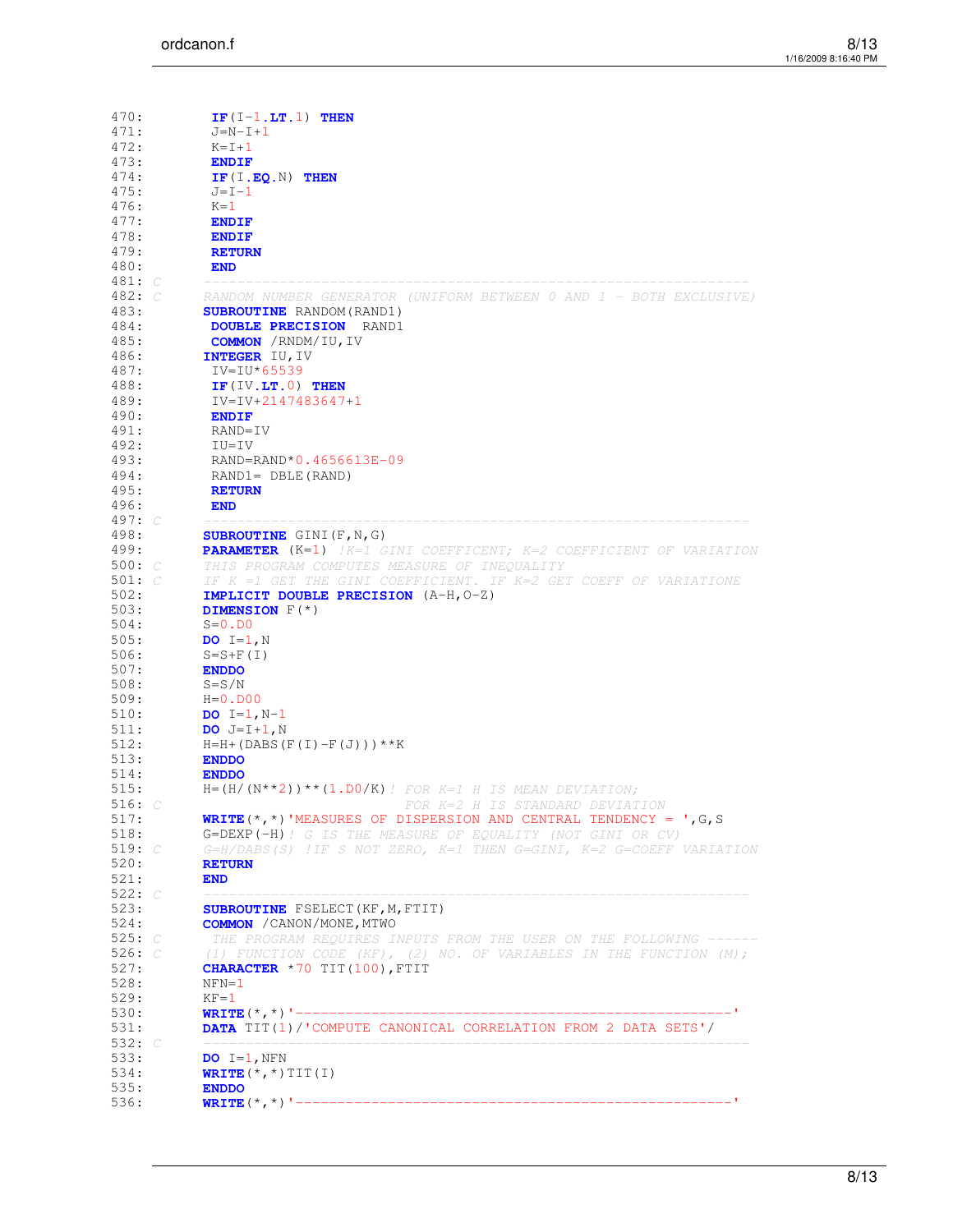| 537:              | <b>WRITE</b> $(*$ , *) 'SPECIFY NO. OF VARIABLES IN SET-1 [=M1] AND SET-2 [=M2] ' |
|-------------------|-----------------------------------------------------------------------------------|
| 538:              | $READ$ (*,*) MONE, MTWO                                                           |
| 539:<br>540:      | M=MONE+MTWO<br>FTIT=TIT(KF) ! STORE THE NAME OF THE CHOSEN FUNCTION IN FTIT       |
| 541:              | <b>RETURN</b>                                                                     |
| 542:              | <b>END</b>                                                                        |
| 543: $C$          |                                                                                   |
| 544:              | <b>SUBROUTINE</b> FUNC (X, M, F)                                                  |
| 545: $C$          | TEST FUNCTIONS FOR GLOBAL OPTIMIZATION PROGRAM                                    |
| 546:              | IMPLICIT DOUBLE PRECISION (A-H, O-Z)                                              |
| 547:              | <b>COMMON</b> / RNDM/IU, IV                                                       |
| 548:              | <b>COMMON</b> / KFF/KF, NFCALL, FTIT                                              |
| 549:              | INTEGER IU, IV                                                                    |
| 550:              | <b>DIMENSION</b> X(*)                                                             |
| 551:              | <b>CHARACTER *70 FTIT</b>                                                         |
| 552:              | NFCALL=NFCALL+1 ! INCREMENT TO NUMBER OF FUNCTION CALLS                           |
| 553: $C$          | KF IS THE CODE OF THE TEST FUNCTION                                               |
| 554:              | $IF(KF.EQ.1)$ THEN                                                                |
| 555:<br>556:      | CALL $CORD(M, X, F)$                                                              |
| 557:              | <b>RETURN</b><br><b>ENDIF</b>                                                     |
| 558: $C$          |                                                                                   |
| 559:              | <b>WRITE</b> (*,*) 'FUNCTION NOT DEFINED. PROGRAM ABORTED'                        |
| 560:              | <b>STOP</b>                                                                       |
| 561:              | <b>END</b>                                                                        |
| 562: $C$          |                                                                                   |
| 563:              | <b>SUBROUTINE</b> CORD $(M, X, F)$                                                |
| 564:              | PARAMETER (NOB=30, MVAR=9)! CHANGE THE PARAMETERS HERE AS NEEDED.                 |
| 565: $C$          |                                                                                   |
| 566: $\subset$    | NOB=NO. OF OBSERVATIONS (CASES) & MVAR= NO. OF VARIABLES                          |
| 567:              | IMPLICIT DOUBLE PRECISION (A-H, O-Z)                                              |
| 568:              | <b>COMMON</b> / CANON/MONE, MTWO                                                  |
| 569:              | <b>COMMON</b> / RNDM/IU, IV                                                       |
| 570:              | <b>COMMON</b> /CORDAT/CDAT(NOB, MVAR), QIND1(NOB), QIND2(NOB), R(1), NORM, NCOR   |
| 571:              | <b>COMMON</b> / GETRANK/MRNK                                                      |
| 572:              | INTEGER IU, IV                                                                    |
| 573:              | <b>DIMENSION</b> $X(*)$ , $Z(NOB, 2)$                                             |
| 574:              | $DO I=1, M$                                                                       |
| 575:<br>576:      | IF $(X(I), LT, -1.0D0, OR, X(I), GT, 1.0D0)$ THEN<br><b>CALL</b> RANDOM (RAND)    |
| 577:              | $X(I) = (RAND-0.5D0)*2$                                                           |
| 578:              | <b>ENDIF</b>                                                                      |
| 579:              | <b>ENDDO</b>                                                                      |
| 580:              | $XNORM=0.DD$                                                                      |
| 581:              | $DO$ $J=1,M$                                                                      |
| 582:              | $XNORM=XNORM+X(J)**2$                                                             |
| 583:              | <b>ENDDO</b>                                                                      |
| 584:              | XNORM=DSQRT(XNORM)                                                                |
| 585:              | $DO J=1, M$                                                                       |
| 586:              | $X(J) = X(J) / XNORM$                                                             |
| 587:              | <b>ENDDO</b>                                                                      |
| 588: C            | CONSTRUCT INDEX                                                                   |
| 589:              | $DO I=1, NOB$                                                                     |
| 590:              | $QIND1(I)=0.D0$                                                                   |
| 591:              | $QIND2(I)=0.DD$                                                                   |
| 592:              | $DO$ $J=1$ , MONE                                                                 |
| 593:              | $QIND1 (I) = QIND1 (I) + CDAT (I, J) *X (J)$                                      |
| 594:              | <b>ENDDO</b>                                                                      |
| 595:              | $DO$ $J=MONE+1$ , M                                                               |
| 596:<br>597:      | $QIND2(I) = QIND2(I) + CDAT(I,J) *X(J)$                                           |
| 598:              | <b>ENDDO</b><br><b>ENDDO</b>                                                      |
| 599:              |                                                                                   |
| 600:<br>- C       |                                                                                   |
| 601:<br>$\subset$ | !FIND THE RANK OF QIND                                                            |
| 602:              | $IF$ (MRNK.EQ.1) THEN                                                             |
| 603:              | <b>CALL</b> DORANK (QIND1, NOB)                                                   |
|                   |                                                                                   |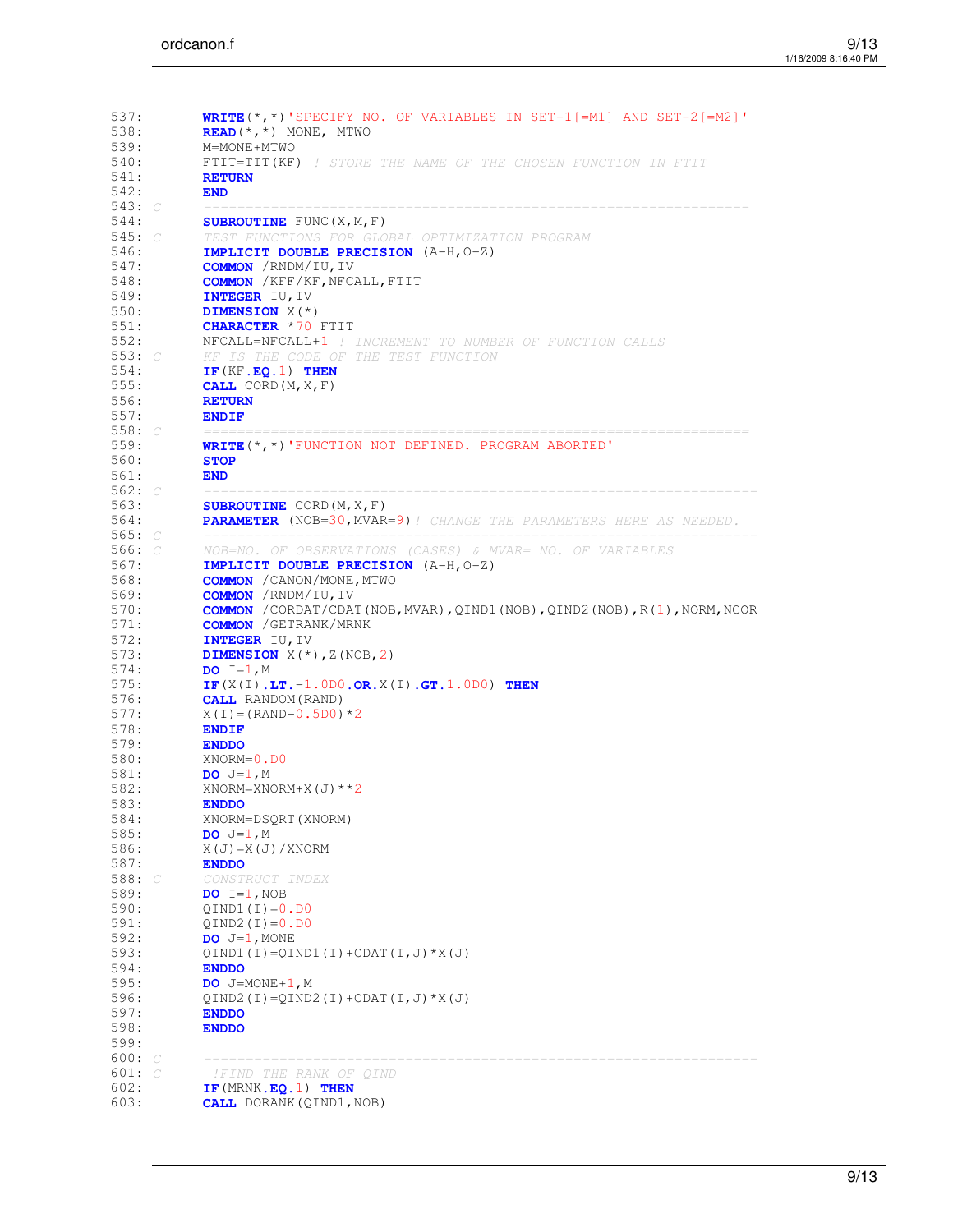| 604:           | <b>CALL</b> DORANK (QIND2, NOB)                                 |
|----------------|-----------------------------------------------------------------|
| 605:           | <b>ENDIF</b>                                                    |
|                |                                                                 |
| 606: C         |                                                                 |
| 607: $\subset$ | COMPUTE CORRELATIONS                                            |
| 608:           | $DO I=1, NOB$                                                   |
| 609:           | $Z(I, 1) = QIND1(I)$                                            |
| 610:           | $Z(I, 2) = QIND2(I)$                                            |
| 611:           | <b>ENDDO</b>                                                    |
| 612:           |                                                                 |
| 613:           |                                                                 |
|                | $IF(NCOR.EQ.0)$ THEN                                            |
| 614:           | <b>CALL</b> CORLN(Z, NOB, RHO)                                  |
| 615:           | <b>ELSE</b>                                                     |
| 616:           | <b>CALL</b> CORA (Z, NOB, RHO)                                  |
| 617:           | <b>ENDIF</b>                                                    |
| 618:           | $R(1) = RHO$                                                    |
| 619:           | $F = DABS(R(1))^**NORM$                                         |
| 620: $C$       |                                                                 |
|                |                                                                 |
| 621:           | $F = -F$                                                        |
| 622:           | <b>RETURN</b>                                                   |
| 623:           | <b>END</b>                                                      |
| 624:           | <b>SUBROUTINE</b> CORLN(Z, NOB, RHO)                            |
| 625: $C$       | $NOB = NO. OF CASES$                                            |
| 626:           | IMPLICIT DOUBLE PRECISION (A-H, O-Z)                            |
|                |                                                                 |
| 627:           | <b>DIMENSION</b> $Z(NOB, 2)$ , $AV(2)$ , $SD(2)$                |
| 628:           | <b>DO</b> $J=1, 2$                                              |
| 629:           | $AV(J) = 0. D0$                                                 |
| 630:           | $SD(J) = 0. D0$                                                 |
| 631:           | $DO I=1, NOB$                                                   |
| 632:           | AV $(J)$ = AV $(J)$ + Z $(I, J)$                                |
| 633:           | $SD(J) = SD(J) + Z (I, J) * * 2$                                |
|                |                                                                 |
| 634:           | <b>ENDDO</b>                                                    |
| 635:           | <b>ENDDO</b>                                                    |
| 636:           | <b>DO</b> $J=1, 2$                                              |
| 637:           | $AV(J) = AV(J) / NOB$                                           |
| 638:           | $SD(J) = DSQRT(SD(J) / NOB-AV(J) * * 2)$                        |
| 639:           | <b>ENDDO</b>                                                    |
|                |                                                                 |
| 640: C         | $WRITE$ (*,*)'AV AND SD ', AV(1), AV(2), SD(1), SD(2)           |
| 641:           | $RHO=0.$ DO                                                     |
| 642:           | $DO I=1, NOB$                                                   |
| 643:           | RHO=RHO+(Z(I, 1)-AV(1)) * (Z(I, 2)-AV(2))                       |
| 644:           | <b>ENDDO</b>                                                    |
| 645:           | $RHO = (RHO/NOB) / (SD(1) * SD(2))$                             |
| 646:           |                                                                 |
|                | <b>RETURN</b>                                                   |
| 647:           | <b>END</b>                                                      |
| 648: $\subset$ |                                                                 |
| 649:           | <b>SUBROUTINE</b> CORA (Z, N, R)                                |
| 650: $C$       | COMPUTING BRADLEY'S ABSOLUTE CORRELATION MATRIX                 |
| 651: C         | BRADLEY, C. (1985) "THE ABSOLUTE CORRELATION", THE MATHEMATICAL |
| 652: $C$       | GAZETTE, 69(447): 12-17.                                        |
|                |                                                                 |
| 653:           | IMPLICIT DOUBLE PRECISION (A-H, O-Z)                            |
| 654:           | <b>DIMENSION</b> $Z(N, 2)$ , $X(N)$ , $Y(N)$                    |
| 655: C         |                                                                 |
| 656: C         | PUT Z INTO X AND Y                                              |
| 657:           | $DO I=1, N$                                                     |
| 658:           | $X(I) = Z(I, 1)$                                                |
| 659:           | $Y(I) = Z(I, 2)$                                                |
|                |                                                                 |
| 660:           | <b>ENDDO</b>                                                    |
| 661: $C$       | ARRANGE X ANY IN AN ASCENDING ORDER                             |
| 662:           | DO $I=1, N-1$                                                   |
| 663:           | DO $II=I+1,N$                                                   |
| 664:           | $IF(X(I).GT.X(II))$ THEN                                        |
| 665:           | $TEMP=X(I)$                                                     |
|                |                                                                 |
| 666:           | $X(I) = X(II)$                                                  |
| 667:           | $X(II) = TEMP$                                                  |
| 668:           | <b>ENDIF</b>                                                    |
| 669:           | IF $(Y(I), GT, Y(II))$ THEN                                     |
| 670:           | $TEMP = Y(I)$                                                   |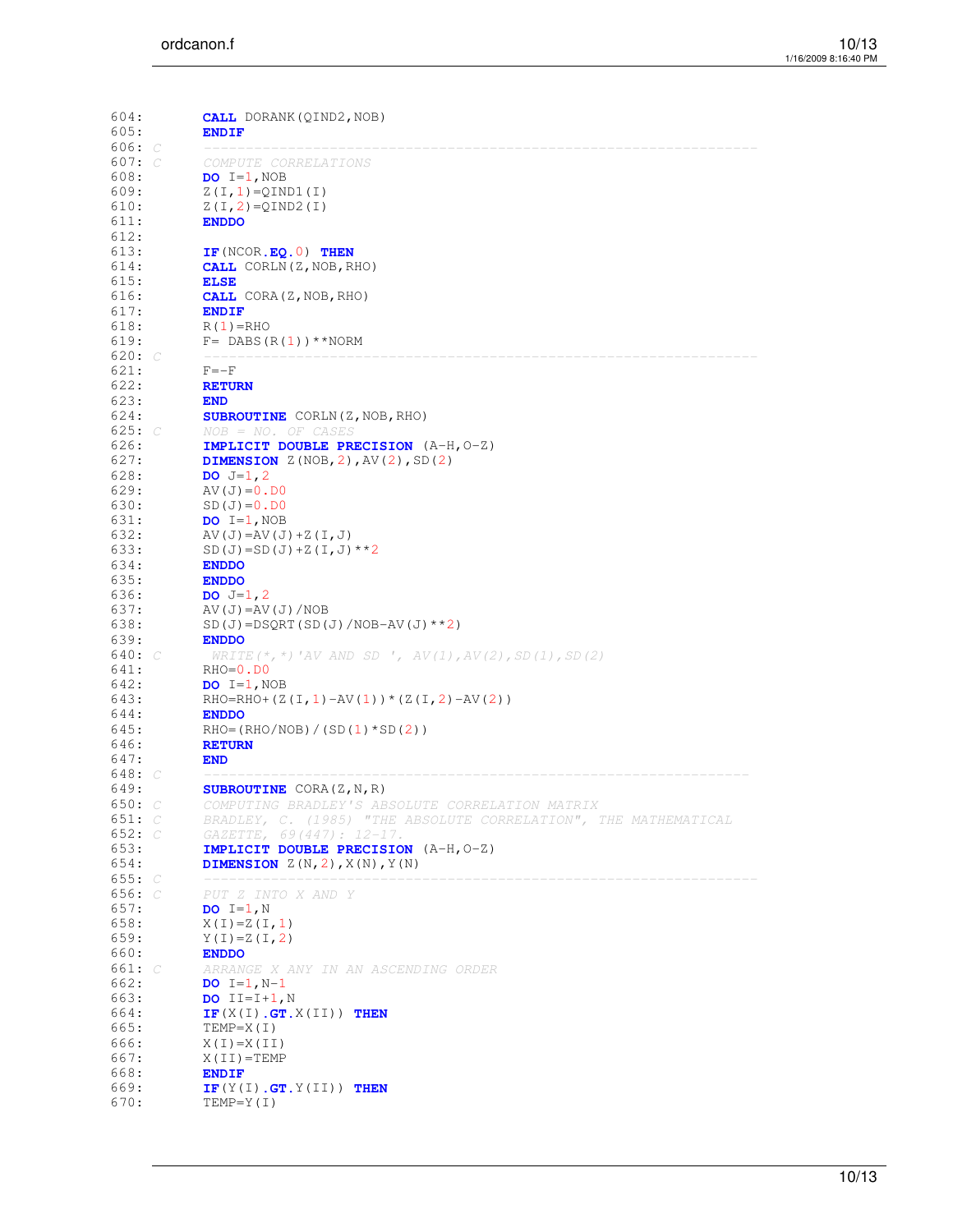| 671:         | $Y(I) = Y(II)$                                                             |
|--------------|----------------------------------------------------------------------------|
| 672:         | $Y(II) = TEMP$                                                             |
| 673:         | <b>ENDIF</b>                                                               |
| 674:         | <b>ENDDO</b>                                                               |
| 675:         | <b>ENDDO</b>                                                               |
| 676: C       | FIND MEDIAN                                                                |
| 677:         | IF $(INT(N/2) .EQ.N/2.D0)$ THEN                                            |
|              |                                                                            |
| 678:         | $XMED=(X(N/2)+X(N/2+1))/2.DD$                                              |
| 679:         | $YMED=(Y(N/2)+Y(N/2+1))/2$ . DO                                            |
| 680:         | <b>ENDIF</b>                                                               |
| 681:         | IF $(INT(N/2)$ . NE. $N/2$ . DO) THEN                                      |
| 682:         | $XMED=X(N/2+1)$                                                            |
| 683:         | $YMED=Y(N/2+1)$                                                            |
| 684:         | <b>ENDIF</b>                                                               |
| 685: $C$     | SUBTRACT RESPECTIVE MEDIANS FROM X AND Y AND FIND ABS DEVIATIONS           |
| 686:         | $VX=0.D0$                                                                  |
| 687:         | $VY=0.D0$                                                                  |
| 688:         | $DO I=1, N$                                                                |
| 689:         | $X(I) = X(I) - XMED$                                                       |
| 690:         | $Y(I) = Y(I) - YMED$                                                       |
| 691:         | $VX=VX+DABS(X(I))$                                                         |
|              |                                                                            |
| 692:         | $VY=VY+DABS(Y(I))$                                                         |
| 693:         | <b>ENDDO</b>                                                               |
| 694: C       | SCALE THE VARIABLES X AND Y SUCH THAT VX=VY                                |
| 695:         | IF $(VX.EQ. 0.D0.OR.VY.EQ. 0.D0)$ THEN                                     |
| 696:         | $R=0.$ DO                                                                  |
| 697:         | <b>RETURN</b>                                                              |
| 698:         | <b>ENDIF</b>                                                               |
| 699:         | $DO I=1, N$                                                                |
| 700:         | $X(I) = X(I) * VY/VX$                                                      |
| 701:         | <b>ENDDO</b>                                                               |
| 702: C       | COMPUTE CORRELATION COEFFICIENT                                            |
| 703:         |                                                                            |
|              |                                                                            |
|              | $VZ=0.DD$                                                                  |
| 704:         | $R=0.$ DO                                                                  |
| 705:         | $DO I=1, N$                                                                |
| 706:         | $VZ=VZ+DABS(X(I))+DABS(Y(I))$                                              |
| 707:         | $R=R+DABS(X(I)+Y(I))$ -DABS $(X(I)-Y(I))$                                  |
| 708:         | <b>ENDDO</b>                                                               |
| 709:         | $R=R/VZ$                                                                   |
| 710:         | <b>RETURN</b>                                                              |
| 711:         | <b>END</b>                                                                 |
| 712: C       |                                                                            |
| 713:         | <b>SUBROUTINE DORANK(X,N)!</b> N IS THE NUMBER OF OBSERVATIONS             |
| 714:         | PARAMETER (NRL=0) ! THIS VALUE IS TO BE SET BY THE USER                    |
| 715: C       | ! THE VALUE OF NRL DECIDES THE SCHEME OF RANKINGS                          |
| 716: C       | ! THIS PROGRAM RETURNS RANK-ORDER OF A GIVEN VECTOR                        |
| 717:         | PARAMETER (MXD=1000)! MXD IS MAX DIMENSION FOR TEMPORARY VARIABLES         |
| 718:         | ! THAT ARE LOCAL AND DO NOT GO TO THE INVOKING PROGRAM                     |
| 719:         |                                                                            |
|              | ! X IS THE VARIABLE TO BE SUBSTITUTED BY ITS RANK VALUES                   |
| 720: C       | NRULE=0 FOR ORDINAL RANKING $(1-2-3-4$ RULE);                              |
| 721: C       | NRULE=1 FOR DENSE RANKING $(1-2-2-3$ RULE);                                |
| 722: C       | NRULE=2 FOR STANDARD COMPETITION RANKING $(1-2-2-4$ RULE);                 |
| 723: С       | NRULE=3 FOR MODIFIED COMPETITION RANKING $(1-3-3-4$ RULE);                 |
| 724: C       | NRULE=4 FOR FRACTIONAL RANKING $(1-2.5-2.5-4$ RULE);                       |
| 725:         | IMPLICIT DOUBLE PRECISION (A-H, O-Z)                                       |
| 726:         | <b>DIMENSION</b> X(N), NF (MXD), NCF (MXD), RANK (MXD), ID (MXD), XX (MXD) |
| 727: C       | GENERATE ID(I), $I=1,N$                                                    |
| 728:         | $DO I=1, N$                                                                |
| 729:         | $ID(I) = I$                                                                |
| 730:         | $NF(I) = 0$                                                                |
| 731:         | <b>ENDDO</b>                                                               |
| 732: C       | ARRANGE DATA (X) AND THE IDS IN ASCENDING ORDER                            |
| 733:         | <b>DO</b> I=1, $N-1$                                                       |
| 734:         | $DO$ $II=I,N$                                                              |
| 735:         |                                                                            |
|              | IF $(X(II)$ . LT. $X(I))$ THEN                                             |
| 736:<br>737: | $TEMP=X(I)$<br>$X(I) = X(II)$                                              |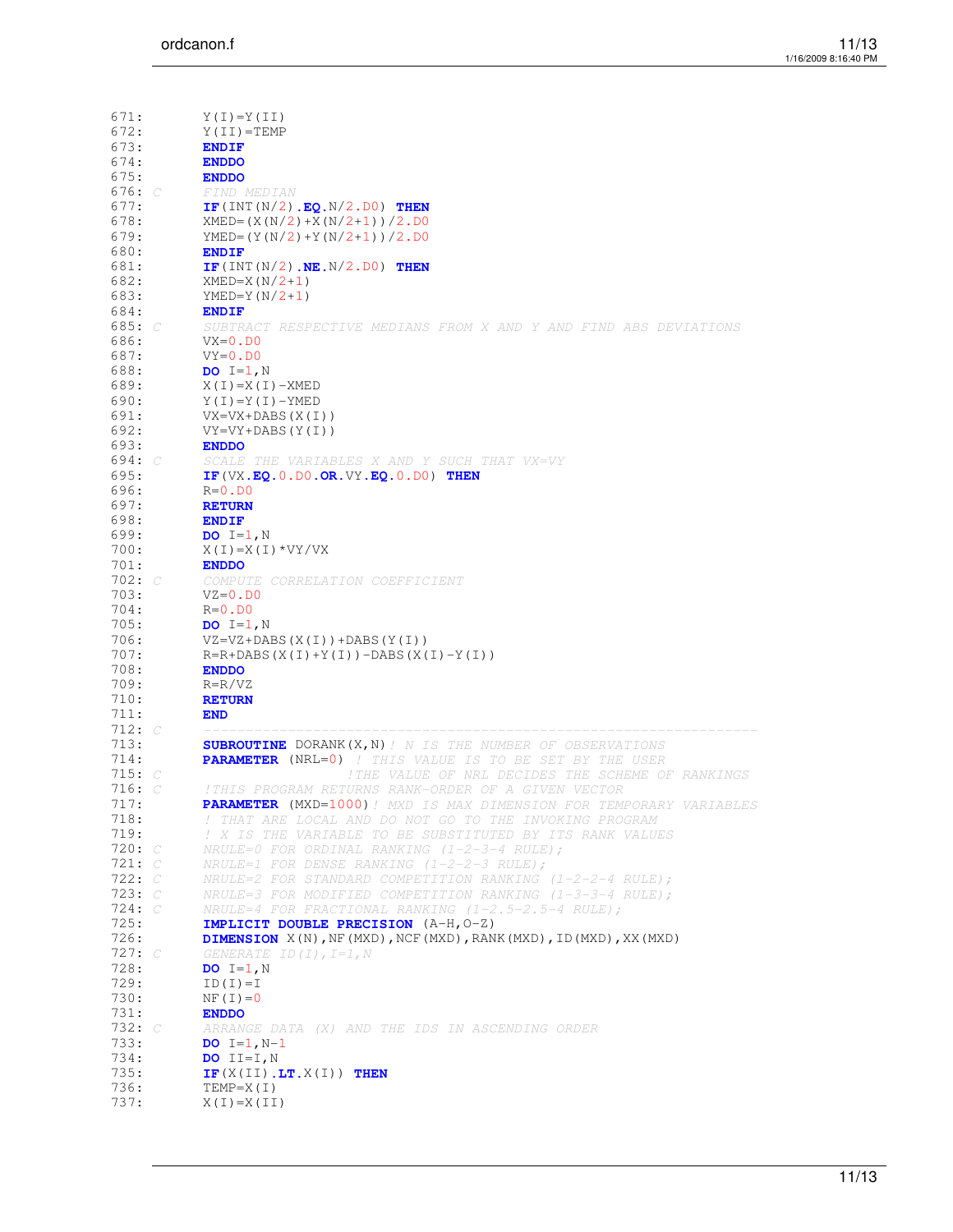| 738:         |  | $X(II) = TEMP$                                                           |
|--------------|--|--------------------------------------------------------------------------|
| 739:         |  | $ITERIP = ID(I)$                                                         |
| 740:         |  | $ID(I) = ID(II)$                                                         |
|              |  |                                                                          |
| 741:         |  | $ID(II)=ITEMP$                                                           |
| 742:         |  | <b>ENDIF</b>                                                             |
| 743:         |  | <b>ENDDO</b>                                                             |
| 744:         |  | <b>ENDDO</b>                                                             |
| 745: C       |  | MAKE DISCRETE UNGROUPED FREQUENCY TABLE                                  |
| 746:         |  | $K=0$                                                                    |
| 747:         |  | $J=1$                                                                    |
| 748:         |  | $1 K=K+1$                                                                |
|              |  |                                                                          |
| 749:         |  | $XX(K) = X(J)$                                                           |
| 750:         |  | $NF(K) = 0$                                                              |
| 751:         |  | $DO I=J, N$                                                              |
| 752:         |  | IF $(XX(K), EQ, X(I))$ THEN                                              |
| 753:         |  | $NF(K) = NF(K) + 1$                                                      |
| 754:         |  | <b>ELSE</b>                                                              |
| 755:         |  | $J = I$                                                                  |
| 756:         |  | $IF(J.LE.N)$ THEN                                                        |
| 757:         |  | GOTO 1                                                                   |
|              |  |                                                                          |
| 758:         |  | <b>ELSE</b>                                                              |
| 759:         |  | GOTO <sub>2</sub>                                                        |
| 760:         |  | <b>ENDIF</b>                                                             |
| 761:         |  | <b>ENDIF</b>                                                             |
| 762:         |  | <b>ENDDO</b>                                                             |
| 763:         |  | $2$ KK=K                                                                 |
| 764:         |  | $DO K=1, KK$                                                             |
| 765:         |  | $IF(K.EQ.1)$ THEN                                                        |
|              |  |                                                                          |
| 766:         |  | $NCF(K) = NF(K)$                                                         |
| 767:         |  | <b>ELSE</b>                                                              |
| 768:         |  | $NCF (K) = NCF (K-1) + NF (K)$                                           |
| 769:         |  | <b>ENDIF</b>                                                             |
| 770:         |  | <b>ENDDO</b>                                                             |
| 771:         |  | $DO I=1, N$                                                              |
| 772:         |  | RANK $(I) = 1.$ DO                                                       |
| 773:         |  | <b>ENDDO</b>                                                             |
| 774:         |  |                                                                          |
|              |  |                                                                          |
| 775:         |  | $IF(NRL.GT.4)$ THEN                                                      |
| 776:         |  | <b>WRITE</b> (*,*) 'RANKING RULE CODE GREATER THAN 4 NOT PERMITTED', NRL |
| 777:         |  | <b>STOP</b>                                                              |
| 778:         |  | <b>ENDIF</b>                                                             |
| 779:         |  |                                                                          |
| 780:         |  | $IF(NRL.LT.0)$ THEN                                                      |
| 781:         |  | WRITE (*,*) 'RANKING RULE CODE LESS THAN 0 NOT PERMITTED', NRL           |
| 782:         |  | <b>STOP</b>                                                              |
| 783:         |  | <b>ENDIF</b>                                                             |
|              |  |                                                                          |
| 784:         |  |                                                                          |
| 785:         |  | $IF(NRL.EQ.0)$ THEN                                                      |
| 786:         |  | $DO I=1, N$                                                              |
| 787:         |  | RANK $(I) = I$                                                           |
| 788:         |  | <b>ENDDO</b>                                                             |
| 789:         |  | <b>ENDIF</b>                                                             |
| 790: C       |  |                                                                          |
| 791:         |  | $IF(NRL.GT.0)$ THEN                                                      |
| 792:         |  | $DO K=1, KK$                                                             |
| 793:         |  | $IF(K.EQ.1)$ THEN                                                        |
|              |  |                                                                          |
|              |  |                                                                          |
| 794:         |  | $K1 = 1$                                                                 |
| 795:         |  | <b>ELSE</b>                                                              |
| 796:         |  | $K1 = NCF (K-1) + 1$                                                     |
| 797:         |  | <b>ENDIF</b>                                                             |
| 798:         |  | $K2=NCF(K)$                                                              |
| 799:         |  | $DO = K1, K2$                                                            |
| 800:         |  | $SUM=0.DD$                                                               |
| 801:         |  |                                                                          |
|              |  | DO $II=K1,K2$                                                            |
| 802:         |  | SUM=SUM+II                                                               |
| 803:<br>804: |  | <b>ENDDO</b><br>$KX = (K2 - K1 + 1)$                                     |